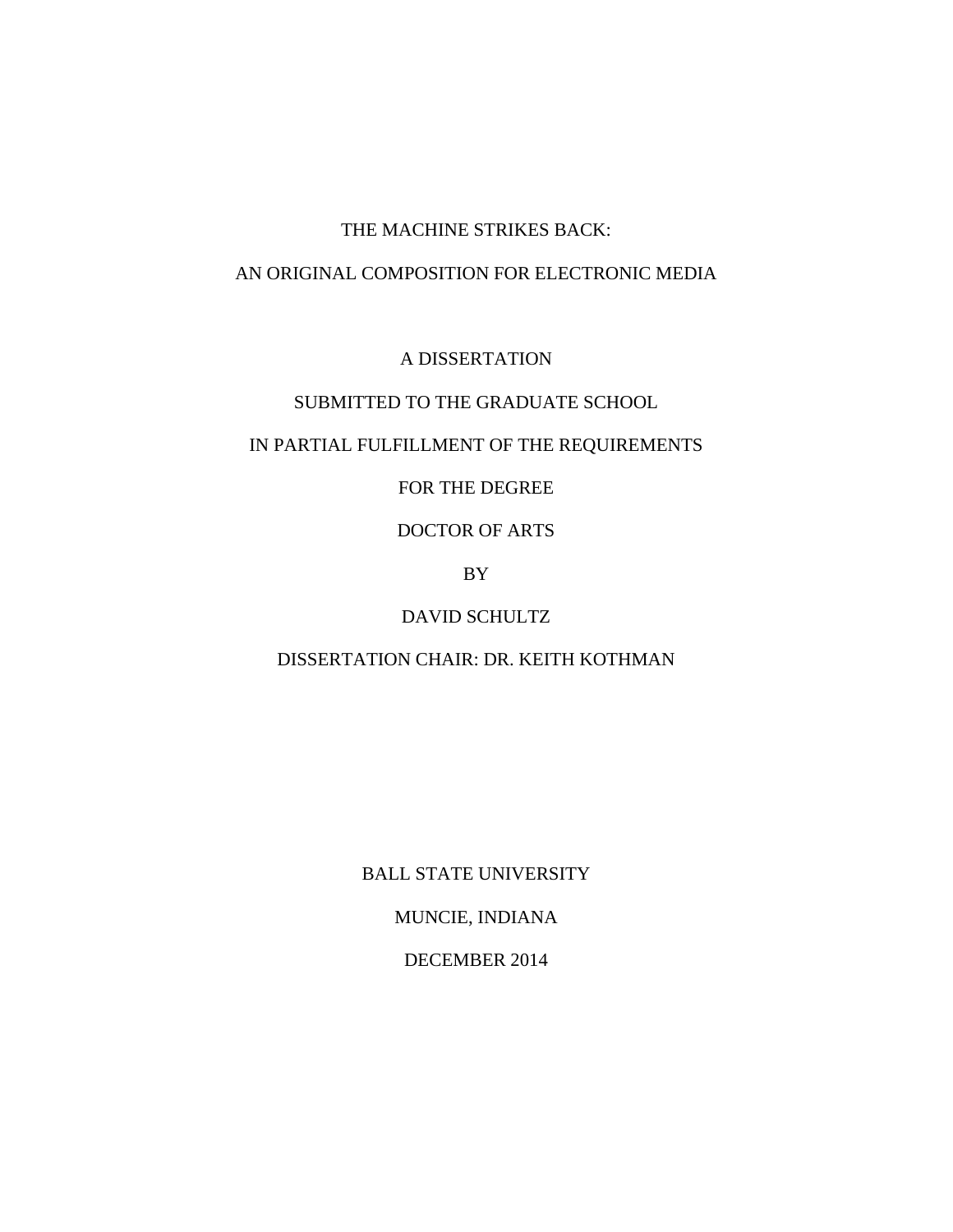#### **ABSTRACT**

**DISSERTATION:** The Machine Strikes Back: An Original Composition for Electronic Media **STUDENT:** David Schultz **DEGREE:** Doctor of Arts **COLLEGE:** Fine Arts **DATE:** December 2014

#### **PAGES:** 53

*The Machine Strikes Back* is an original composition in three movements created through the use of electronic media. The focus of the work is the use of audio samples taken from published recordings of popular guitarist Tom Morello as the basis of the construction of the piece. Several modification techniques were used to edit the samples and re-contextualize them into new content, including sample slicing, time-stretching, and filter modulation. Through this seventeen-minute work, the composer explores ideas of altering and re-contextualizing a fixedsample set to create new forms of artistic expression.

 The accompanying document provides historical context for the piece and a discussion of the musical elements and compositional processes used in the work. An overview of the use of audio samples in musical composition is provided, including a discussion on the practices of partial and total importation, as well as remixing. The review of repertoire considers a selection of recent works that represent varied uses of samples in the creation of new musical content. The methodology chapter provides an overview of the composer's inspiration and goals for the work,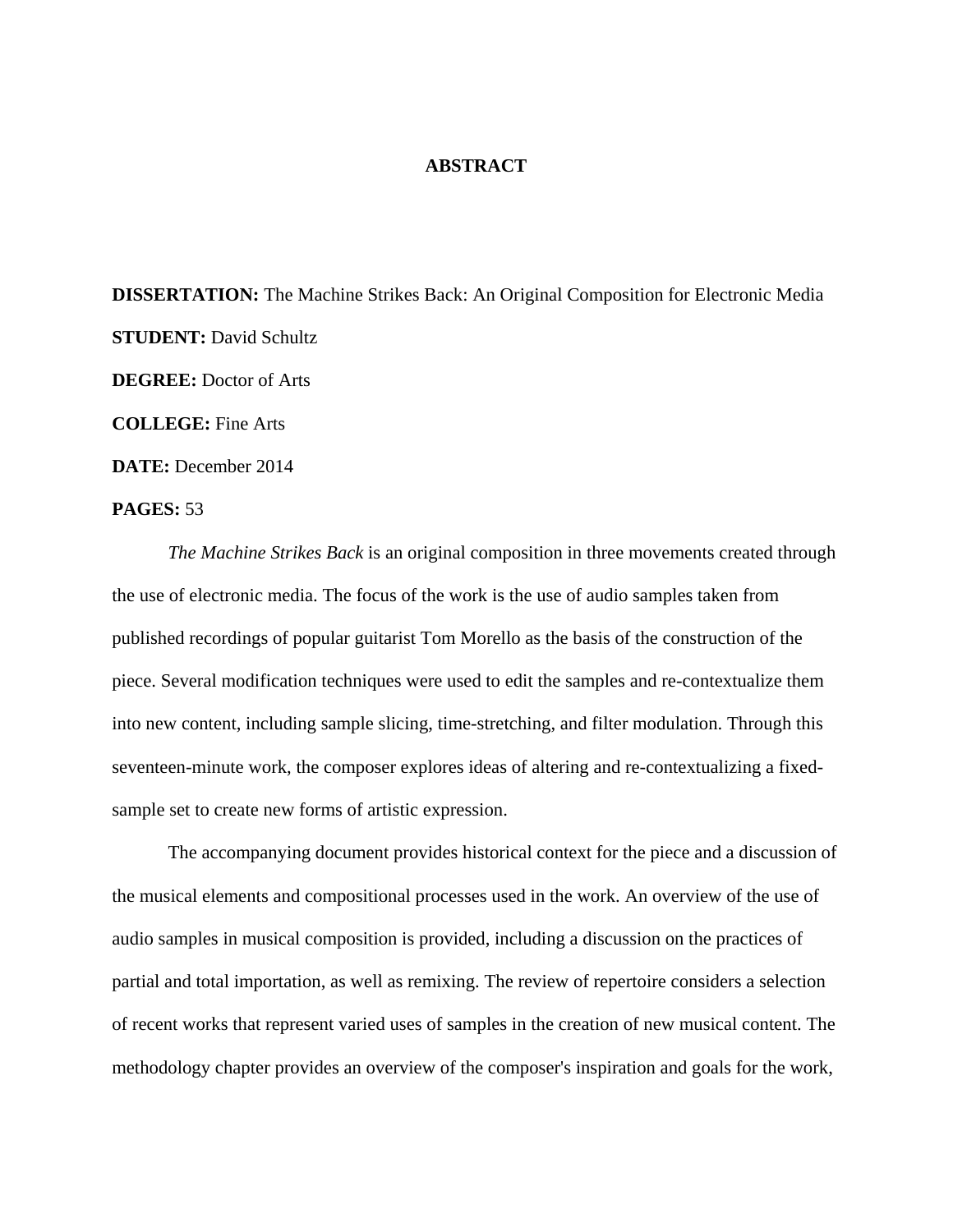as well as an introduction to the compositional techniques and electronic processes used throughout each movement.

 An analysis of each movement provides an in-depth discussion on the particular use of samples for each section, including explanations of modification techniques, sound mixing, and effects usage. The first movement utilizes distorted tones and explores ideas of granularity and re-contextualization of melody. The second movement provides contrast to the first by utilizing clean-tone guitar samples and focusing on the use of sample slicing and pitch-shifting. The third movement reintroduces some of the energy from the start of the piece and focuses on the processes of unraveling and time-stretching.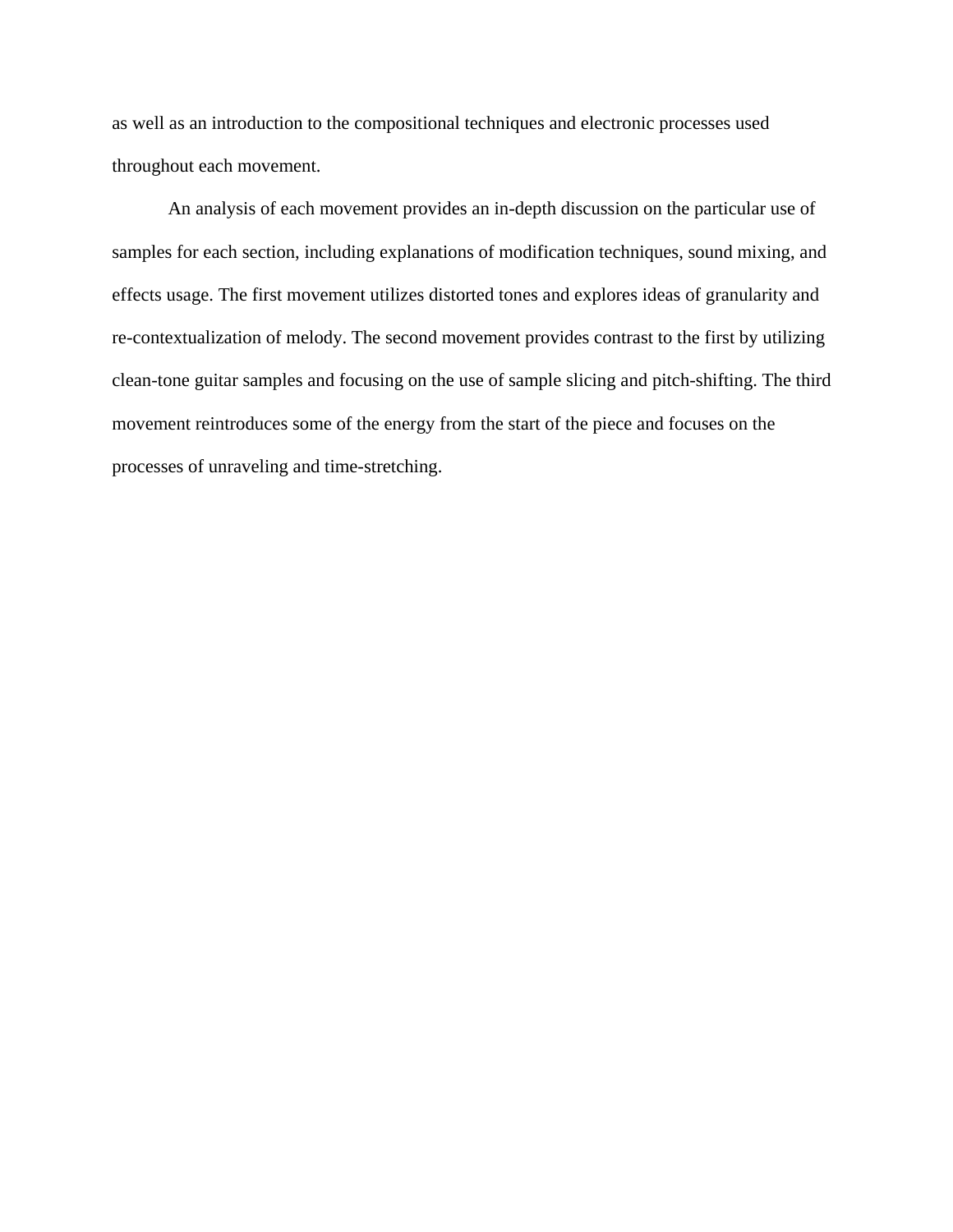# **CONTENTS**

| Page |
|------|
|      |
|      |
|      |
|      |
|      |
|      |
|      |
|      |
|      |
|      |
|      |
|      |
|      |
|      |
|      |
|      |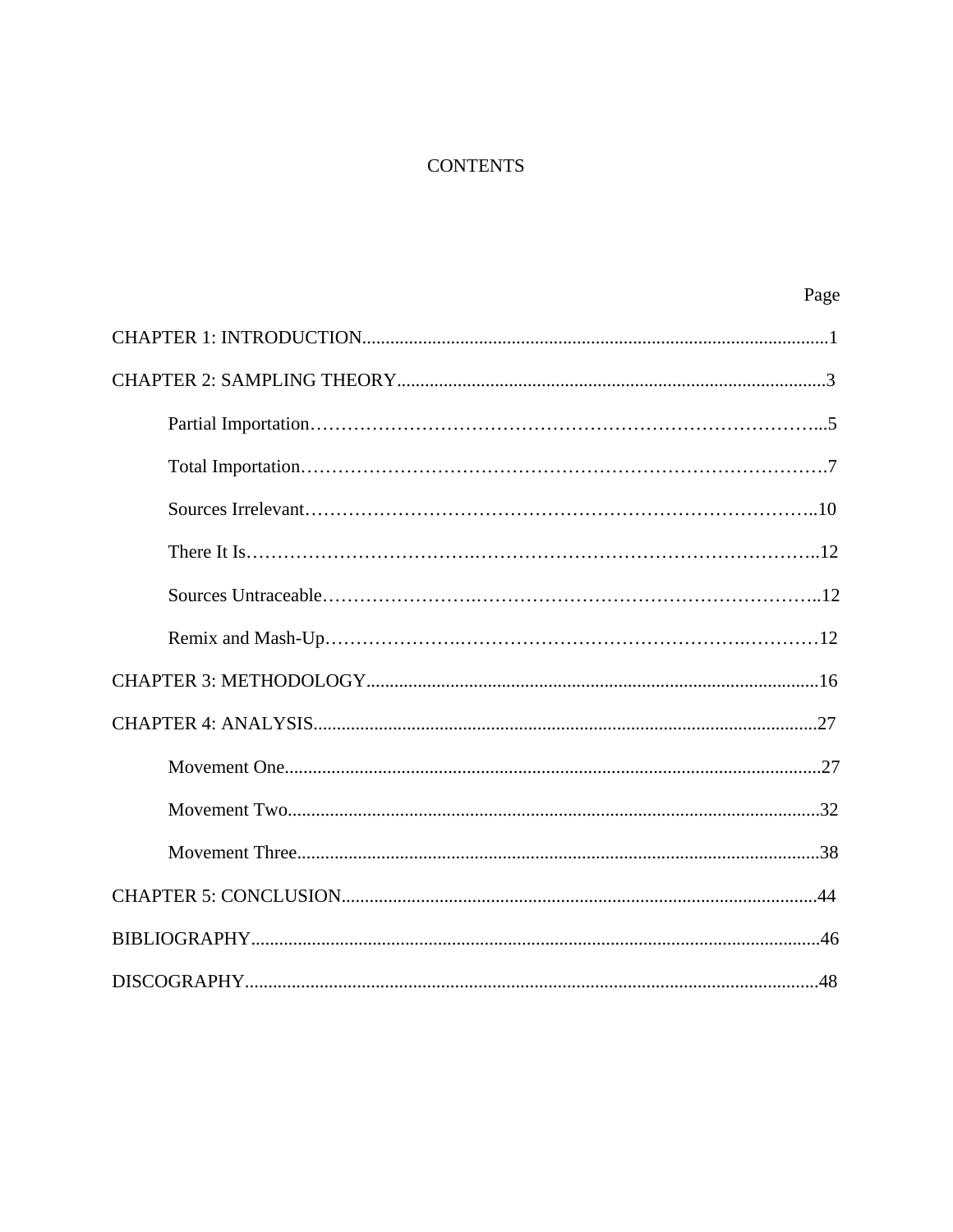### CHAPTER 1: INTRODUCTION

 This dissertation is an electronic music composition consisting of three, 5-6 minute movements. The sonic content of the work centers on digital samples of performances by Tom Morello, a popular guitarist known for his work with bands such as Rage Against the Machine and Audioslave. The surrounding sounds consist of a mixture of stock audio samples from sequencing and recording software, original samples I recorded and edited myself, and real-time synthesis created by way of digital audio software tools.

 I have chosen Tom Morello as the focus of my sampled content for a variety of reasons. The first reason is that I wanted to have the main samples come from a single source. This singularity helps define the direction of the piece by keeping the style of playing and the overall timbre similar throughout all parts of the work. This also provides a consistent backdrop for each movement, allowing me to highlight the newly composed material and variation I create to accompany the samples. I believe keeping the samples consistent with one source heightens the sense of contrast between the original sampled material and the newly composed material.

 Another reason I chose Morello's guitar playing as my sample source was because of the influence Morello's music has had on my own creativity and interest in music. I grew up listening to Morello playing in Rage Against the Machine, and his compositional and performance styles always intrigued and inspired me. Morello's music was one of the reasons I began playing guitar and writing music myself. While many of my musician friends admired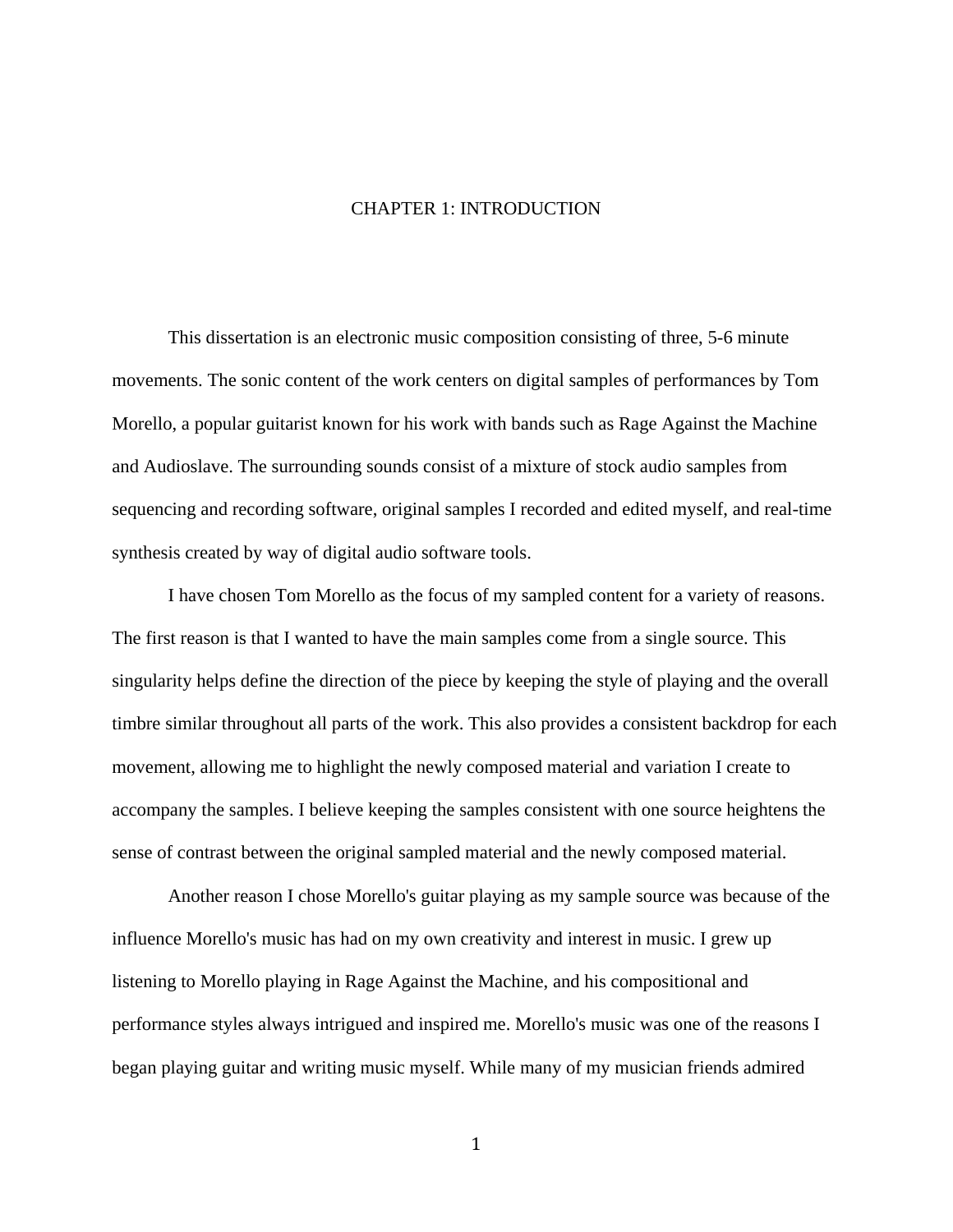other guitarists for the number of notes they played, or the velocity of their solos, I was interested in Morello for his ability to say a lot creatively through very simple melodic material, and his ability to transform the sound of his guitar to emulate synthesizers and turntables. This style of composition and performance is something I have always strived for in my own music.

 Finally, I chose Morello because he is an interesting individual, a talented artist, and one of the most celebrated rock guitarists of the past decade. He has a degree in political science from Harvard University, is politically and socially active, and has created one of the most recognizable, original electric guitar styles in the history of rock music.<sup>1</sup> His music was responsible for some of my first inspirations as a young musician, and I wanted to juxtapose what I learned in my earliest music education with what I know at the apex of my education.

 The Morello guitar samples act as the theoretical backbone for the melodic and rhythmic content of the piece. Not only do the melodic and rhythmic fragments of the samples serve as the basis for newly composed material, but the timbre of the recordings also serves to shape the creation of the overall aural experience.

 1 Joe Bosso, "Tom Morello: Science Friction," Guitar World, 2006, accessed November 11, 2010, http://www.guitarworld.com/article/tom\_morello\_science\_friction.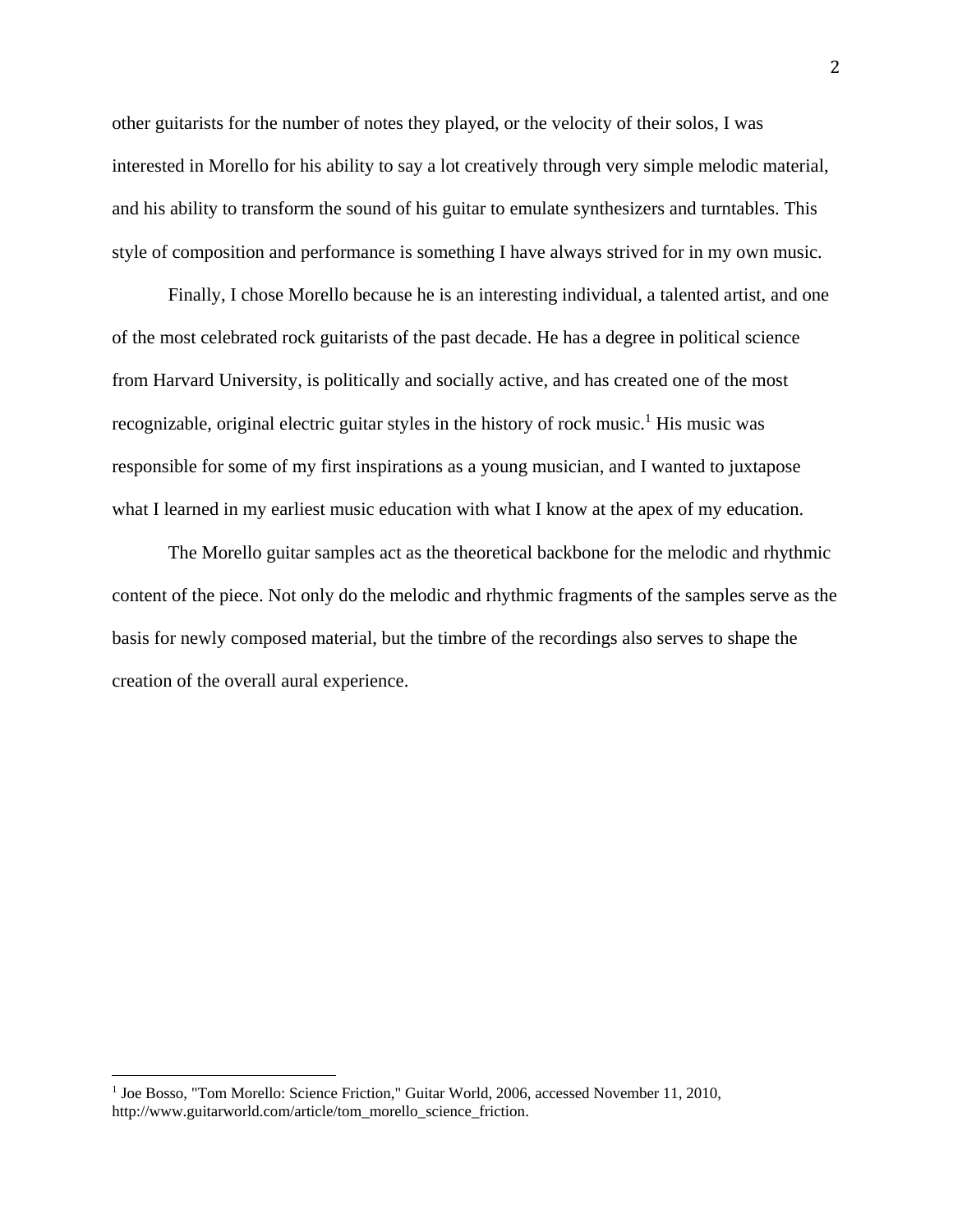### CHAPTER 2: SAMPLING THEORY

 There are several approaches to composing with digitally sampled sounds and several theories that attempt to categorize and explain each of these techniques. I found that most discussions centered around two topics: the legality of sample use and the perceived originality of new works created through the use of sampled sounds. While these topics are certainly important in the discussion of sampling, they fail to address how composers are using samples in their music. Rather than focus on the cultural implications of the use of samples in my work, I sought to apply a theoretical framework that described *how* I used samples in my work.

 In his discussion on sampling, David Sanjek breaks down the use of samples into four categories. While these categories accurately describe the concepts of re-contextualization and remix, they focus mainly on the perceptions of the listener and not on the specific artistic intentions of the composer. His first two categories deal specifically with listener response, as they focus on the level of recognizability of the samples used in a new work.<sup>2</sup> While Sanjek's work highlighted some of the broad categories of sample use, his analysis was too general for my purpose of explaining how samples are used as fundamental elements in the construction of a new work.

Smalley's ideas of *spectromorphology* and *source bonding* more accurately reflect the relationship between a composer's intention and a listener's response to the use of electronic

<sup>2</sup> David Sanjek, "Don't Have to DJ No More: Sampling and the Autonomous Creator," *Cardozo Arts & Entertainment Law Journal* 10 no.2, (1992): 607-624.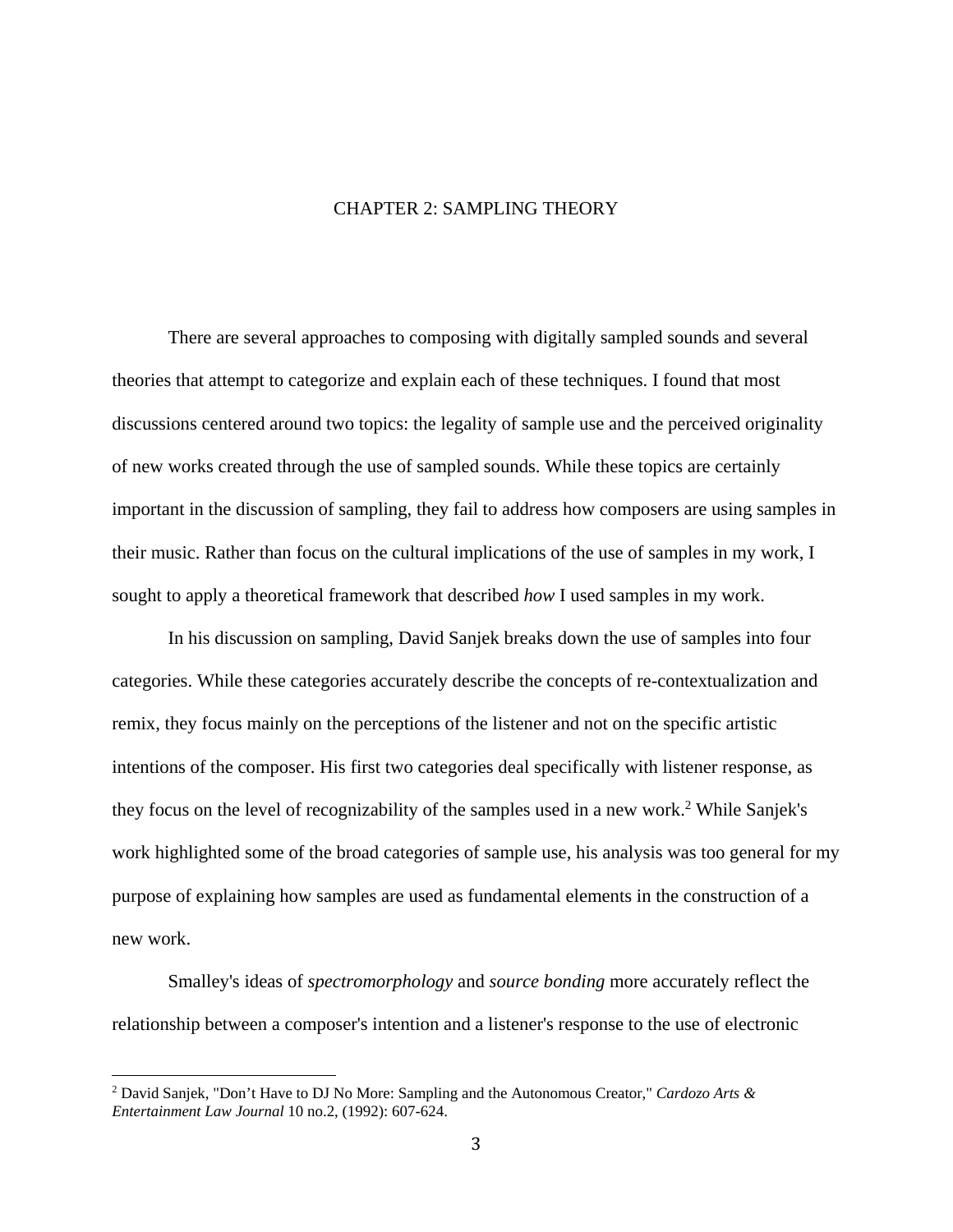sounds.<sup>3</sup> His theory seeks to establish a taxonomy that may be used to analyze electroacoustic music. Smalley writes, "Music is not created from nothing. If a group of listeners finds a piece of electroacoustic music 'rewarding' it is because there is some shared experiential basis both inside and behind that music."<sup>4</sup> While this idea could be applied to the recognizability or cultural relevancy of sampled sounds, much of Smalley's work is targeted more directly at electronic music that utilizes "sounds whose sources and causes are relatively mysterious or ambiguous…"<sup>5</sup> For this reason, I found that Smalley's theory focused too heavily on the shapes and gestures associated with sounds in electronic music and did not adequately address the specific use of samples as a compositional tool.

Chris Cutler put forth a theory of sample importation in his essay *Plunderphonia* that more accurately described the use of samples in my own work. In his essay, Cutler breaks down the usage of samples in electronic music into five categories: *There It Is*, *Partial Importation*, *Total Importation, Sources Irrelevant*, and *Sources Untraceable*. 6 Each category describes ways in which a composer utilizes samples to create an original work. I chose to use Cutler's theory to describe my own work because it not only addressed the specific use of samples in electronic music but also the ways in which a composer might use those sampled sounds as an original form of self-expression. I will discuss each category in more detail, starting with the classifications that applied more directly to my own work.

<sup>&</sup>lt;sup>3</sup> Denis Smalley, "Spectromorphology: Explaining Sound-Shapes," *Organised Sound* 2 no.2, (1997): 107-126.<br><sup>4</sup> Ibid 107

 $4$  Ibid, 107.

<sup>5</sup> Ibid, 109.

<sup>6</sup> Chris Cutler, "Plunderphonia," in *Audio Culture: Readings in Modern Music* (New York: Continuum, 2004), 154.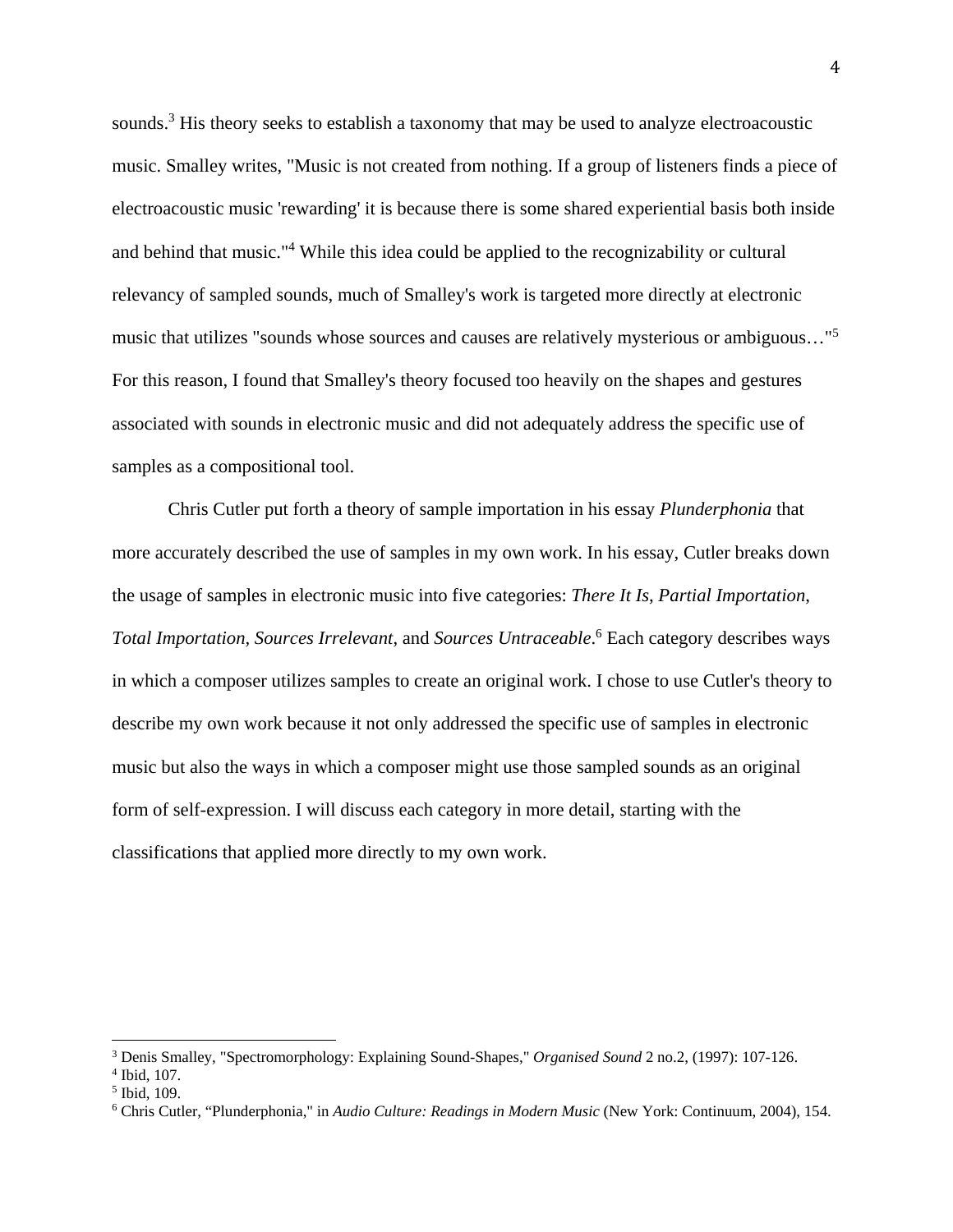#### Partial Importation

The first technique is the process of importing sounds and transforming them into a new aesthetic by melding them with new surrounding musical environments. Cutler classifies this type of sample use as "partial importation," which is the technique most often used by composers of techno and dance music.<sup>7</sup> Partial importation is the idea that the composer uses samples as a digital signpost to mark a particular color, mood, or character of a piece. The samples do not make up the entirety of the sonic content of the piece, but it is common for other newly composed parts of a work to be derivative of these signpost samples. A representative piece that demonstrates this technique is *Little Fluffy Clouds* by The Orb.8 This electronic dance piece makes use of several audio samples including a recorded interview with American singer Rickie Lee Jones and chord fragments from Steve Reich's *Electric Counterpoint*.<sup>9</sup> In *Little Fluffy Clouds*, the Reich samples act in a supporting role. They provide rhythmic, melodic, and harmonic interest to the sounds that were already playing when they entered; but it is important to note that the synthesizer and bass lines that play before the Reich samples enter are largely based on the melodic and harmonic content of the Reich samples. So while the piece itself is not made entirely from the Reich samples, much of the material of the piece is based off their style, color, and musical content. This symbiotic relationship is what defines a partial importation work. In this work, the external samples are used both for extra-musical effect (in the case of the speech sample) and as a foundation for other melodic and harmonic content (in the case of the Reich samples). In this context, the samples contribute to the music and give it extra meaning, but do not account for all of the musical content.

 $<sup>7</sup>$  Cutler, 154.</sup>

<sup>&</sup>lt;sup>8</sup> The Orb, *The Orb's Adventures Beyond the Ultraworld*, Island Records, CD, 1991.<br><sup>9</sup> Keyin Holm-Hudson, "Quotation and Context: Sampling and John Oswald's Plunds

Kevin Holm-Hudson, "Quotation and Context: Sampling and John Oswald's Plunderphonics," *Leonardo Music Journal* 7 (1997): 17-25.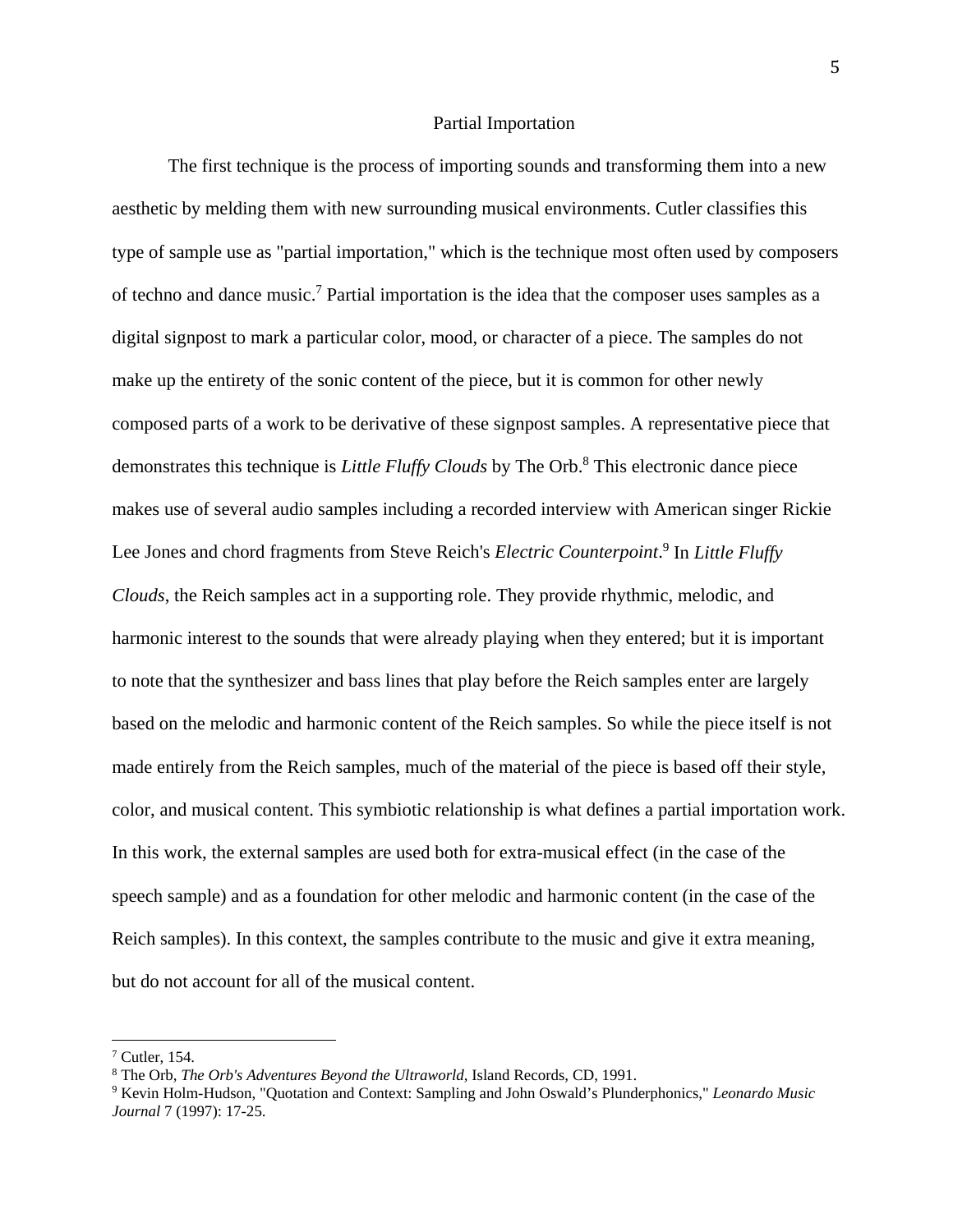Speech samples are a popular choice for composers of electronic and dance music, and this use of partial importation has a long history in both popular and art music. Brian Eno used this technique in his 1981 release *My Life in the Bush of Ghosts*, 10 showcasing several samples of the human voice throughout the album. A specific example is *The Jezebel Spirit*, in which Eno builds an entire piece around a recording of an exorcist communicating with a demon called, "Jezebel."<sup>11</sup> A more recent example is the album *Lost Horizons* by Lemon Jelly.<sup>12</sup> The main feature of *Ramblin' Man* is a recording of a conversation between an interviewer and a supposed world traveler who identifies himself as a "ramblin' man." This work is an excellent example of how speech samples and the surrounding music can influence one another. In the middle of the track, the ramblin' man begins listing all of the locations to which he has traveled during his adventures, and the emphases, pace, and natural rhythms of his speech seem to meld perfectly with the background beats and rhythms. From the same album, *Experiment Number Six* exhibits similar approaches to the use of speech samples with instrumental music.<sup>13</sup> In this piece, a supposed scientist guides the listener through some kind of experiment, seemingly on a human patient. Throughout the work, the scientist describes his actions and the current condition of the patient, and the intensity and mood of the music changes in parallel with these descriptions. This technique demonstrates how samples can form the basis for the mood, story, and style of a piece, and how the original sample material can be enhanced and re-contextualized when combined with new musical content.

<sup>&</sup>lt;sup>10</sup> Brian Eno, *My Life in the Bush of Ghosts*, Sire, Vinyl, 1981.<br><sup>11</sup> Fact Magazine, "The Essential...Brian Eno," 2010, accessed November 11, 2010, from http://www.factmag.com/2010/08/05/the-essential-brian-eno/7/.

<sup>&</sup>lt;sup>12</sup> Lemon Jelly, *Lost Horizons*, XI Records, CD, 2002. <sup>13</sup> Ibid.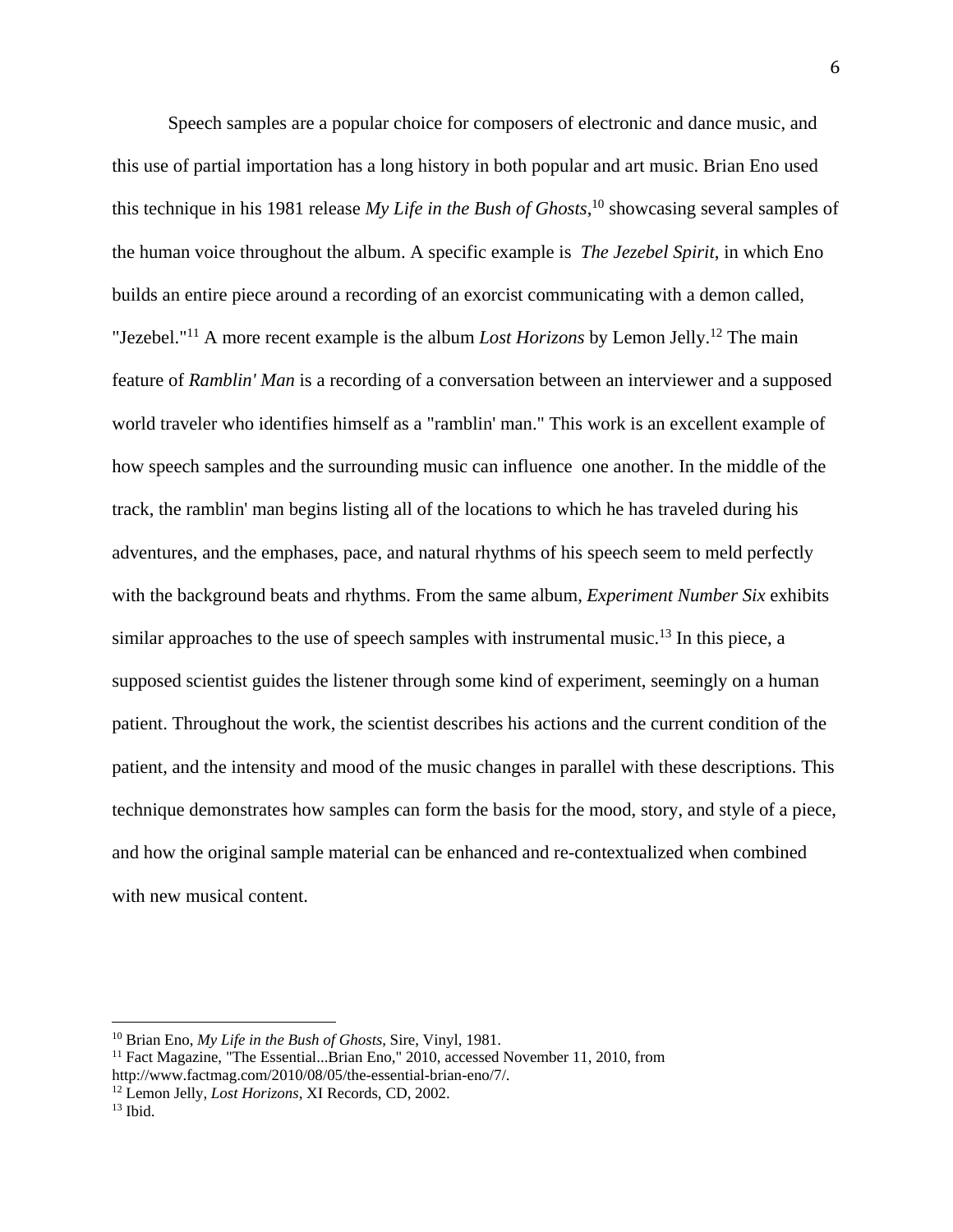A fourth example of partial importation is *Lapis Lazuli*, from the album *Grinning Cat* by Susumu Yokota.14 Yokota is a master of sample layering, and much of his music is constructed from the combination of several short clips of acoustic music. The basic structure of *Lapis Lazuli* is provided by a repeating, minimalistic marimba pattern that consists of several layers, each presenting a different harmony or phrase. The marimba parts are later joined by a melodic line produced by what sounds like an altered piano sample with a slow attack. The slowed attack envelope gives the melodic line the effect of sounding more like an electronic stringed instrument. When the piece reaches its climax, these parts are joined by a looped drum sample, which Yokota edits and plays to sound like it is intentionally sampled. It is worth reiterating that in many cases the samples used in a partial importation piece are not essential to the structure or content of the piece, but they are often important in determining the overall texture, color, and stylistic direction of the piece.

### Total Importation

The second approach is the idea of building a composition completely from a single sample or recording. Cutler calls this method "total importation," and says that, "This might be thought of as re-interpretation or re-hearing of existing recordings."15 In other words, the recording becomes the piece through its re-contextualization. A representative work from this category is James Tenney's *Collage #1: Blue Suede*. 16 Blue Suede was composed entirely from samples of Elvis Presley's recording of *Blue Suede Shoes*. Tenney manipulates the samples by

<sup>&</sup>lt;sup>14</sup> Susumu Yokota, *Grinning Cat*, The Leaf Label Records, CD, 2001.<br><sup>15</sup> Cutler, 154.

<sup>16</sup> James Tenney*, James Tenney: Selected Works 1961-1969*, Frog Peak Music, CD, 1992.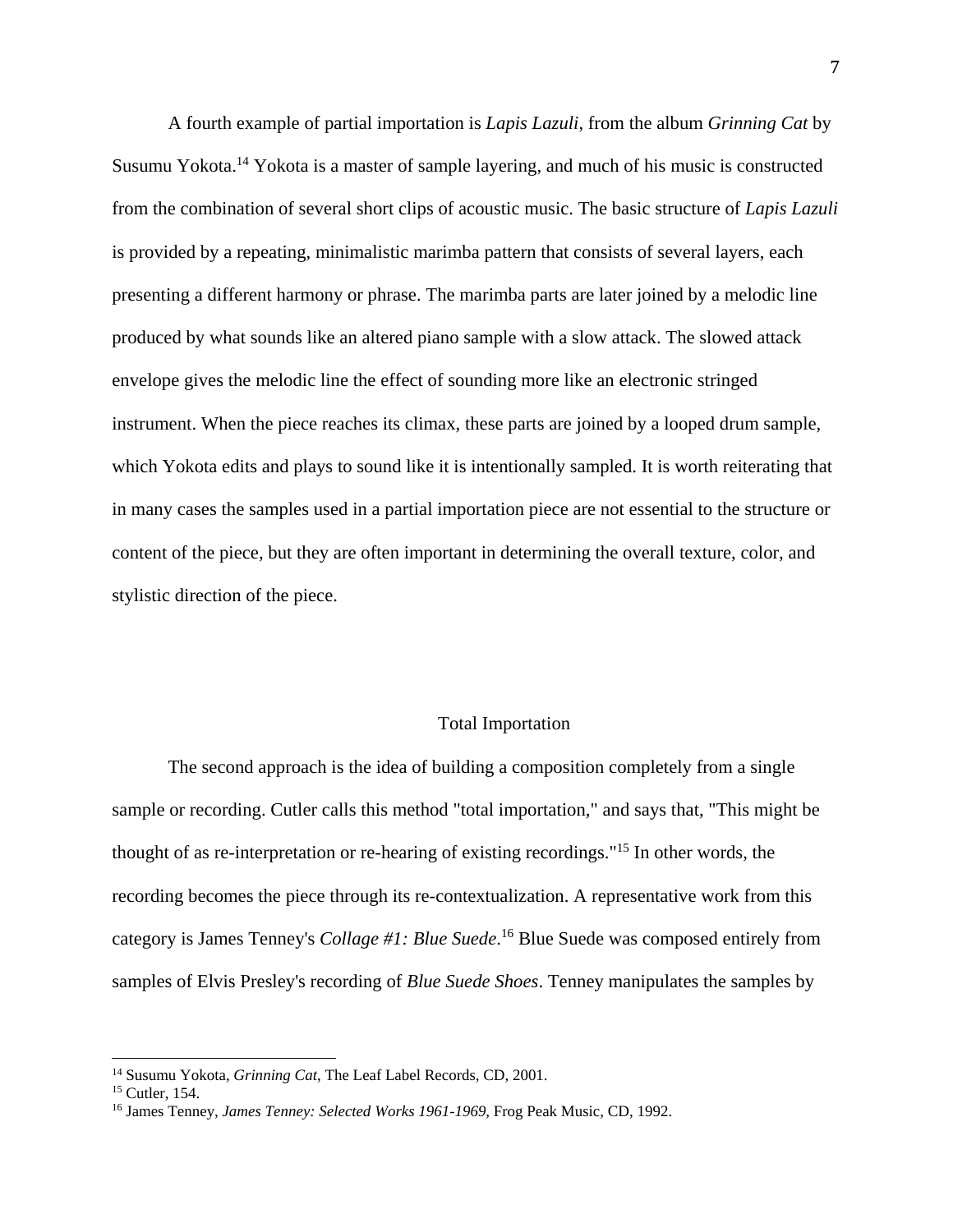way of speed variation, truncations, and retrograde to form the piece.<sup>17</sup> In this case, the samples make up the entire content of the piece; without the samples, the piece would not exist. While Tenney manipulates the samples to warp them into sounding different from the original recording, the fundamental melodic content still exists in some form. He is not composing new melodic material by piecing together edited samples, but allowing the original phrases to stand on their own, albeit in an altered state. This compositional technique requires some type of manipulation of the samples since there is no other musical material present within the work; otherwise, the composer would simply be copying recordings to make a new recording.

Richard Trythall composed a piece similar in content and character to Tenney's work. In *Omaggio a Jerry Lee Lewis*, Trythall takes a single recording of Jerry Lee Lewis' performance of *Whole Lotta Shakin' Goin' On* and uses it as the central sample material that makes up the entire content of the piece.18 He first cut the recording into small musical fragments that could be used as individual motivic elements. He then processed the mini-samples using a variety of tape manipulation techniques: filtering, echo, looping, speed variation, etc.<sup>19</sup> In this work, Trythall balances phrases from the original source with new musical content created through his reconstruction processes. This creates an interesting blend of acoustic rock music and electronic funk rhythms. Similarly, the avant-garde group The Residents created a piece that utilized samples of original records of The Beatles in *Beyond the Valley of a Day in the Life* from their album *The Beatles Play the Residents and the Residents Play the Beatles*. 20 This works utilizes

<sup>17</sup> Holm-Hudson, 19.

<sup>18</sup> Various Artists, *6 Classic Concrete, Electroacoustic and Electronic Works, 1970-1990*, ReR Records, CD, 1991. 19 Richard Trythall, *Ommagio a Jerry Lee Lewis,* MP3 file, accessed February 23, 2014, from

http://www.richardtrythall.com/Resources/OmaggioaJerryLeeLewis\_Trythall.mp3. 20 The Residents, *The Beatles Play the Residents and The Residents Play the Beatles*, Ralph Records, Vinyl, 1977.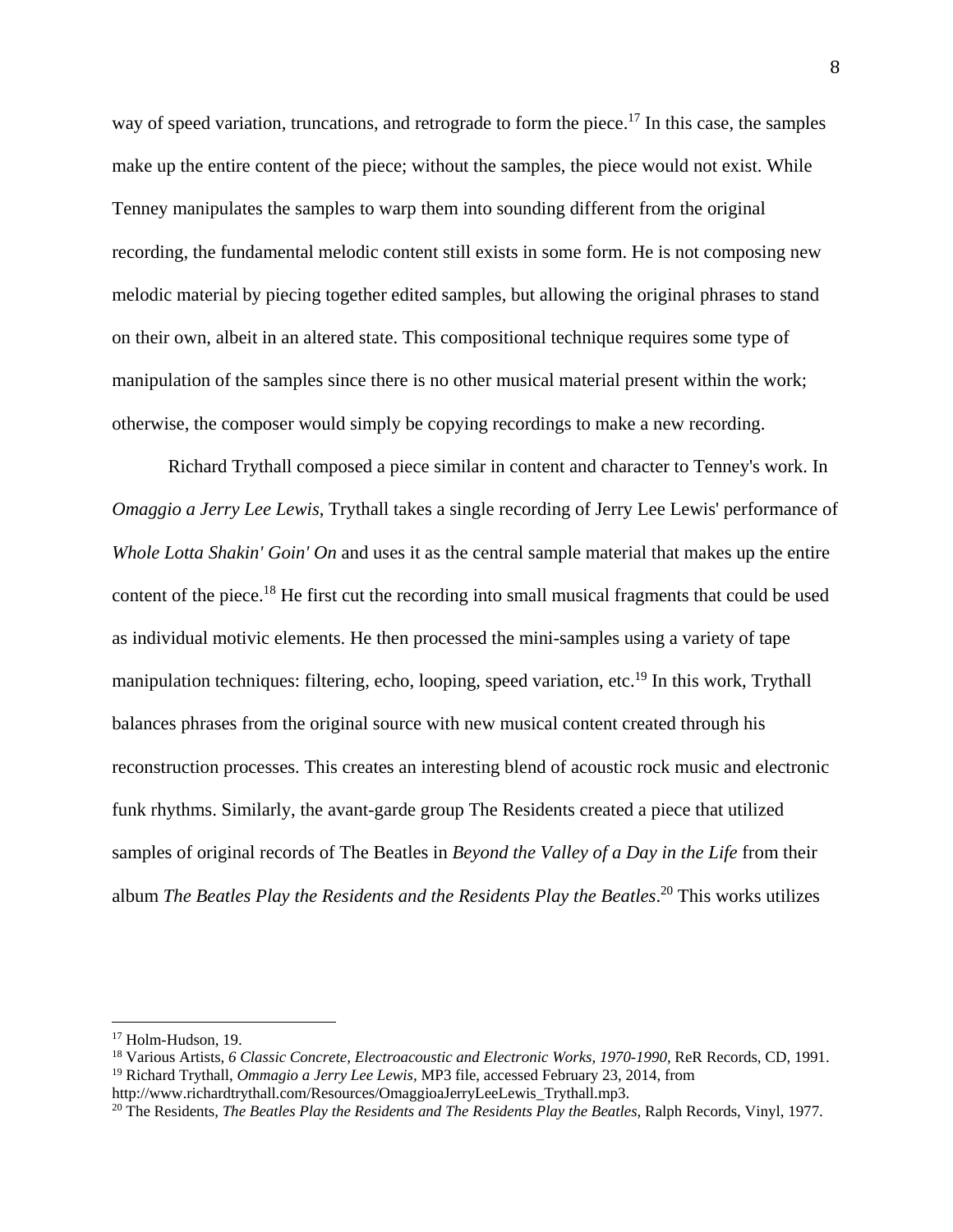several samples from live performances by The Beatles, including speech samples of John Lennon apologizing to the audience. $21$ 

Christian Marclay is another composer who utilized the technique of total importation. Marclay's work *Jimi Hendrix*<sup>22</sup> centers around samples of Hendrix performing on the guitar. The techniques Marclay used to manipulate the samples are similar to those Tenney used in *Blue Suede*. Marclay uses playback speed manipulation as the main effect in the work, combined with the use of hyper-edited sample bits. Paul Lansky, in his 1990 work *Not So Heavy Metal,* also utilizes guitar samples within a total importation framework. This work features recorded samples of Steven Mackey performing on electric guitar.<sup>23</sup> Lansky initially made one long recording of Mackey improvising, then edited the recording into smaller samples, and processed them with his custom music processing software, *Cmix*. 24

Steve Reich's early electronic works provide examples of successful use of total importation. Reich's *It's Gonna Rain* is one of the landmark pieces of minimalism and process music.<sup>25</sup> In this work, Reich used a sample of a preacher giving a sermon out on the street as the sole content for the entire piece. Reich plays the sample in two separate channels and allows a playback speed differential between the two samples to slowly move them out of sync with one another. Reich's early electronic works, including *It's Gonna Rain*, stand as great examples of how good sample sources, combined with minimal processing, can yield interesting results.

<sup>&</sup>lt;sup>21</sup> Simon Reynolds, *Rip It Up and Start Again: Postpunk 1978-1984* (New York: Penguin 2006), 201.<br><sup>22</sup> Christian Marclay, *More Encores: Christian Marclay Plays With the Records Of...*, ReR Recommended, CD, 1988.<br><sup>23</sup> Paul Lansky, *Smalltalk*, New Albion Records, CD, 1990.

<sup>&</sup>lt;sup>24</sup> Paul Lansky, *Smalltalk Liner Notes*, 1990. accessed November 12, 2010, from

http://silvertone.princeton.edu/~paul/liner\_notes/smalltalk.html.

<sup>25</sup> Steve Reich, *Works 1965-1995*, Nonesuch Records, CD, 2005.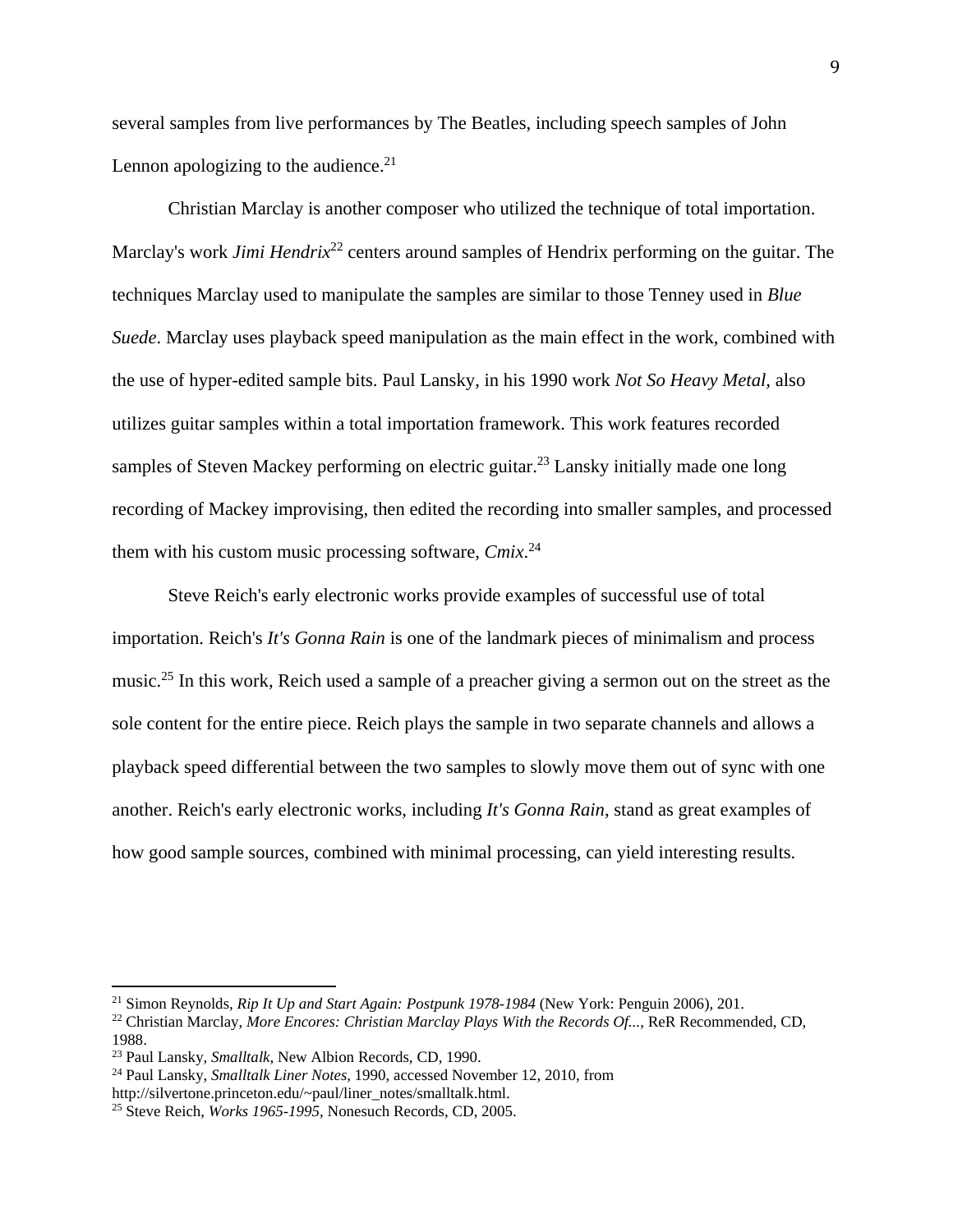One final representative work of this sampling style is *Pretender* by John Oswald.<sup>26</sup> This track is from the highly controversial self-released album *Plunderphonic*. 27 Similar to the aforementioned works, Oswald manipulates a full recording of Dolly Parton's *The Great Pretender* by way of speed variation and splicing to produce a newly constructed work. While Oswald is essentially just playing the record, his executed transformations and careful editing result in a work that is indeed a *new* creation.28

### Sources Irrelevant

The third approach is what Cutler calls "sources irrelevant." He describes it this way:

This is where recognition of parts plundered is not necessary or important. There is no self-reflexivity involved; sound may be drawn as if 'out of nothing', bent to new purposes or simply used as raw material. Also within this category falls the whole mundane universe of sampling or stealing 'sounds': drum sounds (not parts), guitar chords, riffs, vocal interjections etc., sometimes creatively used but more often simply a way of saving time and money. $29$ 

What Cutler is describing is sample use at its most basic level. In other words, there are no recognizable musical phrases, styles, or timbres. Instead, there are just sounds. Examples of this type of sample use include most works labeled *concrete music*. As Cutler's label denotes, the sources of the sounds are irrelevant, because the sounds themselves contain little or no musical meaning. For example, a sample of a single hit of a snare drum is too generic for a listener to attach any sort of meaning to it in terms of context or performance. This type of composition is similar to total importation in that the samples themselves make up the musical content. However, due to the generic nature of the samples involved, the meaning of the music is formed

<sup>&</sup>lt;sup>26</sup> John Oswald, *Plunderphonic*, Self-released, CD, 1989. This work is no longer available.<br><sup>27</sup> Cutler, 139.

 $28$  Ibid.

 $29$  Ibid, 154.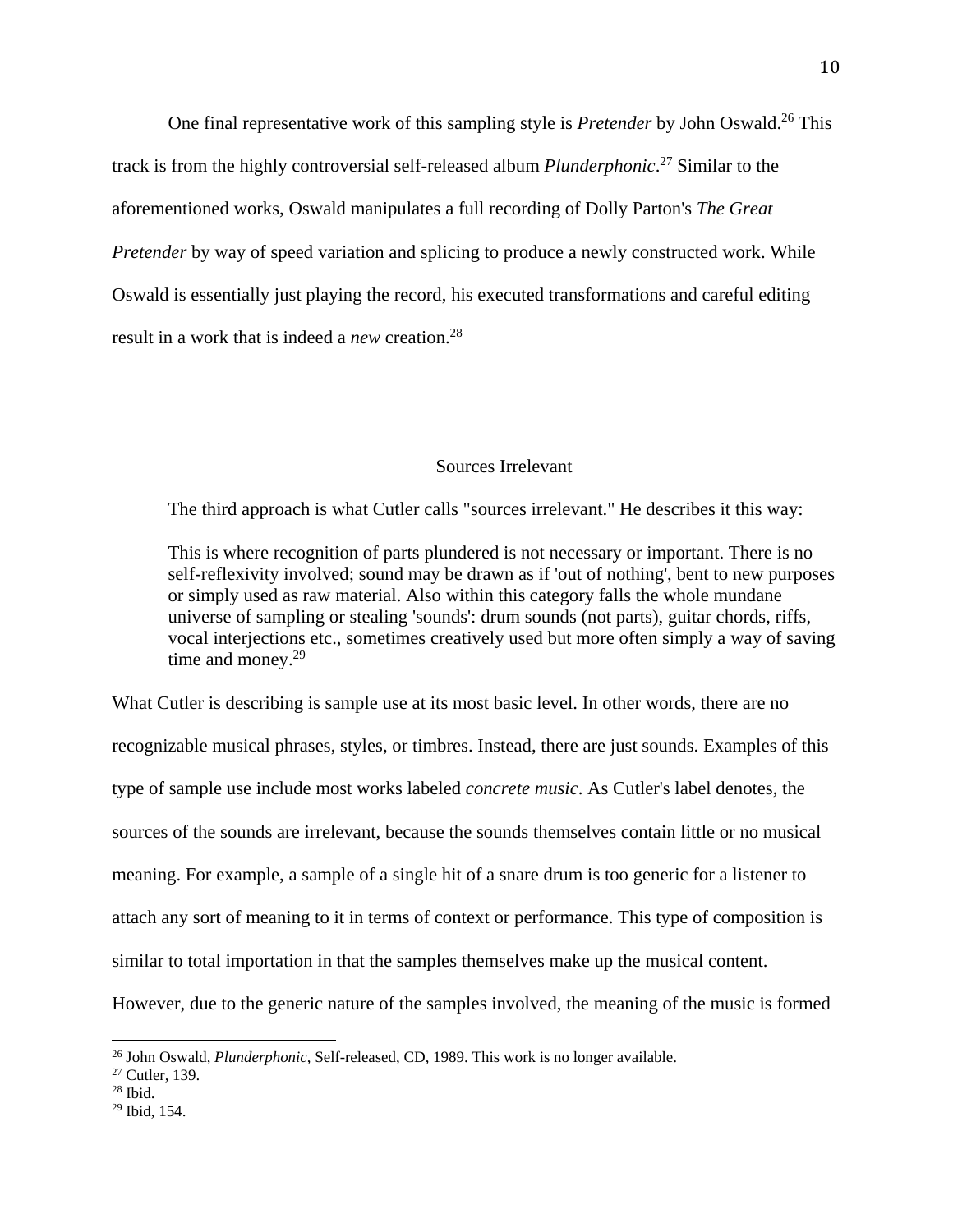not by the content of the samples themselves, but by what they create as a whole when grouped together. A representative work of this type of composition is Paul Lansky's *Notjustmoreidlechatter*. 30 In this work, Lansky uses numerous speech samples as the fundamental musical building blocks of the composition. The samples come from a single female voice reading chapter twenty-five of *Jane Eyre*, but the words and phrases of the recording are hyper-edited into tiny, milliseconds-long samples that are grouped together to form what sounds like actual melodies and harmonies.<sup>31</sup> Lansky achieved this effect by using a process called *linear predictive coding*, an analysis tool that essentially breaks down the digitally recorded human voice into sibilants, plosives, and the remaining buzz of the vocal cords. He then assembled the piece using granular synthesis, a process in which sounds are broken down into one to fifty millisecond segments and then transposed and layered.32 Unlike total importation, the samples are stripped from their original context, made unrecognizable, and are reassigned new roles in a new musical context. As stated by Cutler, virtually any work using stock or generic instrument or vocal samples could fall under the category of sources irrelevant; and more often than not, these samples are used more as a convenience than as a specific creative element of the artistic structure of the piece.

<sup>&</sup>lt;sup>30</sup> Paul Lansky, *More Than Idle Chatter*, Bridge Records, CD, 1994.<br><sup>31</sup> Mark Katz, *Capturing Sound: How Technology has Changed Music* (Los Angeles: University of California Press, 2004), 142.

<sup>32</sup> Paul Lansky, *More Than Idle Chatter Liner Notes*, 1994, Accessed October 16, 2014 from http://paul.mycpanel.princeton.edu/liner\_notes/morethanidlechatter.html.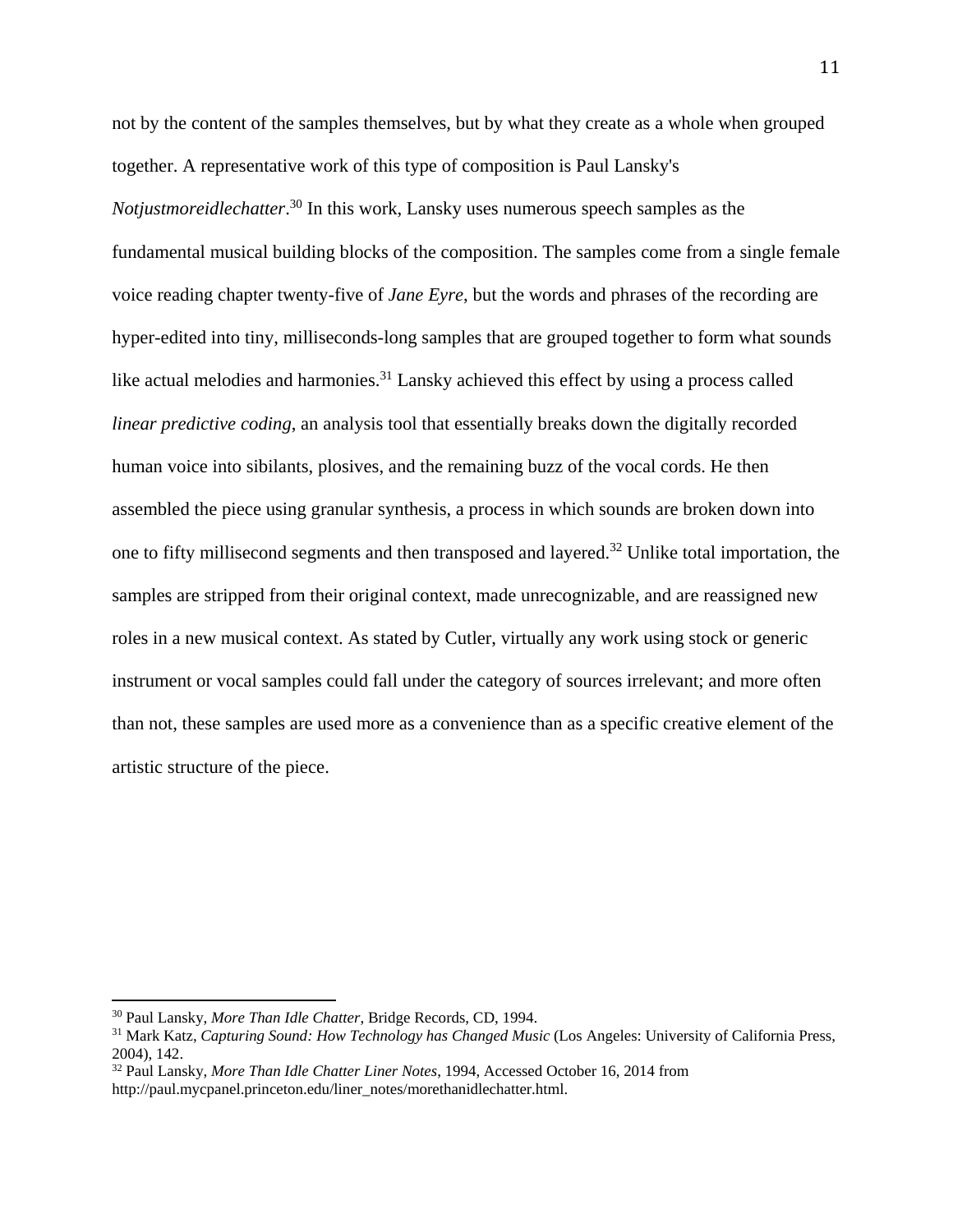#### There It Is

 The category of *There It Is* did not apply directly to my work as it deals with the use of samples that are simply played back in their original form without any accompanying new material. Cutler describes this type of sample use as "more a kind of listening than of producing."33 A specific example of this type of sample use is John Cage's *Imaginary Landscape*  4.<sup>34</sup> In this work, performers manipulate the volume and tuning knobs of several radios as they play back whatever happens to be broadcasting across the airwaves at the time of the performance.

#### Sources Untraceable

 The last of Cutler's categories is *Sources Untraceable*. This category describes the use of samples that are so radically transformed, their source is impossible to determine.<sup>35</sup> This type of sample use is often used in abstract forms of electronic art music such as *concrete music*. This category did not apply directly to my work, as most of my samples are quite recognizable as speech, guitar, and drum sounds.

#### Remix and Mash-Up

In addition to Cutler's theory, I chose to explore the idea of *remix* to provide a popular perspective to the description of sample use in my own work. A remix is essentially an alternate version of a song. An example would be adding a modern dance beat to a Beatles recording. The

<sup>33</sup> Cutler, 154.

<sup>&</sup>lt;sup>34</sup> John Cage, *Works for Percussion 1*, Mode Records, CD, 2011.<br><sup>35</sup> Cutler, 154.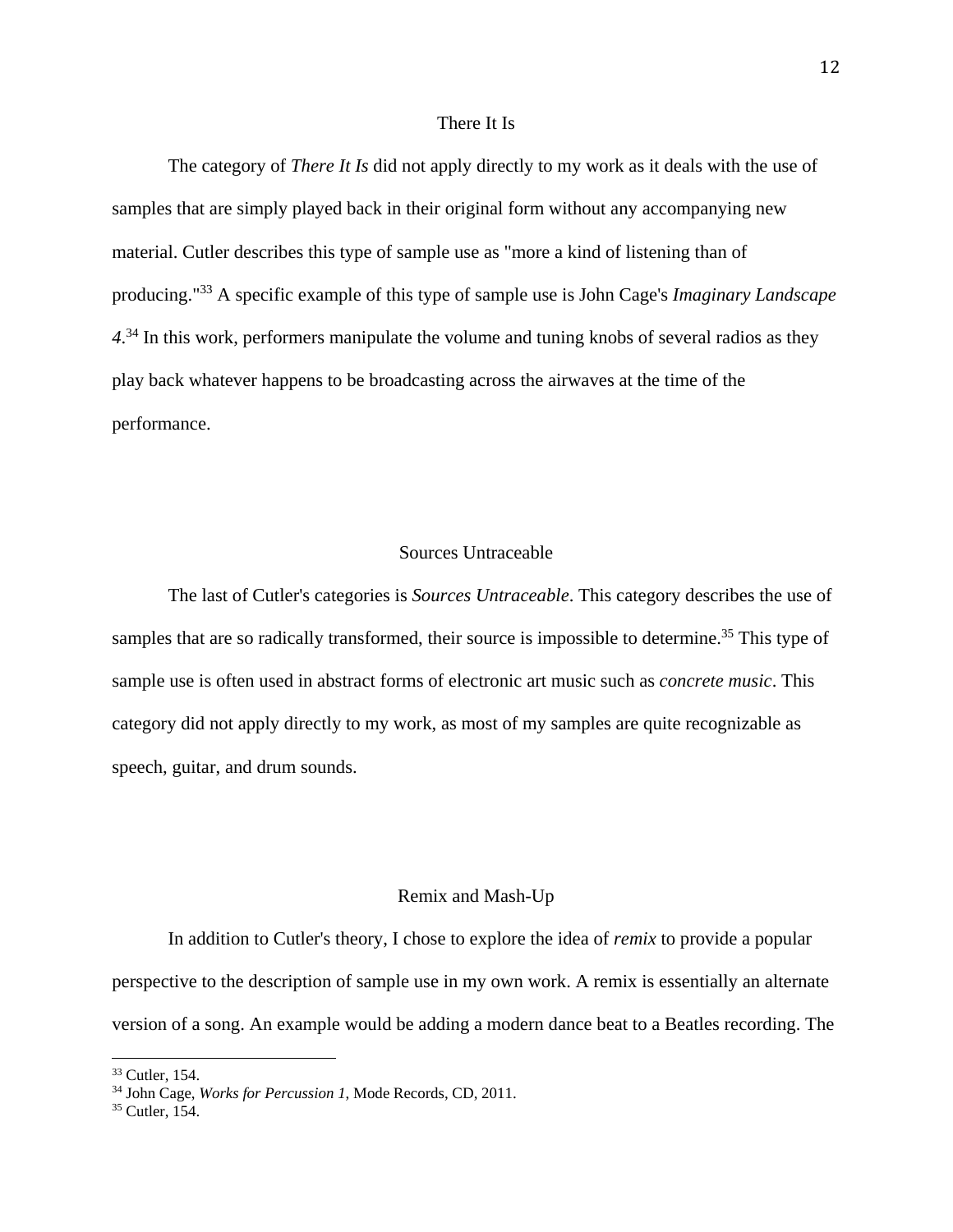Beatles song still exists within the music and is purposefully preserved (usually for recognizability), but the purpose of the remix is to *extend* the original recording.<sup>36</sup> The end goal of the remix may be to make the recording more appealing to a wider audience, or to offer the originally intended audience a similar but altered listening experience of the same material, such as an acoustic or dance version. An example of a remix is Björk's *Cover Me*, as remixed by Dillinja.<sup>37</sup> In this track, Dillinja adds a drum beat that was not present in the original recording. He also utilizes only some of the original vocal phrases by repeating them and adding effects, but cuts out the rest. While the samples of the original recording are processed and altered to fit this new version, their original qualities are preserved enough for a listener to easily identify the source material. This recognizability is a key aspect of the remix. A second example is Linkin Park's *H! Vltg3*,<sup>38</sup> which is a version of their original track *High Voltage*<sup>39</sup> as remixed by Evidence. In this recording, Evidence takes the original vocal track in its entirety and places it over all newly composed material. By preserving the original tempo and drum rhythms of the source material, he allows this new version, which contains none of the original backing track, to be easily recognizable. In addition to this, rapper Pharoahe Monch adds an extra verse near the end of the track, therefore extending the original version. These characteristics of reinterpretation and extension are what define the remix.

 Similar to the remix is the *mash-up*. Mash-ups are a version of the remix in which a composer takes parts of two or more recordings and layers them on top of one another to simultaneously produce an alternate version of both songs. Good examples of this are Danger

<sup>36</sup> David Gunkel, "Rethinking the Digital Remix: Mash-ups and the Metaphysics of Sound Recording," *Popular Music and Society 31 no.4, (2008): 489-510.*<br><sup>37</sup> Björk, *Telegram*, One Little Indian, CD, 1996.<br><sup>38</sup> Linkin Park, *Reanimation*, Warner Bros. Records, CD, 2002.

<sup>39</sup> Linkin Park, *One Step Closer*, Warner Bros. Records, CD, 2000.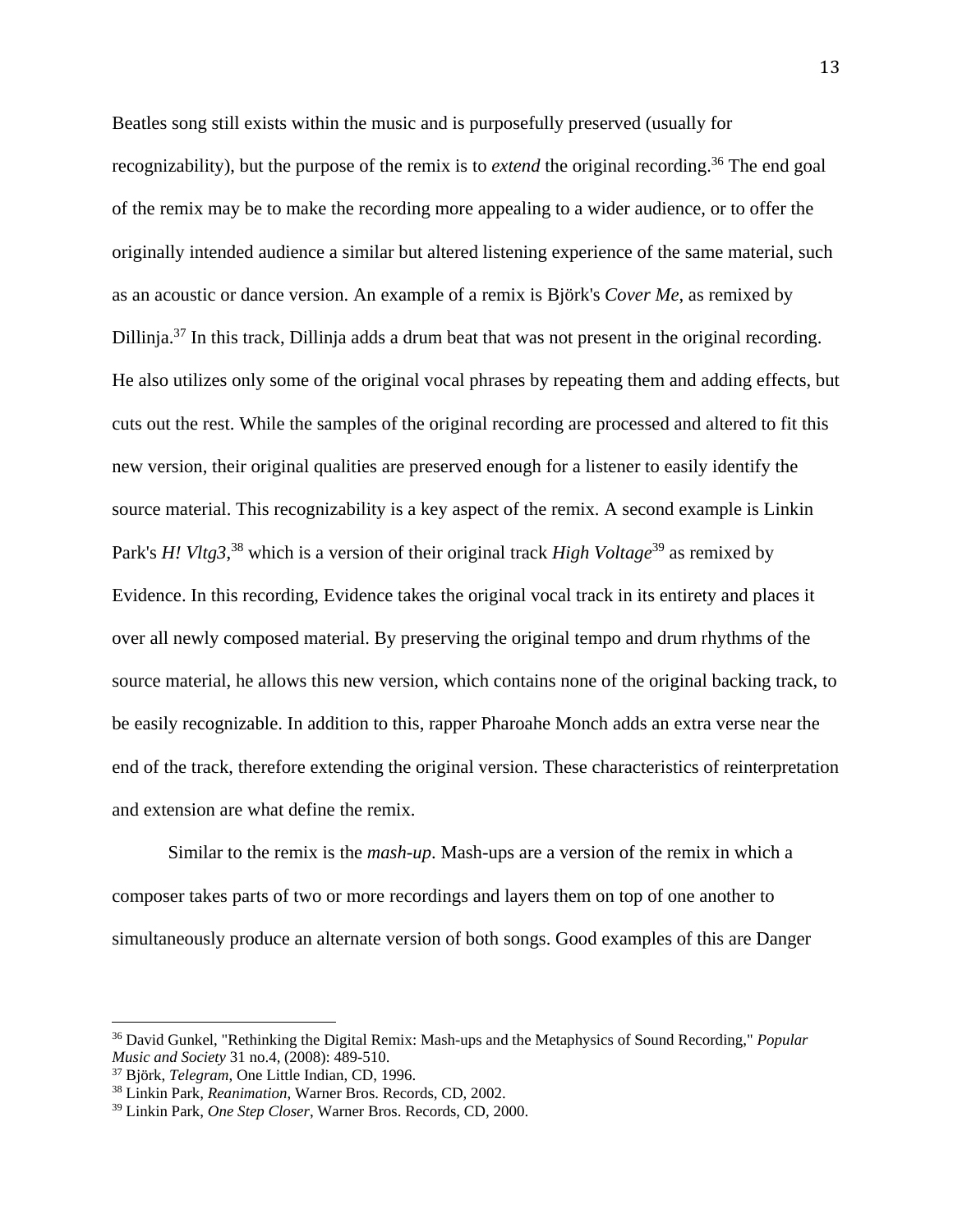Mouse's *Grey Album,*40 Girl Talk's *Feed the Animals,41* and Mark Vidler's *Ray of Gob*. 42 In all of these works there is a defining characteristic that marks the style of the music: they all utilize recognizable samples. Recognizability is a major factor in the creation of the mash-up because it is what listeners expect from the genre. Brøvig-Hanssen and Harkins, in their article on the contextual incongruity of mash-ups, state that, "If listeners are to understand the combination of two particular tracks as incongruent or inappropriate, it is crucial that we recognise the constituent parts."43 This requirement would suggest that the selection of sampled content is more important to the success of the piece than the level of creativity of the composer's implementation of the samples. McLeod, in his essay on copyright activism, also highlights the importance of recognizability of sampled material in mash-ups: "Despite my appreciation of them, I do not mean to idealize mashups because, as a form of creativity, they are quite limited and limiting. First, because they depend on the recognizability of the original, mashups are circumscribed to a relatively narrow repertoire of Top 40 pop songs."44 It would be a mistake, however, to conclude that mash-ups are devoid of any creativity whatsoever. The internet culture surrounding and supporting the mash-up genre most definitely recognizes the personal skill and creativity associated with some of its biggest champions.45 In an interview with *Pitchfork*, Greg Gillis, the creative mind behind Girl Talk, expressed his desire for his own expression and creativity to be evident to his listeners: "People can judge me on whatever level they think but

<sup>40</sup> Danger Mouse, *The Grey Album*, MP3 file, accessed August 27, 2014, from

https://archive.org/details/DjDangerMouse-TheGreyAlbum.<br><sup>41</sup> Girl Talk, *Feed the Animals*, Illegal Art Records, CD, 2008.

 $42$  Mark Vidler (Go Home Productions), *Pistol Whipped*, Half Inch Recordings, CD, 2004.<br> $43$  Ragnhild Brøvig-Hanssen and Paul Harkins, "Contextual Incongruity and Musical Congruity: The Aesthetics and

Humor of Mash-ups," *Popular Music* 31 no.1 (2012): 90.<br><sup>44</sup> Kembrew McLeod, "Confessions of an Intellectual (Property): Danger Mouse, Mickey Mouse, Sonny Bono, and<br>My Long and Winding Path as a Copyright Activist-Academic

<sup>&</sup>lt;sup>45</sup> David Gunkel, "What Does it Matter Who is Speaking? Authorship, Authority, and the Mashup," *Popular Music and Society* 35 no.1 (2012): 84.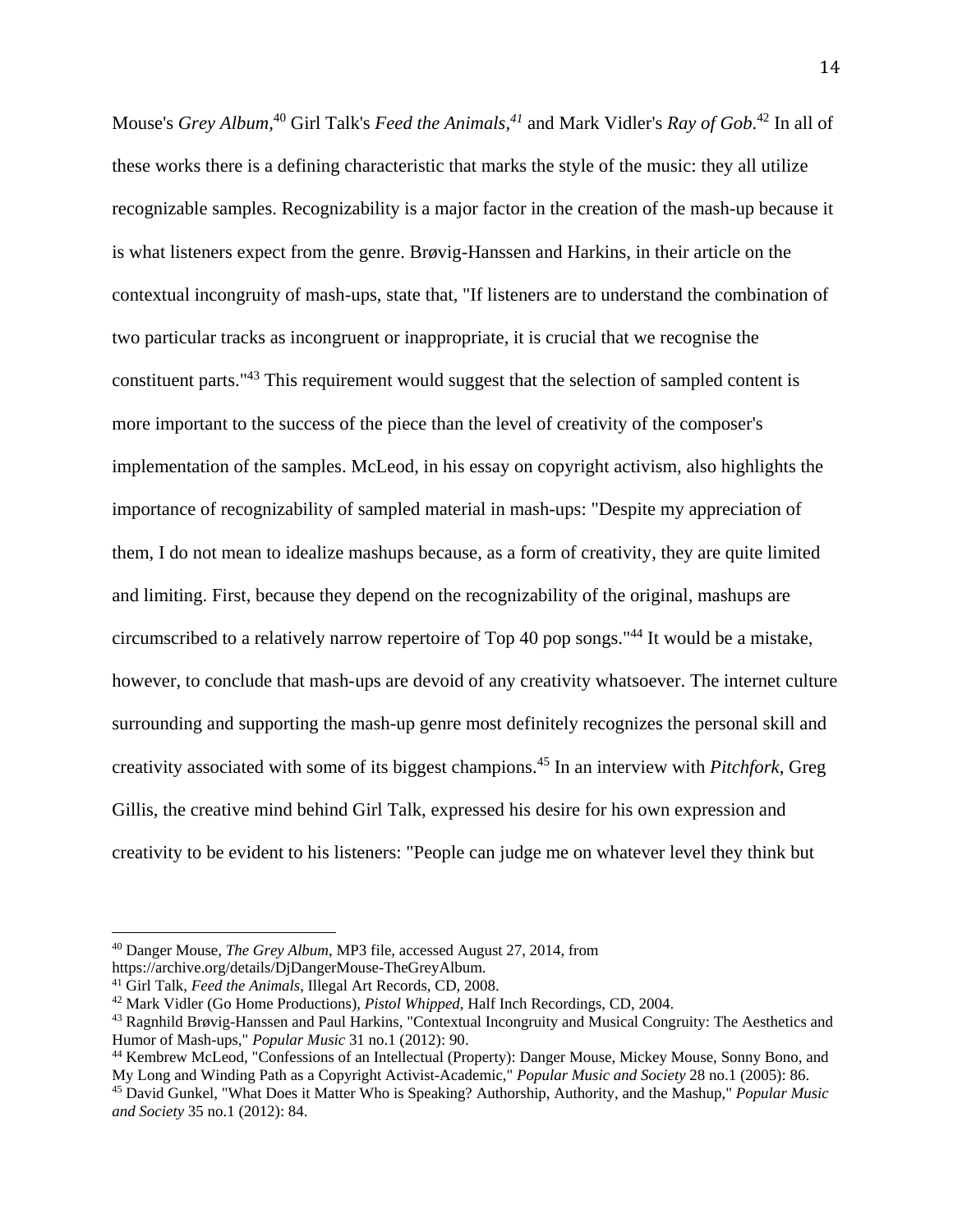I've always tried to make my own songs. They're blatantly sample based but I tried to make them so that you'd listen and think, 'Oh, that's that Girl Talk song,' as opposed to just a DJ mix."<sup>46</sup>

 Many of these sampling techniques directly influenced the ways in which I utilized samples in my own work. In Chapter 3, I will discuss specific ways in which my own composition relates to these stylistic concepts.

<sup>46</sup> Ryan Dombal, "Girl Talk," Pitchfork, 2006, accessed October 3, 2014, http://pitchfork.com/features/interviews/6415-girl-talk/.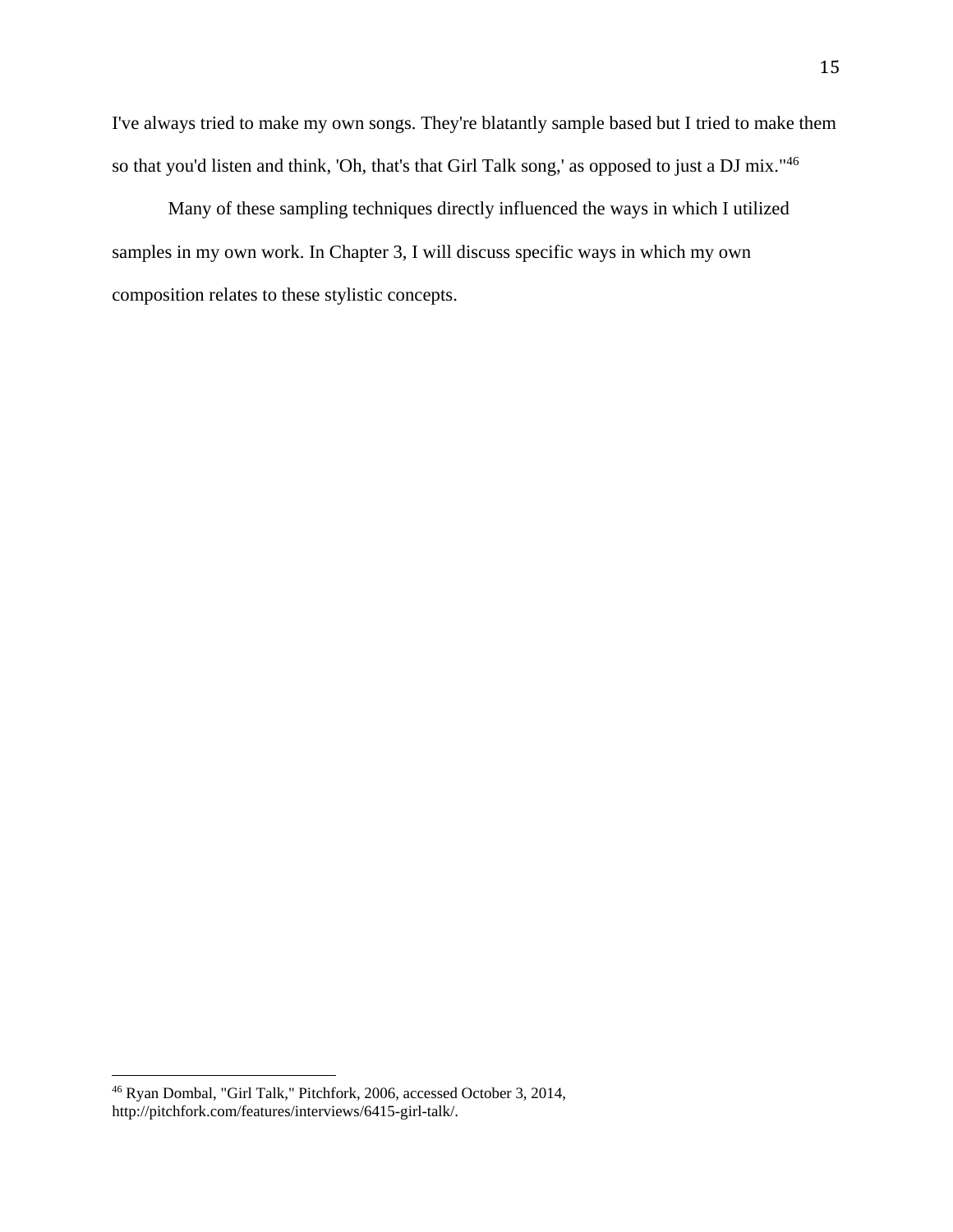# CHAPTER 3: METHODOLOGY

 Popular music is a constant source of influence on my composition. I have a particular interest in rock genres such as Post-Rock and Math Rock; specific albums such as Don Caballero's *What Burns Never Returns*<sup>47</sup> and Tortoise's *TNT*<sup>48</sup> were key influences on my early compositional development. The intricate melodic guitar patterns and angular rhythms often used in these genres influenced my own melodic writing, and I found a lot of inspiration in attempting to mimic and recreate these styles and sounds.

 In the case of this project, my inspiration was a musician—Tom Morello. Morello is a guitarist known best by his work with the rock band Rage Against the Machine. I became interested in Morello's guitar playing because of how different it seemed to me from everything else I was hearing in rock music at the time. While many guitarists in other bands strummed chords or played lyrical, high-pitched solo lines, Morello chose aggressive, bluesy melodic hooks, similar to what one might hear as the accompaniment to a hip-hop track. But he was not simply playing repetitive lines that mimicked a sampled sound or instrument part. He always played his melodies with a certain amount of human expression, similar to what you might expect to hear from the rhythm section of a blues band. Studying and playing his melodic lines myself on the guitar, I found that Morello's melodies were not only fun to play and fun to listen

<sup>47</sup> Don Caballero, *What Burns Never Returns*, Touch and Go Records, CD, 1998. 48 Tortoise, *TNT*, Thrill Jockey, CD, 1998.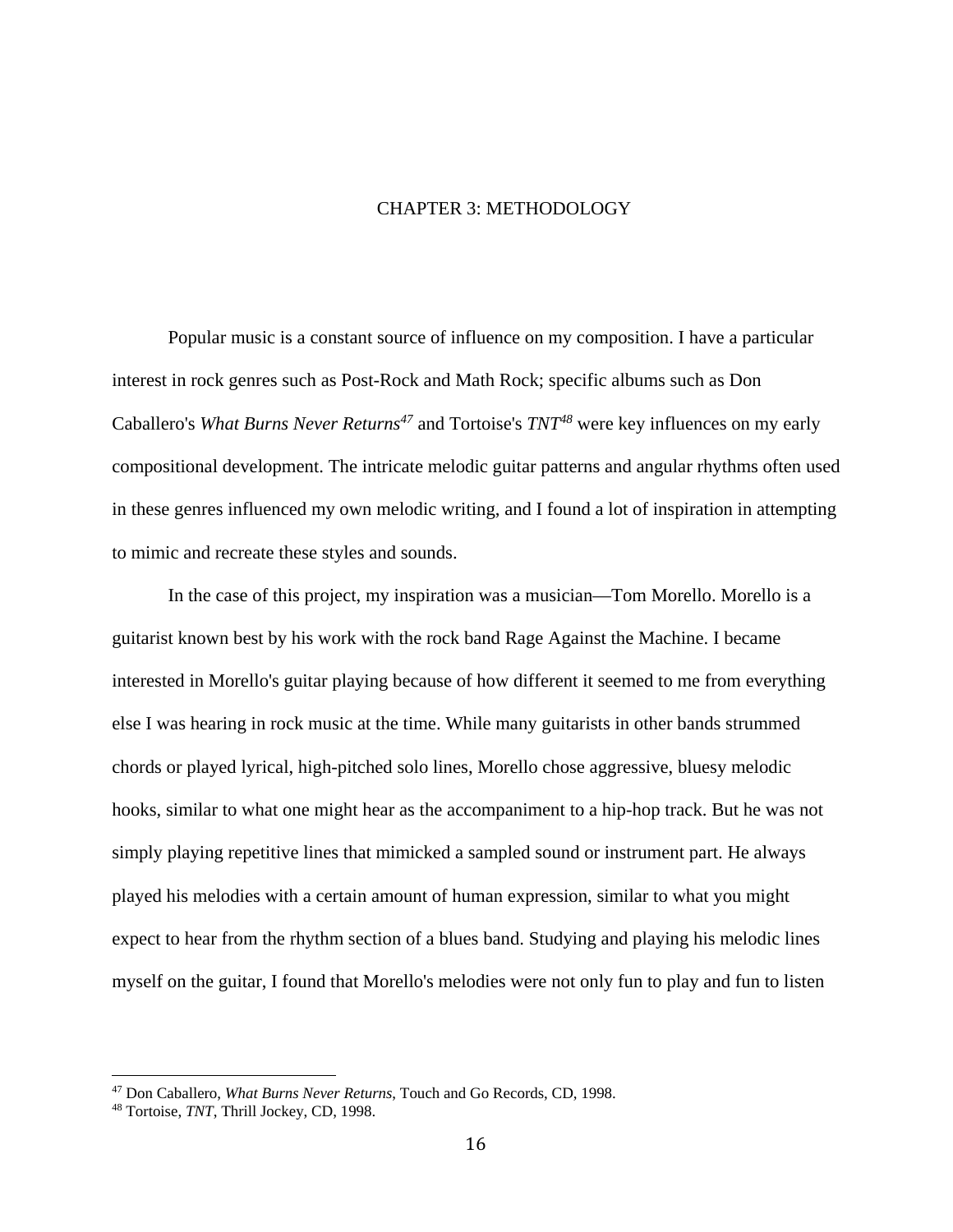to but also musically and theoretically interesting. I liked how Morello's guitar parts were miniature-sized songs themselves, and not simple backup harmonies for a singer.

 Morello is known for his complex and original use of guitar effects, and through these devices, he manages to personalize his sound even further by changing the way his notes sound when he plays them.<sup>49</sup> Morello's use of effects intrigued me as a young musician because, even if I could manage to learn the note patterns of one of Morello's recordings, my playing never sounded exactly the way his did. He always added a personal touch to his playing that allowed him to claim his music solely as his own. His style is so well defined, anyone even remotely familiar with his music could likely identify a Tom Morello riff if he heard one. These unique qualities of Morello's music are what inspired me.

 In the creation of this work, my aim was to not only highlight but also to celebrate the guitar music of Tom Morello. I wanted the main focus of the music to be Morello's guitar lines. I began the composition of each movement with a main sample and built everything around the tone, timbre, style, and harmonic content of that sample. I then created supporting content using additional Morello samples, but adhering to my own personal style and tastes. When crafting my samples and sounds, every effort was made to begin by using a Morello sample as the source material. I only added third-party sounds when the guitar samples could not provide the sound or effect I wanted to achieve. A good example of this would be the percussion parts. While I could painstakingly craft percussive lines using guitar samples, it was more practical to use a drum sample to get a drum sound. I chose to work this way because I wanted to highlight the Morello samples the best I could, without being tied to a strict process that put limitations on how I could use the samples. In other words, I wanted to leave myself the option to make the music sound

<sup>49</sup> Mikael Wood, "Tom Morello Talks 90's Alternative and Nu-Metal," Guitar World, 2011, accessed November 11, 2010, from http://www.guitarworld.com/tom-morello-talks-90s-alternative-and-nu-metal.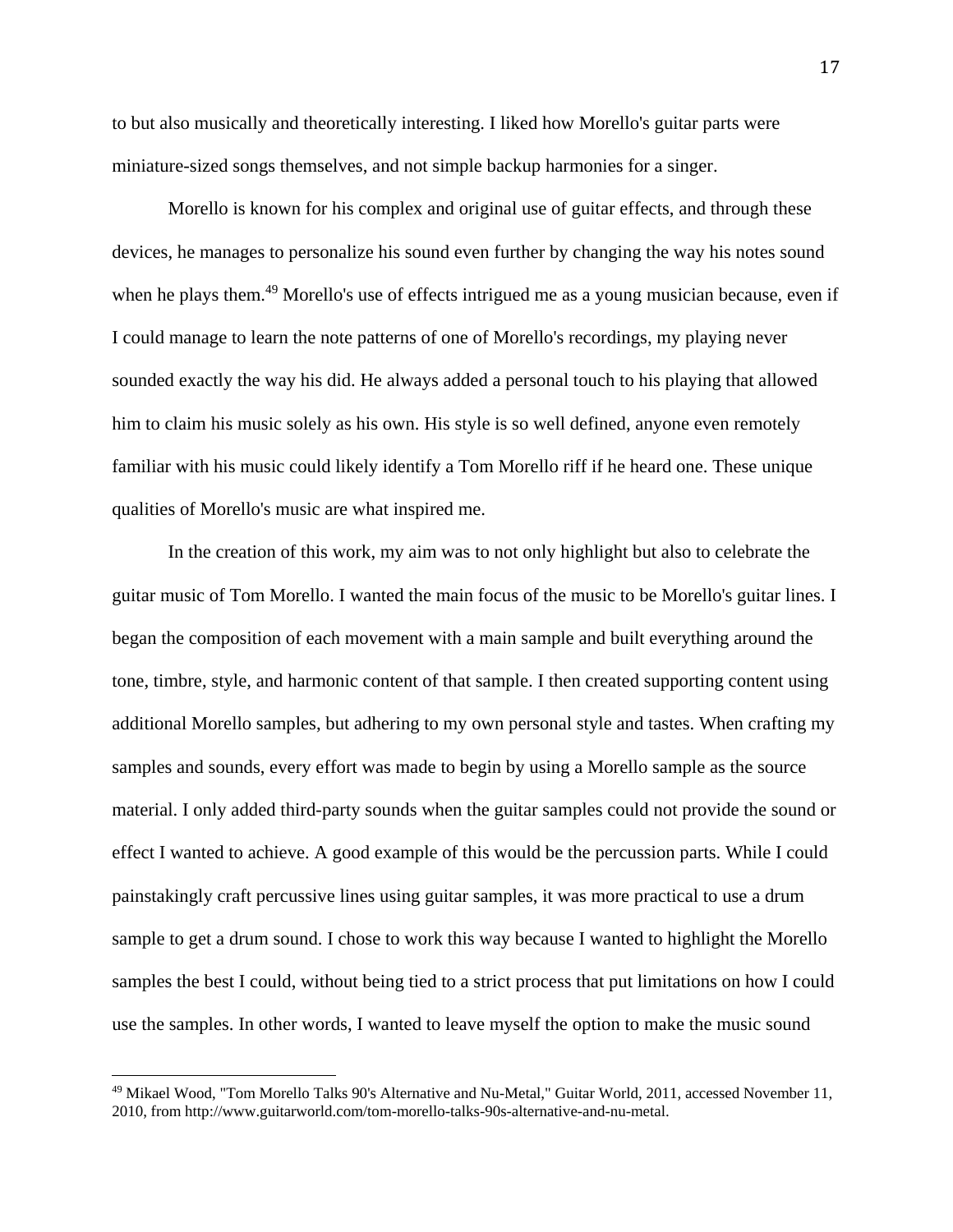exactly the way I wanted, without the restriction of arbitrary compositional rules. In each movement, I left many of the samples in their original forms, so that listeners could know without a doubt that they were hearing Morello playing the guitar. I used at least one main sample in each movement to provide the backbone for what was happening around it. I then chose other guitar samples that were modified to blend in and support the main unadulterated centerpiece sample.

 The overall style of the piece represents a mixture of influences from hard rock, ambient music, minimalism, and popular electronic music. I chose to draw from these popular elements to give casual listeners something more familiar and easy to listen to. I tend to avoid writing in the more abstract idioms of traditional concert music such as concrete music because I feel the meaning of the work may become too easily lost on an audience inexperienced with that type of music. Additionally, I like to feature more popular elements such as standard drum beats and simple harmonic progressions in my music, as I feel it may help casual listeners more easily connect with the music if they are able to identify common musical structures.

 Ambient and minimalistic influences played an especially significant role in the creation of this piece, as I tend to creatively connect with those styles of music as an artist and musician. In my personal creative method, much of the joy of composing music comes from the process of blending sounds to create harmonic textures. As a result, I tend to put less emphasis on melodies and put more focus on the construction of interesting harmonies and rhythm. Hard rock has also been a major influence on my compositional style. I have always been attracted to the raw emotional response this type of music generated for me personally, and I have often sought to produce the same effect in my own music. I attempt to do this by utilizing strong, yet simple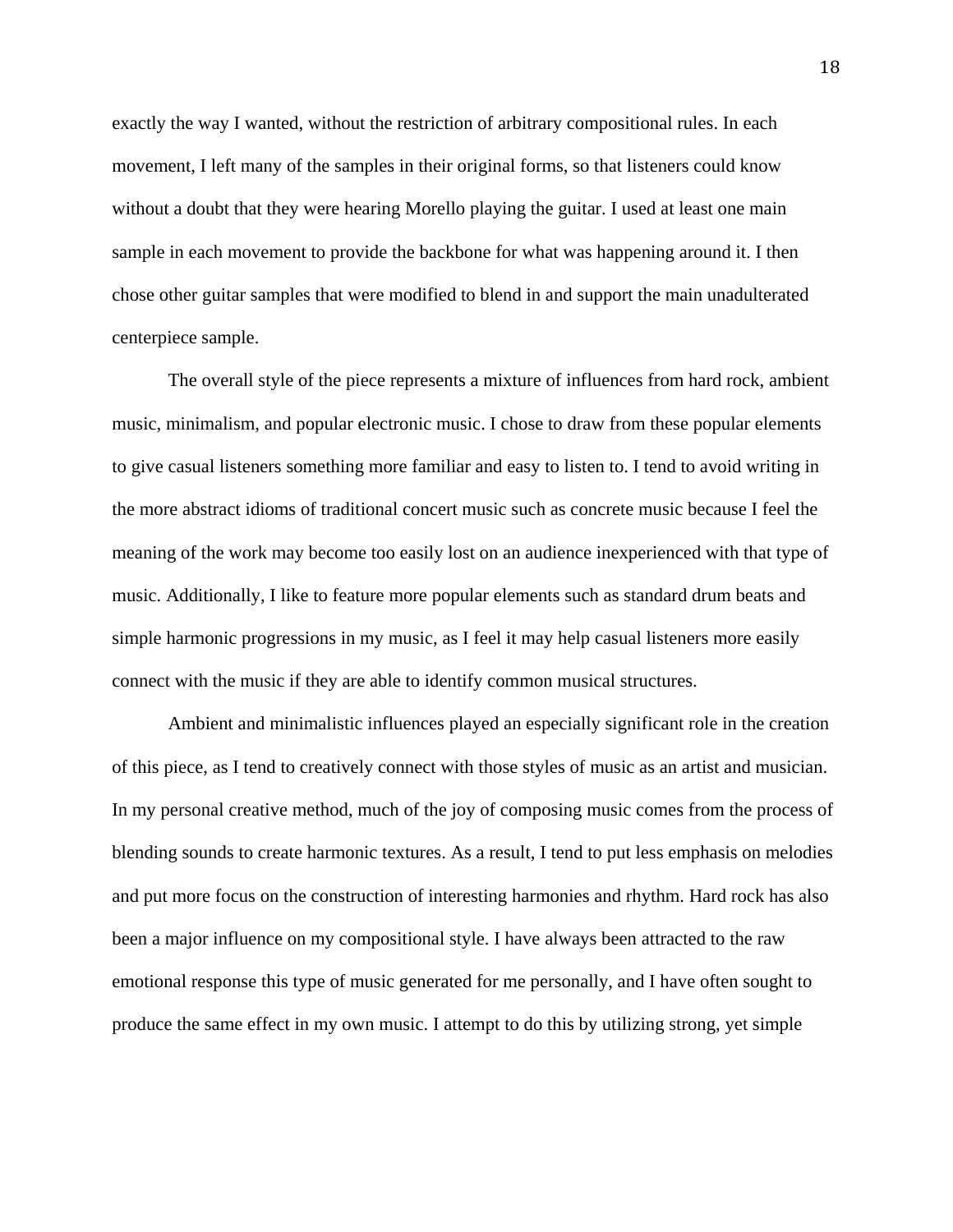harmonic progressions and dynamic climaxes. Again, the idea is to make use of familiar musical devices in order to generate a deeper response from the casual listener.

 As part of the modification process for my samples, I used generous amounts of reverb and delay effects. I found that by lengthening the sound of the samples through the use of sweeping effects such as delay and reverb, interesting artifacts would present themselves within the music as the samples repeated themselves and unpredictably overlapped. In addition to the broadening of the samples through reverb and delay, I also focused on the use of time-stretching. By manually lengthening the waveform in the software audio editor, I was able to stretch out the time it took for a sample to play through without affecting the pitch of the sample. This opened up many possibilities for using the samples in new contexts as building blocks for new, rich textures. Since the guitar recordings were sampled from rock music, they tended to be around the same tempo and the same key. Using time-stretching effects, I was able to mix and match the samples in ways that would not be viable if I were using the samples in their original states.

 The use of time-stretching presented additional advantages. I found that after slowing the playback of a sample to as much as eight times the original length, the sample took on another form completely. Subtle nuances of the notes and the harmonic content of the instrument suddenly became audible and were quite noticeable. With the aural content of each note and chord so exposed, I was able to apply effects that would highlight and amplify these defining sonic events that differentiated each moment of the sample. Some of these included harmonics, feedback, fingering and picking noises, and other recorded artifacts. This allowed me to turn what would normally be a few seconds of guitar music into a long, sweeping melodic progression.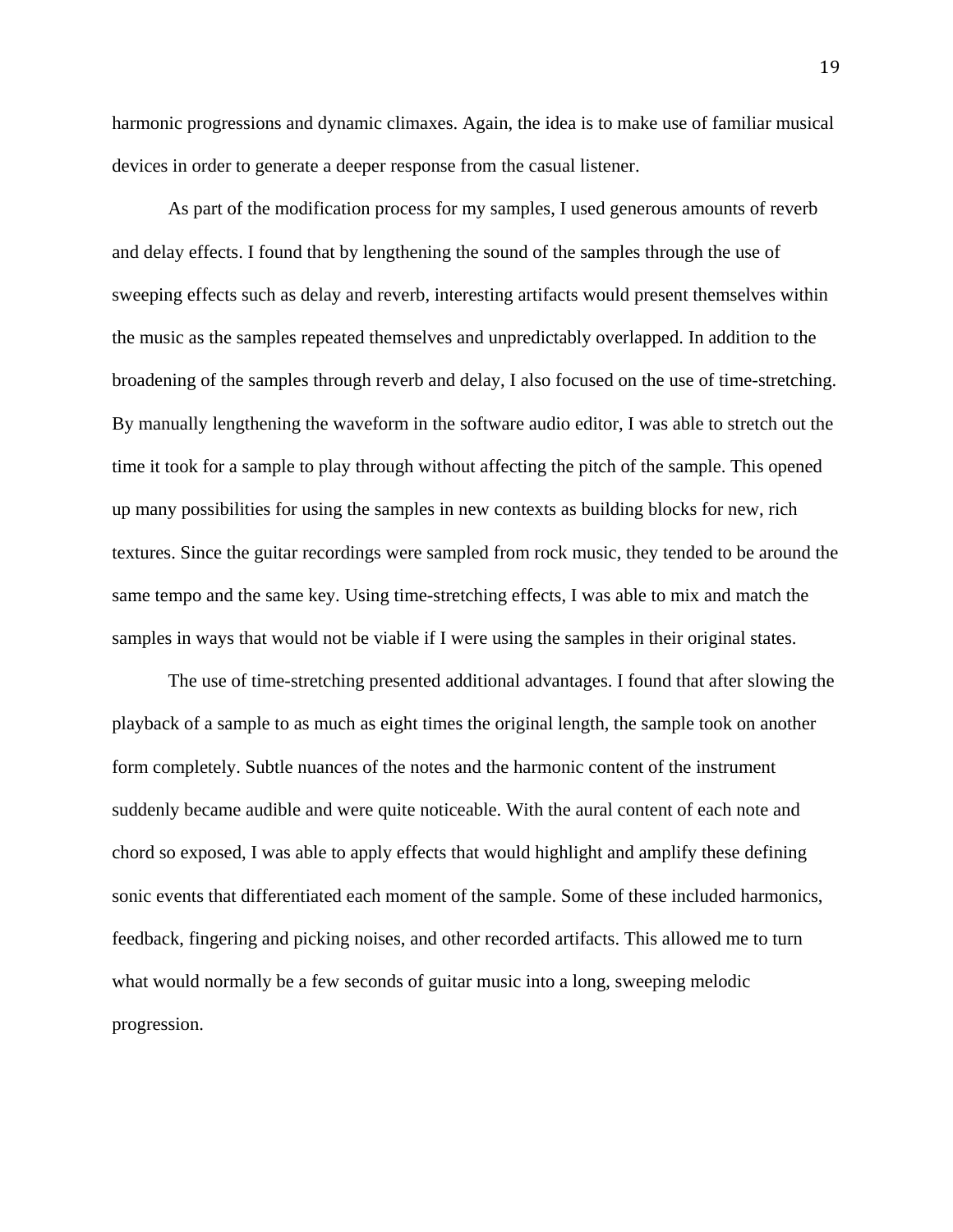An additional use of stretching involved a procedure in which I used the same sample multiple times, but at varying tempi. This allowed me to work with similar harmonic and melodic content used within varying contexts of pace and feel. I used this technique for the ending of the third movement, when I wanted to create the experience of the music slowly rolling to a stop. I also wanted to create a certain amount of tension for the listener. I could do this by using time-stretching to prolong musical events the listener knew was coming after hearing them in previous iterations of the phrase. In the case of the third movement, I play the same chord progression a third time, but at half the tempo of the first two iterations. While the listener has already heard the phrase twice, she must now wait for each event to occur at half the speed she were expecting. Just as she finally hears the sample play to its completion, the piece is over. This technique leaves the listener with enough tension at the end for it to be memorable, but with enough resolution that she feels the piece was successfully completed.

 Digital slicing was an additional process I used to manipulate my samples. This process involved cutting a recording into dozens of smaller chunks that would then be played back in sequence to mimic an audio sample being played from start to finish. There are two advantages to this process. The first is that it provides a second form of tempo manipulation in addition to time-stretching. While the use of this manual tempo manipulation produces a rougher, noisier result than using time-stretching, some pleasing artifacts are created that add to the electronic and digital sound of the piece. This contrasts with the analog acoustic nature of the original recordings, and this dichotomy helps add interest to the piece. The other advantage to manual slicing is the resulting ability to line up certain events in the sample to exact moments in the piece that feature other musical moments. An example would be having a particular note of a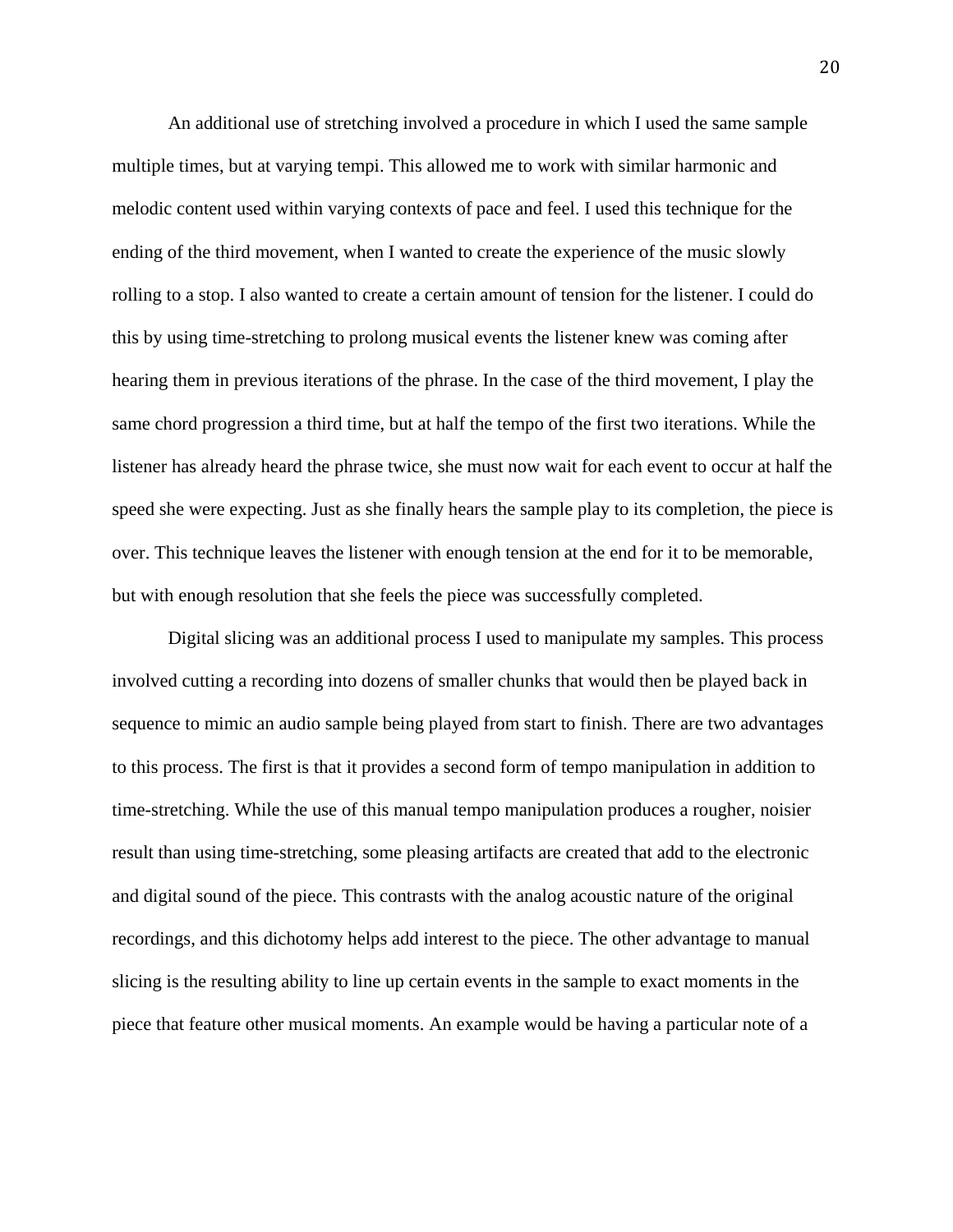solo or strum of a chord happen at the exact moment it is needed, without having to shift around the other contents of the sample along with that event.

 The form of the piece loosely resembles variations on binary and ternary forms. In other words, there are elements in each movement and in the piece as a whole that repeat and contrast accordingly, leading to versions of AB and ABA formal structures. The first movement plays out in an AA'BA form. I wanted to create a powerful start to the piece that grabbed the listener's attention. My goal for the first movement was for it to be accessible, engaging, memorable, and familiar. I consciously chose the middle movement to be in contrast to the first and third movements. My goal for the middle movement was to give it a more relaxed, free-flowing design, with pattern-based background textures replacing the structured percussion of the other movements. I created the third movement with a free-form dance movement in mind. The movement loosely follows an AB structure in which the musical phrases do not develop as much as they unravel.

 Additionally, the timbres and effects used in each of the three movements also follow an overall ABA formal pattern. Movements one and three utilize harsh, distorted tones with aggressive percussion, while the middle movement makes use of clean-toned guitar samples and textural patterns. Within each movement, the characteristics of the effects tend to follow the formal pattern of the content itself. In Movement One, the effects follow the overall ABA structure of the movement and produce more distorted and abstract effects toward the middle of the movement. Similarly, the effects in Movement Two follow the same ABA format. The movement begins with clean-toned guitar samples and no distortion. The music then intensifies, and distorted and abstract effects such as delay-driven filter sweeps are introduced near the middle section. The movement ends with a return to clean-sounding effects such as reverb and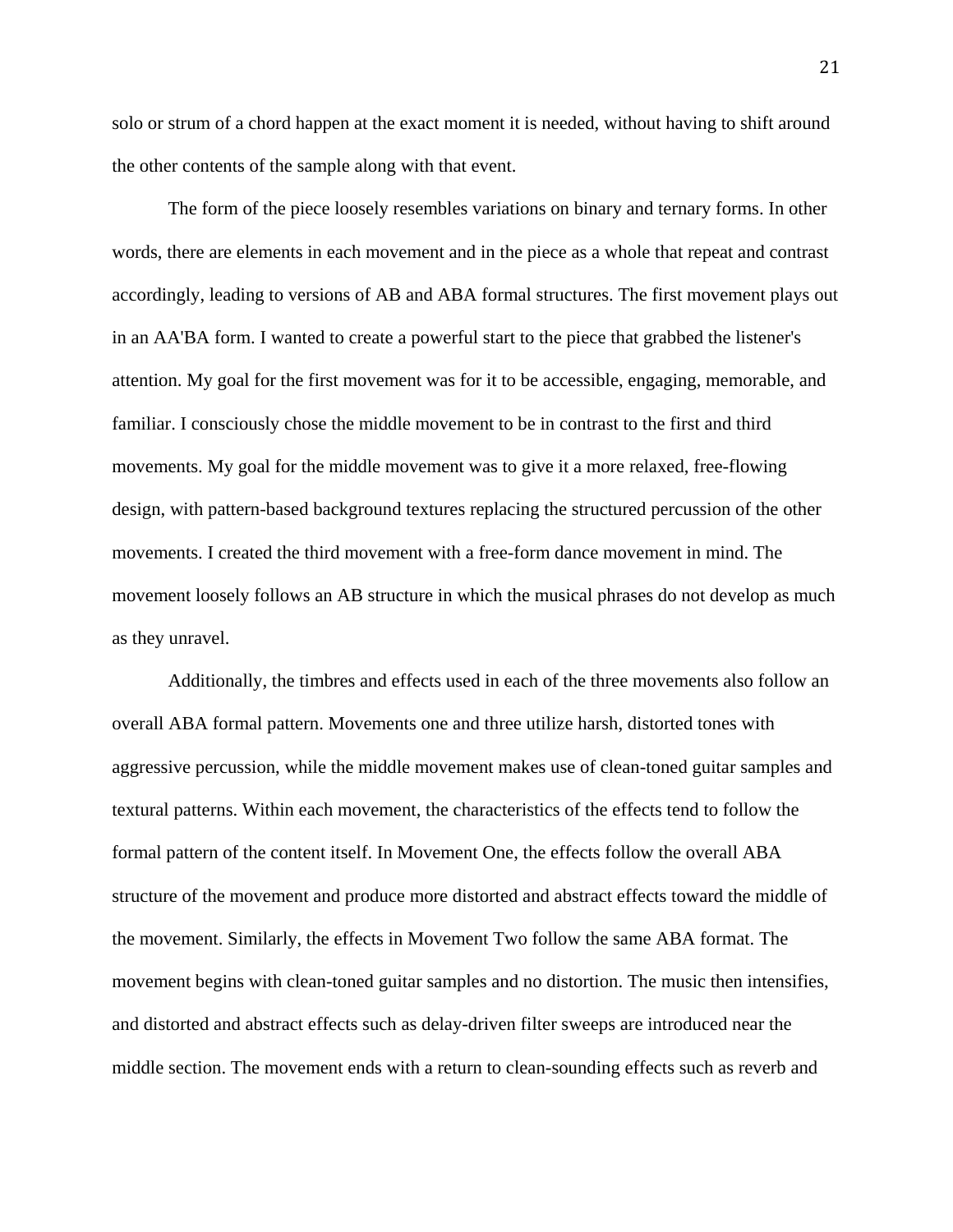delay. The effects of Movement Three, which follows an AB formal design, begin with large amounts of distortion and compression; but cleaner effects such as reverb and delay are introduced toward the end of the piece. Overall, my aim for the piece as a whole was to give the listener three separate experiences that highlighted and unified the use of Morello samples, but also offered varied approaches to working with the content the samples offered.

 While this piece does not fully adhere to any one of Cutler's importation theories, it does borrow from each, offering a result that represents my own compositional style. What follows is a discussion of the parts of Cutler's importation theories my work utilizes, and how my piece may be classified in light of these importation frameworks. Additionally, a discussion of the popular compositional practices of *remix* and *mash-up* highlight some expanded options for the classification of my work.

 My work does not qualify as a pure total importation piece. Total importation is a technique that, by definition, involves taking a *single* sample source and transforming and manipulating it to the point where it is unrecognizable from its original form, thereby creating a new work. As observed in the work of Oswald in *Pretender*, a single recording of Parton's performance was used as the sole content of the piece. Cutler describes Oswald's total importation technique in *Pretender* this way:

 ...although the source is plainly fixed and given, the choice, treatment and reading of this source are all highly conscious products of Oswald's own intention and skill. So much so indeed that it is easy to argue that the piece, although 'only' Parton's record, undoubtedly forms, in Oswald's version, a self-standing composition with its own structure and logic both of which are profoundly different from those of the original.<sup>50</sup>

I would argue that my piece, while not constructed of a single sample, accomplishes the same ends. There are many statements of Morello samples in my piece that are easily recognizable, but very few samples, if any, were implemented without being processed in some way. This means

 50 Cutler, 139.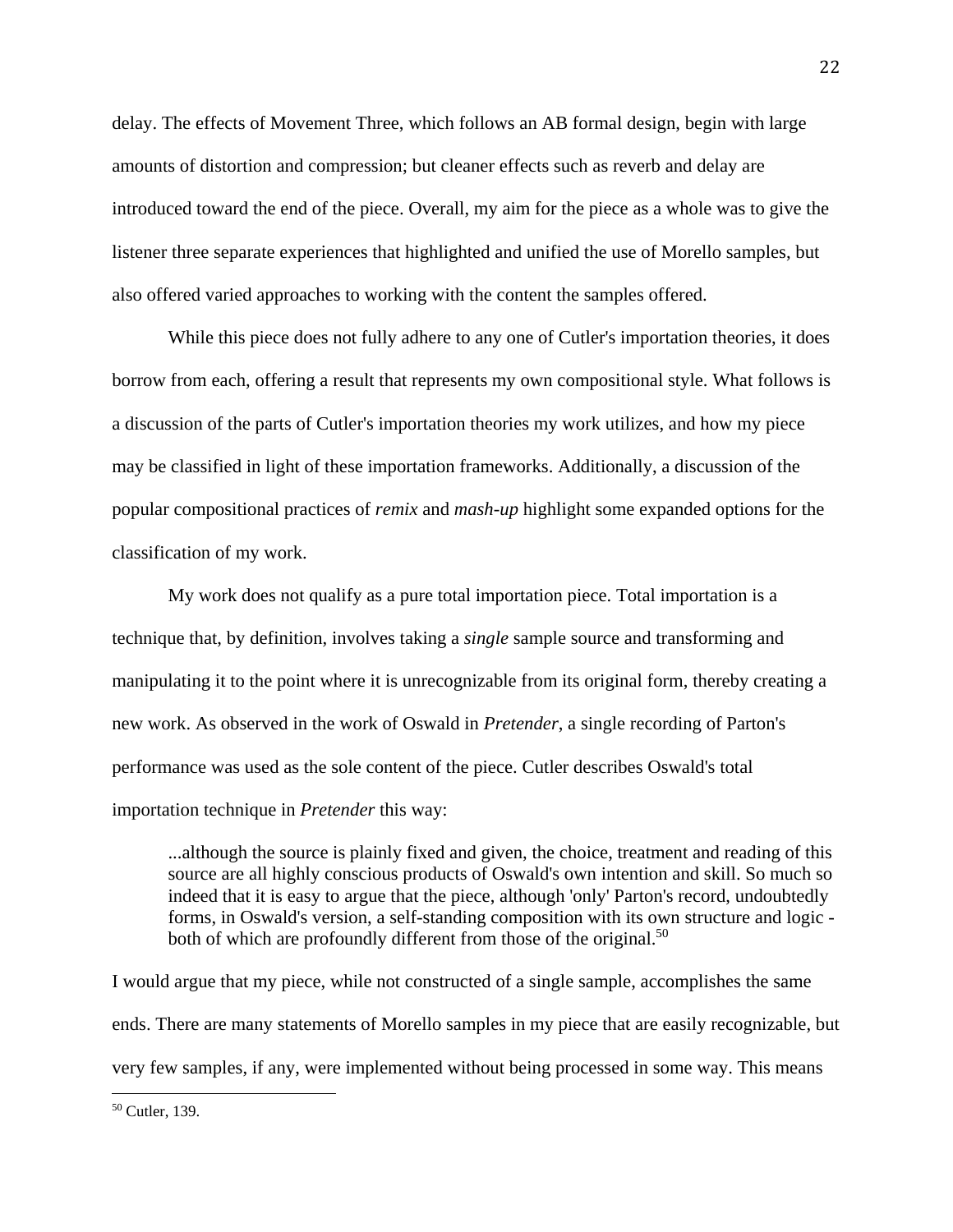that the majority of the musical content of the work was creatively crafted and not simply restated. The idea of total importation focuses on the art of manipulating a single recording in a way that reinterprets the original work. My work accomplishes a similar goal; but instead of using one single recording, I utilized twenty-five excerpts from an entire catalog of recordings by a single artist.

 It would be more accurate, however, to classify my piece as a composition more similar to a partial importation work. The idea behind partial importation is that the composer uses samples as a sort of digital signpost to mark a particular color, mood, or character of a piece. These samples usually do not make up the entirety of the sonic content of the piece, but it is common for other newly composed parts of a work to be derivative of these signpost samples. In the case of my work, many of my samples do not simply act as signposts to support a large amount of newly composed material. Instead, these samples act as the composed material themselves—some acting in supporting harmonic and rhythmic roles, and some taking the lead as major motivic content. As mentioned earlier, the Reich samples in *Little Fluffy Clouds* act in a supporting role. They provide rhythmic, melodic, and harmonic interest to the sounds that were already playing before and when they entered. But just as the synthesizer and bass lines in *Little Fluffy Clouds* were derivative of the Reich samples, many of the samples in my own composition were manipulated to build off one another and form the overall harmonic structure of the piece. It is important to note that the depth of the derivation of the newly composed material in relation to the imported samples is not what defines a partial importation work. The simple fact that a piece mixes newly composed material with imported samples is enough to classify it as a partial importation work. The depth of derivation in my own piece, however, moves the classification of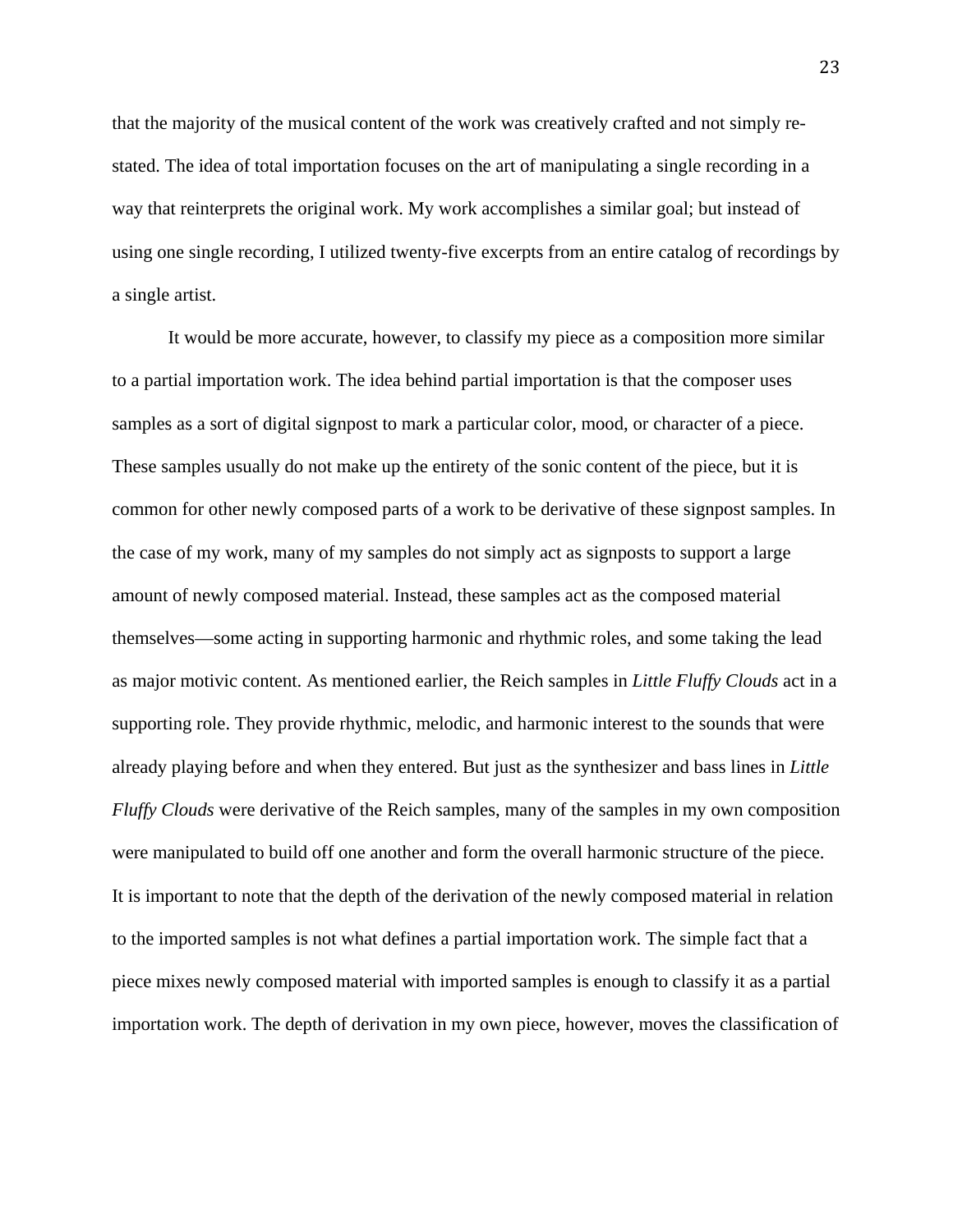my imported samples to a place far beyond that of signpost status. It is for this reason that I believe it is inappropriate to fully classify my work as a pure partial importation composition.

 Considering my work cannot be classified as either a total importation work or a partial importation work, one would be left wondering if a sources irrelevant classification would be appropriate. It would obviously not be appropriate, since the entire concept behind sources irrelevant importation is that the sample material is unrecognizable and untraceable. In the consideration of my own work, this is simply not the case. However, the ideas of remix and mash-up offer some extended classification options apart from Cutler's theory.

 My work accomplishes similar goals to that of the remix since recognizability was a major concern in the sample selection and editing processes of the composition of the piece. However, one of the defining attributes of the remix is that it offers the listener a listening experience that preserves the original structure and logic of the original recording. While many of my samples preserve Morello's melodic and harmonic phrasing, they are removed from the context of the remaining parts of the recording, disrupting the overall structure of the original listening experience. It would therefore be incorrect to classify my work as a pure remix piece.

 It would be incorrect to classify my work as a pure mash-up piece as well. Gunkel writes about mash-ups: "...there is nothing original in the technique, elements, or results of any particular mash-up; it is derivative to the core."51 This description does not apply to my own work, as both intentional thought and technique were applied to the construction of the piece, through careful use, placement, and editing of individual samples to form new material—content that is different from the original recording. Gunkel continues, "In extracting the vocal track from one recorded pop song and layering it on top of music from another, the mash-up does

<sup>&</sup>lt;sup>51</sup> Gunkel, "Rethinking the Digital Remix: Mash-ups and the Metaphysics of Sound Recording," 498.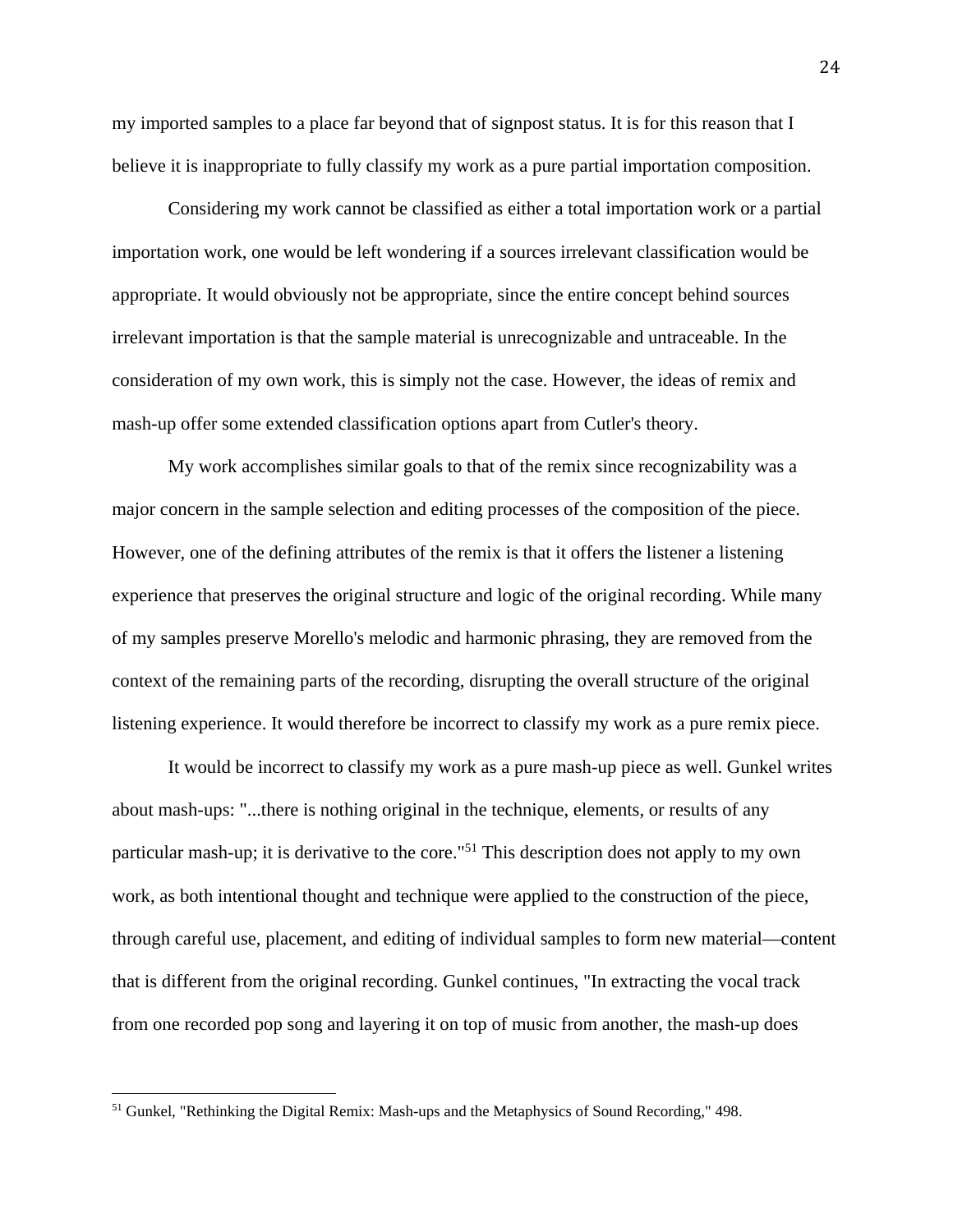nothing more than substitute and reconfigure prefabricated materials."<sup>52</sup> This description assumes that the form, structure, and logic of the original sampled materials are in some way retained in the final product. For instance, in *Ray of Gob*, both Madonna's and the Sex Pistols' performances are preserved and presented in a recognizable state, despite their juxtaposition. The purpose of my work, on the other hand, is to create a new experience for the listener by taking samples from their original contexts and placing them in a new configuration. This technique is similar to the work of Girl Talk, as he focuses more on the quantity of pop references included in a single track, as opposed to presenting one song from start to finish. Similarly, my aim was never to present the listener with a fully rendered original performance by another artist, but to utilize pieces of several performances to create new content. Additionally, the samples used in my work lack the cultural disparity or "incongruities," as Brøvig-Hanssen and Harkins put it, that are so necessary for a piece to be classified as a successful mash-up.53

 My composition should not be classified as a pure total importation, partial importation, remix, or mash-up work. Instead, it should be viewed as an embodiment of certain elements from *all* of those stylistic concepts, without adhering to any one of them completely. I consciously chose to avoid the use of Cutler's concepts of *There It Is* and *Sources Untraceable*, as each of these contradicted the overall goals I had for the piece. The *There It Is* concept relies completely on the playback of samples in a plainly stated, non-transformative way, with no accompanying original material.<sup>54</sup> The goal of my composition was to utilize samples to build and shape new and original material, so this category fails to represent any significant part of my work. Similarly, the *Sources Untraceable* category also fails to describe the ways in which samples

<sup>52</sup> Gunkel, 500.

<sup>53</sup> Ragnhild Brøvig-Hanssen and Paul Harkins, "Contextual Incongruity and Musical Congruity: The Aesthetics and Humor of Mash-ups," *Popular Music* 31 no.1 (2012): 90. 54 Cutler, 154.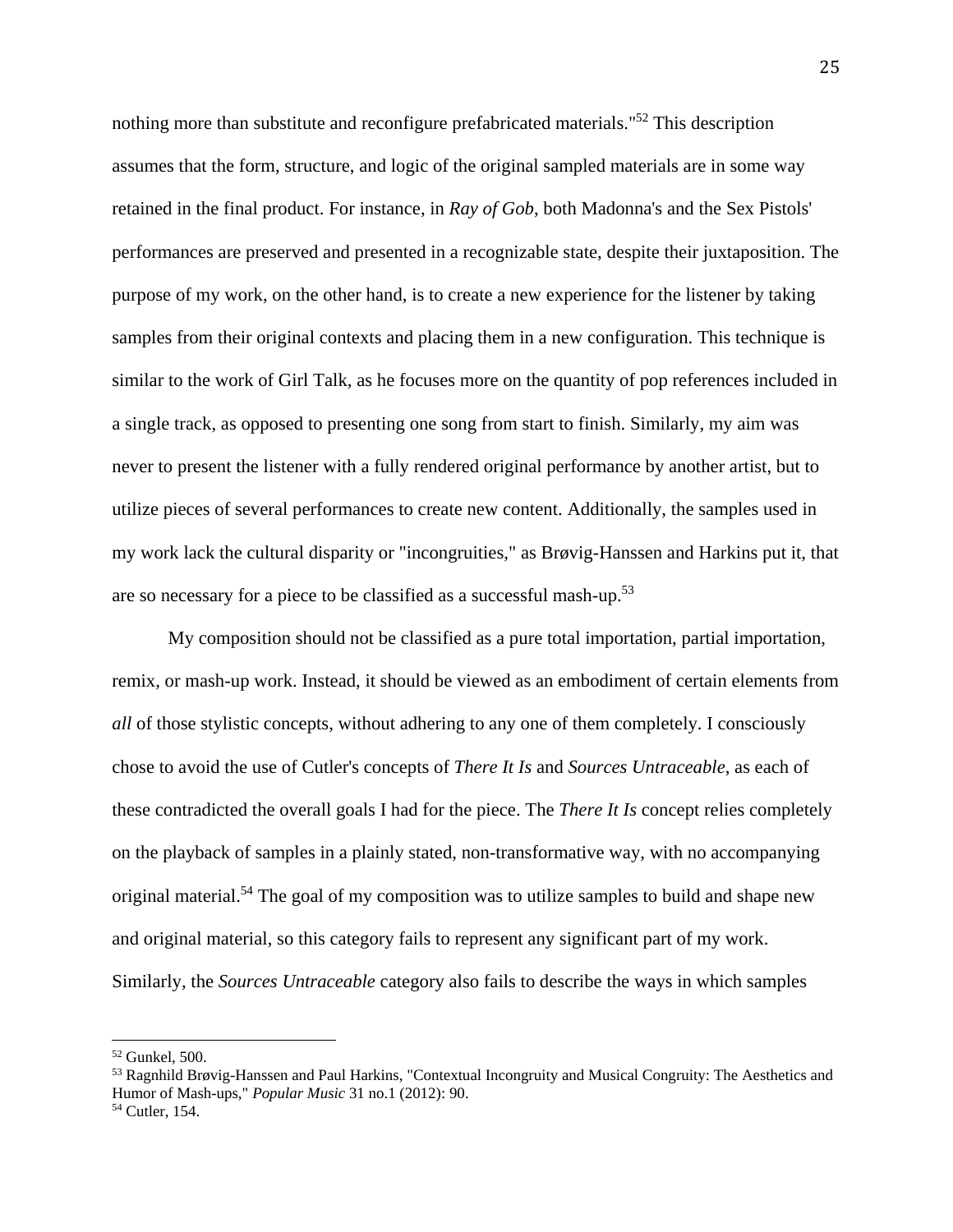were utilized within my work. While some of my samples were manipulated to the point that they were unrecognizable from their original form, they were not so radically transformed that their source was completely unidentifiable. One of the major compositional goals for my work was to keep my samples in a somewhat recognizable state in order to influence the color and character of the music. Manipulating the samples to an extent at which they were unidentifiable as guitar samples directly contradicted this goal. For this reason, I chose not to apply this category to my own work.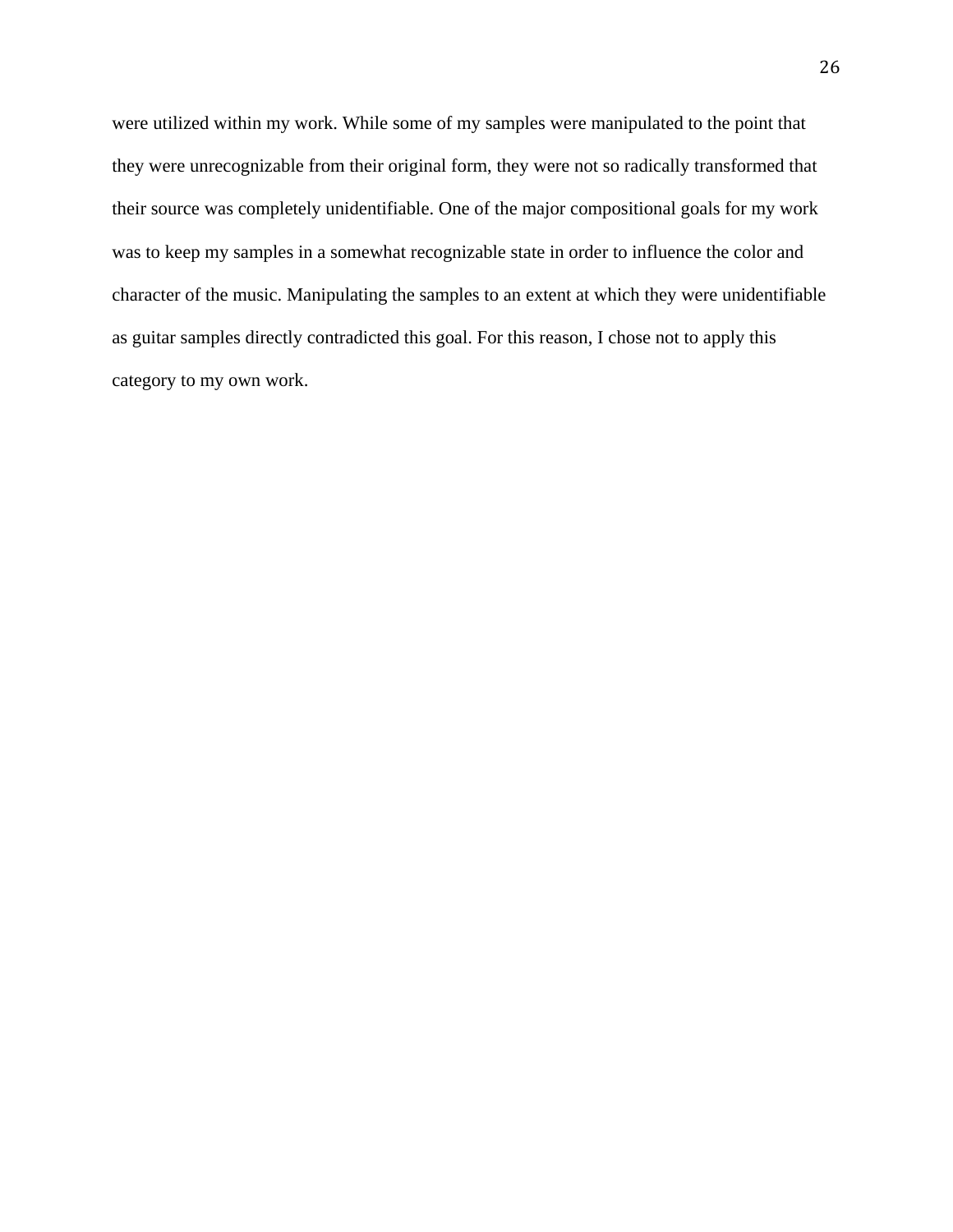### CHAPTER 4: ANALYSIS

#### Movement One

 This movement was written to reflect the experience one might encounter at a rock concert. Tom Morello's music always inspired me in a way that got me pumped up with energy and excited to move around and to make music. This movement is meant to reflect that feeling. If one were to observe a Rage Against the Machine (Morello's original performance group) live concert, he would notice the performance begins with an atmospheric introduction, builds into a sense of tension, then explodes with energetic playing.<sup>55</sup> Meanwhile, the audience members cheer and chant in the background before the explosion occurs. The first movement is meant to simulate this moment in a live performance by opening the piece with a wall of sound that immediately grabs the listener's attention.

 The movement opens with a sample of a rhythmic, high-pitched melody played by Morello [SAMPLE 1-1]. This is meant to give the movement a simple, but ominous introduction. Delay and reverb effects were added to create unpredictable artifacts within the rhythms of the melody, and to create an unstable and unfamiliar environment for the listener. At approximately 0:30, a barrage of sound hits the listener, and the introduction melody breaks free from the delay and reverb, allowing it to play in its original form over aggressive, open drum samples. A second Morello guitar sample fills out the lower and middle frequencies [SAMPLE 1-2]. A custom,

<sup>55</sup> Rage Against the Machine, *Rage Against the Machine: Live at the Grand Olympic Auditorium*, DVD, Directed by Dave Bianco, 2000, Los Angeles, CA: Epic Records, 2003.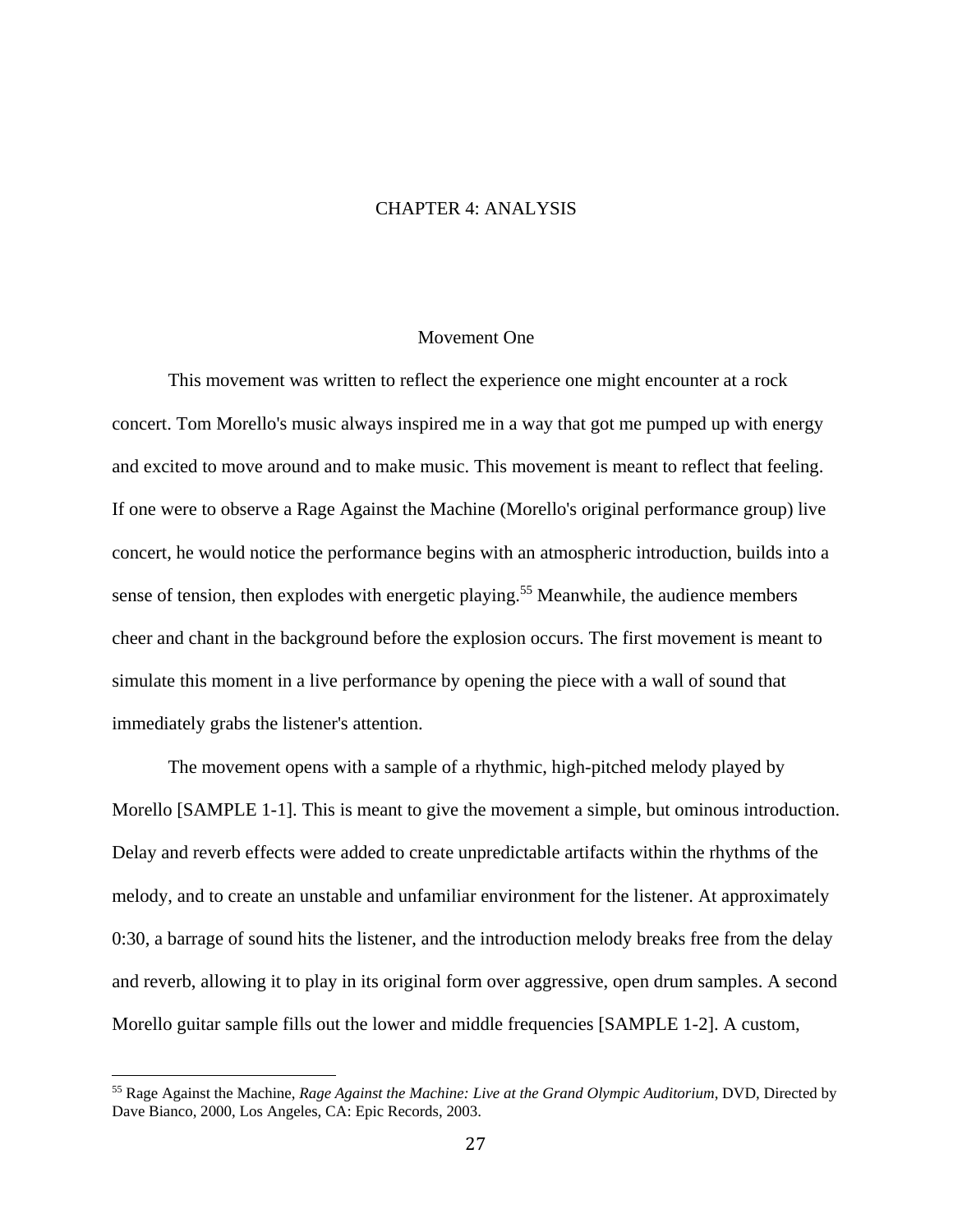newly composed bass part was added to fill out the frequency spectrum and to create as full a sound as possible for this very large moment. The purpose of this section is explosiveness—to grab the listener's attention and to create a sense of energy and excitement.

 At approximately 1:00, the A section begins. This section introduces the featured Morello sample of this movement, played through with minimal accompaniment [SAMPLE 1-3]. This sample was time-stretched to play at a slower tempo, giving it a darker, more gripping sound. Since the introductory material was so noisy and sonically busy, this section was meant to be sparse and somewhat stripped down, so that the featured sample [SAMPLE 1-3] had the largest amount of presence in the moment. A sample of a repetitive strumming pattern [SAMPLE 1-4] acts in a supporting role underneath the main sample, with the purpose of maintaining the rhythmic energy achieved by the introduction. The main melodic sample has rhythmic qualities, but I wanted a constant rhythm in the background to help the listener maintain a sense of anticipation and interest. As the listener is led to another explosive section, I wanted her to feel it coming and to not be as blindsided as the first time. This again fits in with a rock show, where one musician may be featured to play a solo or to at least keep up the energy of the music as the band transitions to a new song or section. Another high-pitched Morello sample [SAMPLE 1-5] balances out the higher frequencies and slowly introduces a harsh dissonance that contributes to the tension in this section.

 At 1:28, the A section is repeated with variation. The featured sample [SAMEPLE 1-3] is interrupted by slicing and stuttering that give new interest to the listener. The background textures are brought back to full force, including a return to the use of aggressive, open drum beats. This section was written to primarily feature the drum parts, with the goal of providing the listener with an experience similar to that of loud, aggressive, overly amplified club music.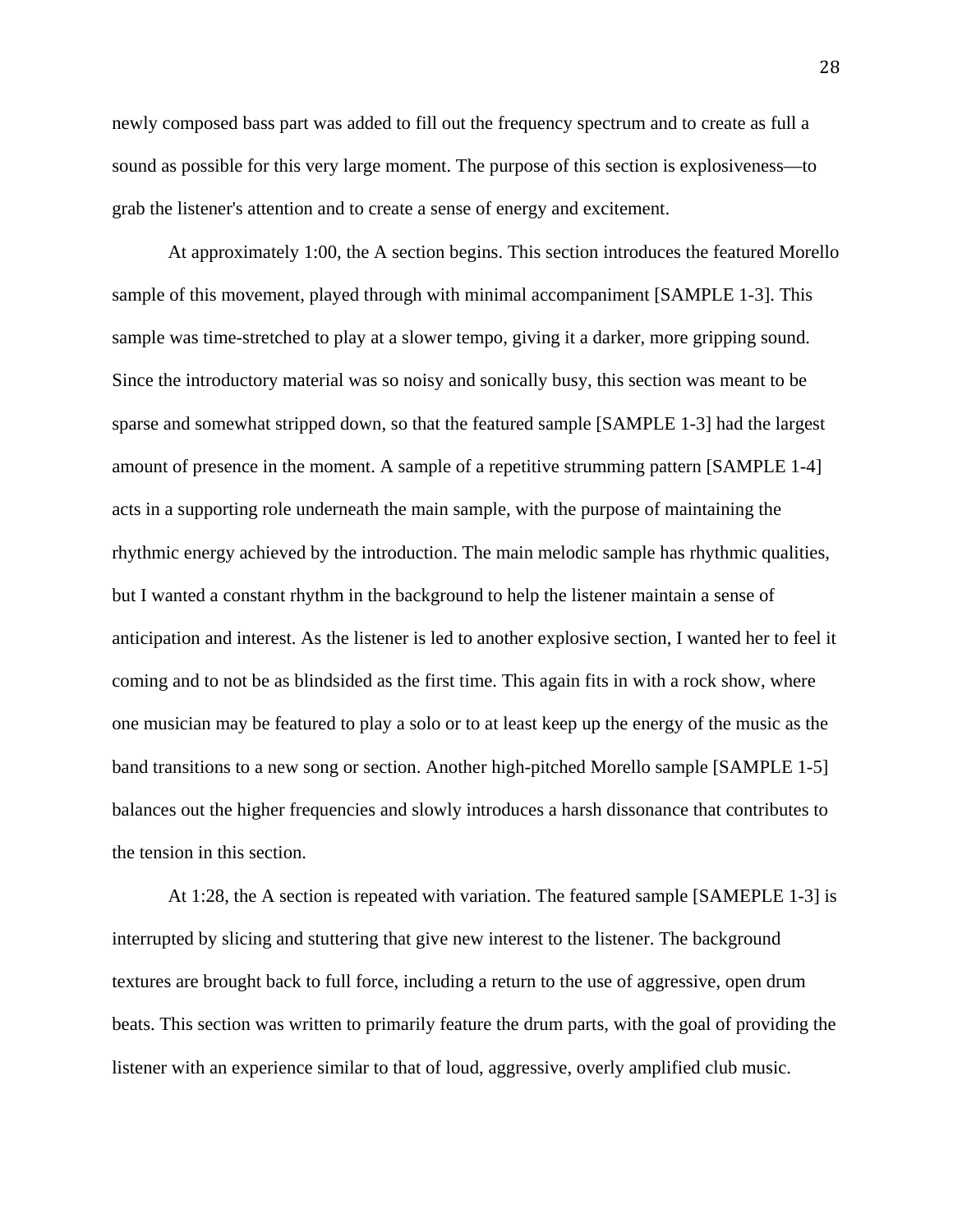Several techniques were used to achieve this sound. The first process applied to the drum parts was over-compression. Each drum sample was processed to sound like its audio signal was overamplified and played too loudly, simulating a club or dance hall environment. This was achieved simply by compressing the frequencies at high compression ratios, sometimes as much as 16:1. The output gain was then elevated so that, after the signal was compressed a large amount, it was still sent out at a high volume. This results in the drums sounding overly processed, punchy, and slightly distorted.

 A technique called *side-chaining* was used to process the ride cymbals separately. Sidechaining is a technique in which one sound source is used to activate the compressor processing another audio signal. In this case, the kick drum signal was used to trigger the compression on the ride cymbal samples. Each time a kick sample is played, it triggers a 16:1 compression on the ride cymbals, effectively lowering their signal out of the mix for the duration of the kick sample playback. Once the kick sample finishes playing, the compression releases and the ride cymbal signal is elevated back to the original level. This effect on the ride cymbal compression is delayed by the release setting, which is set to five hundred milliseconds. This means the ride cymbal signal takes nearly half a second to return to its original level. The overall effect this produces is that of a dynamic swelling of the cymbals that coincides with the rhythm of the kick and snare drums. Again, the desired effect was to create a sound that mimicked that of loud, overly processed club music.

 At approximately the 2:00 mark, a contrasting section (B Section) is introduced. It does not function as a development, as it does not work with any of the material from the A section, but it does provide an extended moment of contrast which offers the listener a break from the sharp rhythms of the previous sections. This section was meant to be more textural, not focusing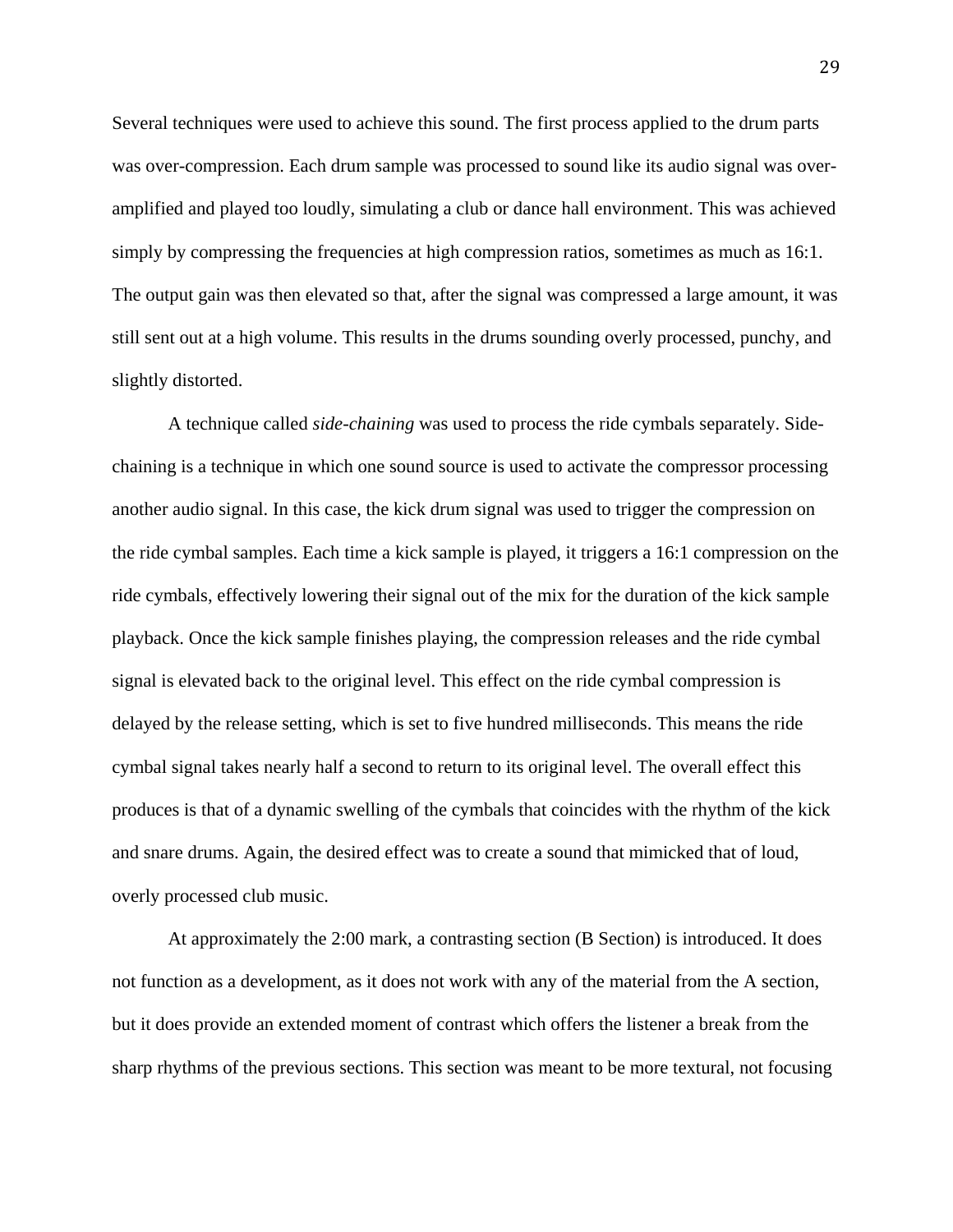on particular melodies or rhythmic patterns, but on layers of sound. However, a low-frequency, rhythmic underlay is maintained beneath it all, providing an effect similar to the underlay used during the first presentation of the A section material. The purpose is to give the listener an aural rest while maintaining the energy and excitement that has been built up to this point. This allows the movement to maintain its cohesion heading toward the repeat of the A section.

 The main textural elements of this section are provided by a sample of Morello playing a very fast, choppy rhythm guitar part [SAMPLE 1-6]. The sample consists of a single chord strummed repetitively using a standard strummed guitar pattern. The sample was time-stretched so that it played out at about eighteen times its original length. This particular duration was selected so that the sample playback would not match up in any way with the length or rhythms of the accompanying parts of this section. This allowed the creation of rhythmic ambiguities and unexpected artifacts that would contrast with the structured underlay playing beneath the sample. The structured underlay consists of the muted guitar sample previously heard during the A section [SAMPLE 1-4], and a newly introduced Morello sample of two alternating, distorted notes played with a wah effect [SAMPLE 1-7].

 My use of this compositional technique of putting sounds together in a way in which they unpredictably interact with one another was influenced by the music of Reich. I have always been fascinated by the music of Reich, specifically his phase works such as *It's Gonna Rain* and *Piano Phase.56* In these works, Reich essentially provides the source sound material and applies a constant process to the sound sources to produce interesting and sometimes unpredictable interactions. Similarly, I often place my looping samples out of phase with one another in order to produce interesting and unplanned artifacts.

<sup>56</sup> Steve Reich, *Works 1965-1995*, Nonesuch Records, CD, 2005.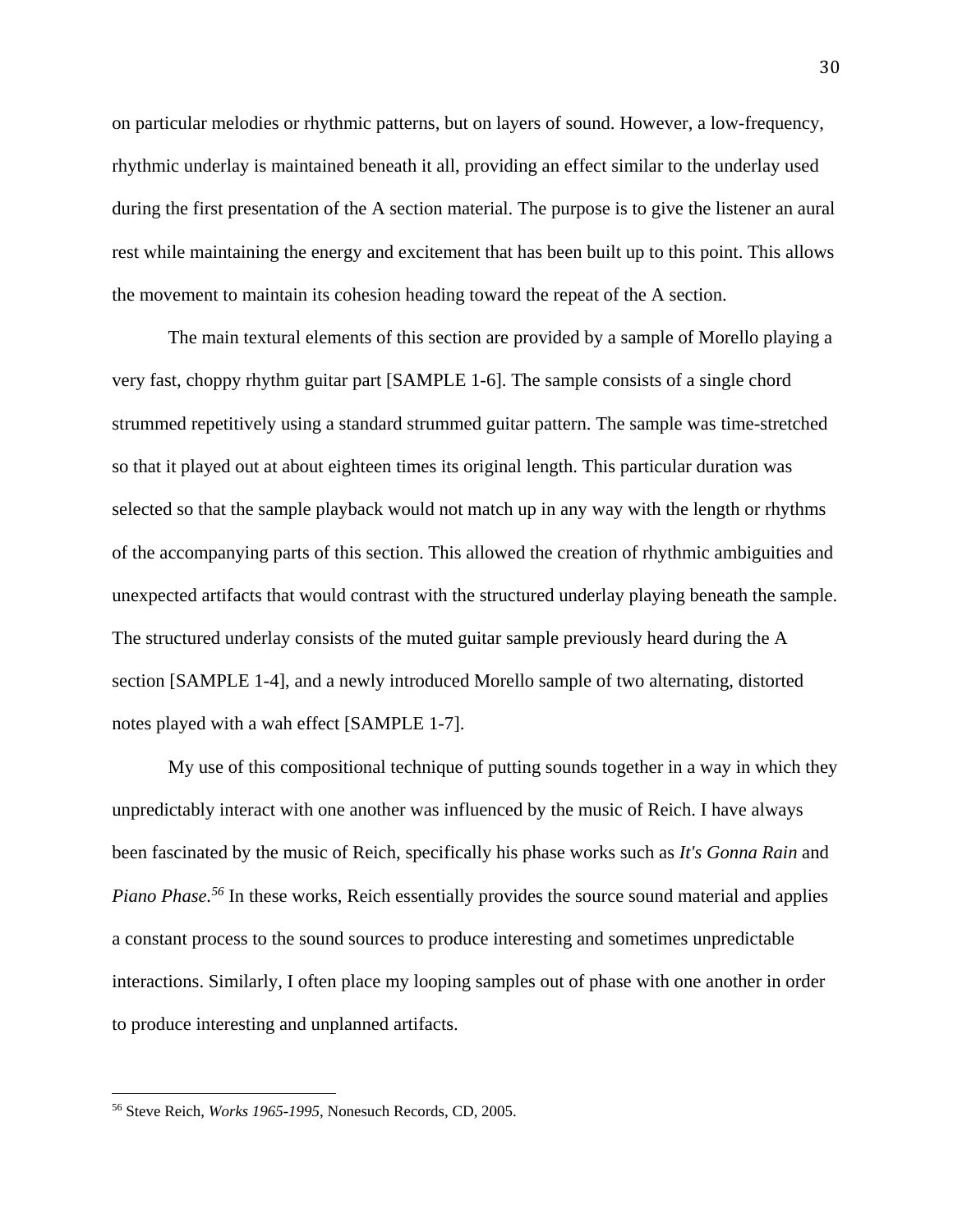The section at 3:05 marks a transition back to the A section material. The purpose of this section is to return to the anticipatory energy of the pre-introduction. Similar to the introduction or opening of a rock concert, this transition mimics the anticipation felt by fans as their favorite musicians vamp toward a towering explosion into their favorite song. Rock musicians sometimes play extended sections of improvised music to prolong the mood and energy of the previous song while they seamlessly transition to a new song.<sup>57</sup> This transitional music may be quite ambiguous and may contain repetitive note patterns, amplifier feedback, or simple noise. These layers of sound may build until they reach a climax, at which point the group transitions into the next song. In the case of this section of the first movement, chaotic noise builds into an explosive transition back to the A section material. The Morello sample I used for this section [SAMPLE 1-8] worked perfectly for this effect, because it was naturally gritty, noisy, and melodically ambiguous at times. I again used time-stretching to increase the ambiguity of the melody and to disrupt the natural rhythms of the sample. Lengthening the sample also allowed me to add additional effects to simulate the sound of amplifier feedback, fitting with the theme mentioned above.

 The A section returns at 3:34, but is noticeably different. The stuttering and slicing effects from the previous iteration have now increased in frequency and duration, and all that remains of the featured sample [SAMPLE 1-3] are choppy bits and pieces trying to find their paths back to the original melody. This change in the structure of the A section material was made not only to avoid direct repetition but also to give the listener the sense that the musical journey he had experienced had left things different from what they used to be. This also reinforces the concept of The Machine striking back, ultimately winning the battle against the

<sup>57</sup> Rage Against the Machine, *Rage Against the Machine: Live at the Grand Olympic Auditorium*, DVD, Directed by Dave Bianco, 2000, Los Angeles, CA: Epic Records, 2003.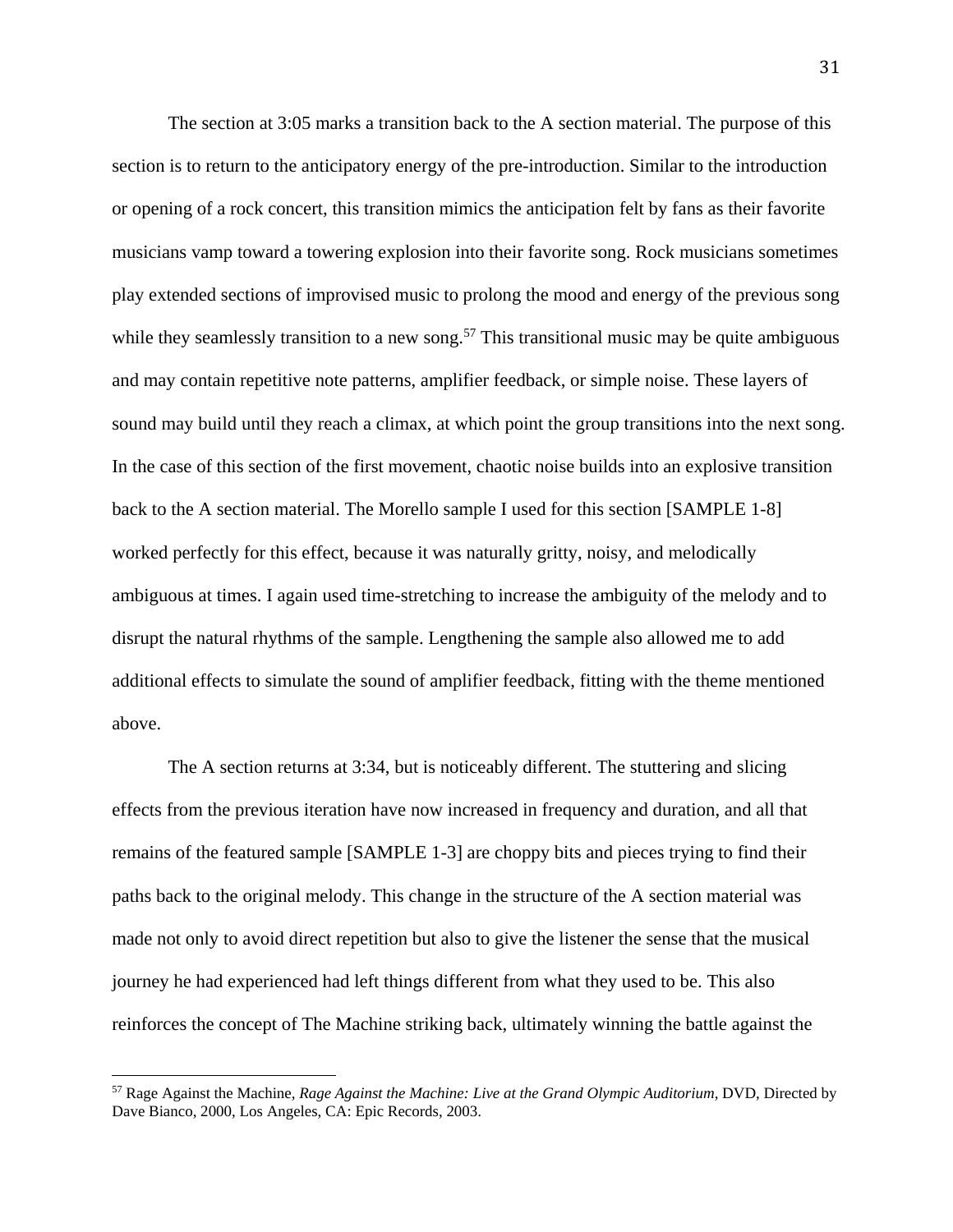acoustic world. The listener finally receives a perfect iteration of the original sample at the end of this section, directly before the ending material.

 The ending itself is meant to draw listeners in to reflect on what they just heard, and to speculate on what may be coming next. So much loud noise was thrown at the listeners all at once in this movement, and the long fade-out of the ending is meant to calm things down and prepare the listeners for the second movement. All of the sounds used in the ending are repeating samples that have been playing throughout the entire movement. The purpose here is to strip away the music to its fundamental parts and to take focus away from loud and distorted feature samples that came before. Finally, with all of the melodic and rhythmic elements stripped away, the listener is left with the remnants of the first movement and is given a chance to reflect momentarily before the start of the second movement.

#### Movement Two

 The main technique I focused on in this movement was that of slicing longer individual samples into smaller slices that I could then edit and rearrange into new sound patterns. The advantage to this is that multiple samples could be created from the same original sample, allowing them all to fit together both melodically and harmonically. I was originally inspired to work with this process by listening to Reich's *It's Gonna Rain* and *Come Out.* <sup>58</sup> In each piece, Reich takes two instances of a single sample and plays them slightly out of phase with one another. This process results in various tones and other sonic features of the sample interacting with one another, creating new rhythmic patterns from the interaction of the phased material. In *Come Out*, Reich duplicates the sample playback so that eventually the same sample is playing in

<sup>58</sup> Steve Reich, *Works 1965-1995*, Nonesuch Records, CD, 2005.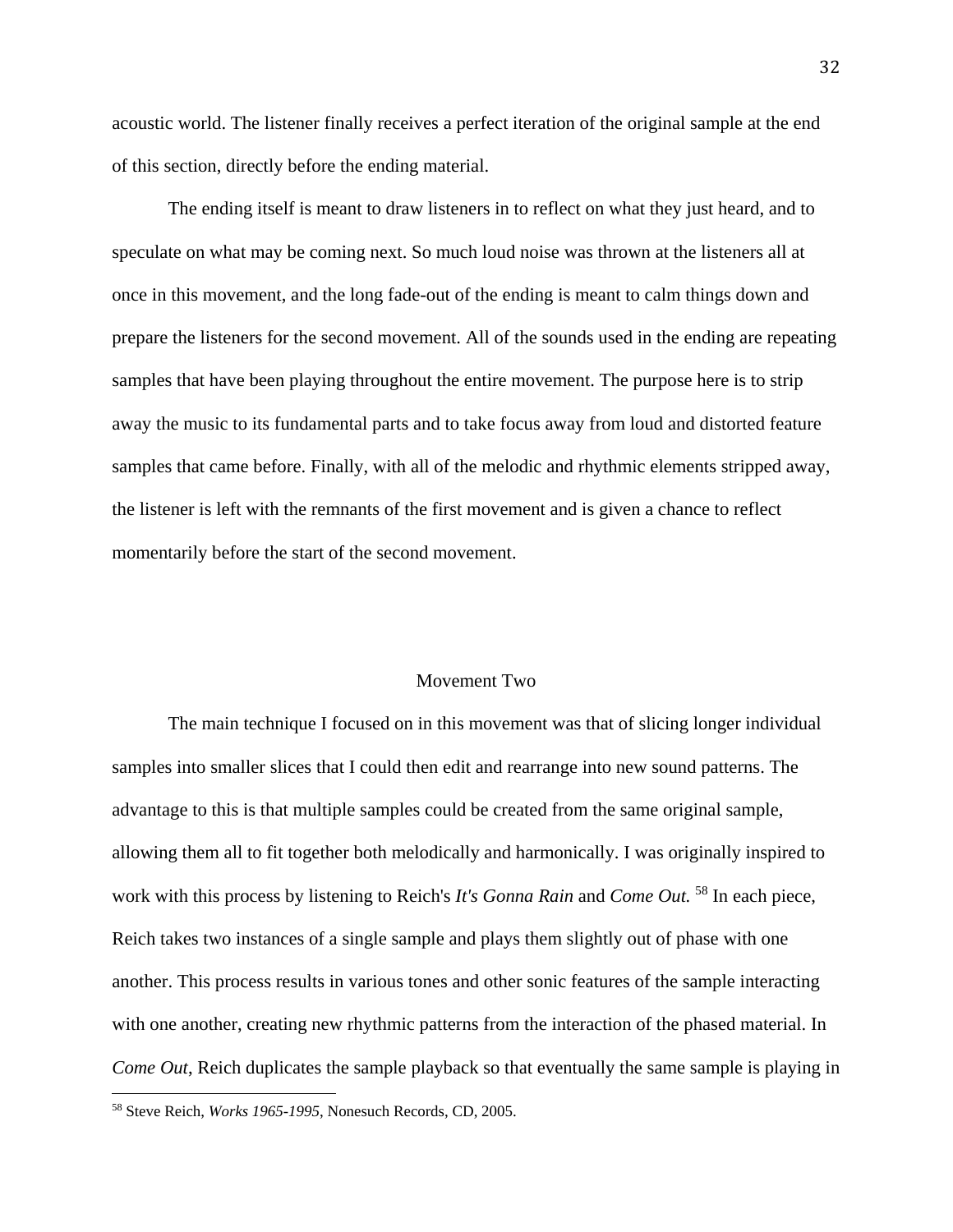eight different instances simultaneously. This technique causes certain sonic features to interact and play out in new patterns that sound like new content, but are actually all features of the same sample. Different from Reich's technique of simply phasing a recorded sample against itself, I used digital tools to manually slice the sample content so that I could arrange the slices by hand.

 This movement represents a quieter, cleaner contrast to the first movement, and presents a developing theme. My goal was to rearrange small fragments of the original theme into new melodies. I then superimposed these melodies on top of one another to create complex patterns. The patterns were then combined to create complex textures of multiple patterns playing simultaneously. I used two main samples to create two separate pattern groups. Each sample was a simple chord progression played by Morello using a clean tone on his guitar [SAMPLES 2-1, 2-2].

 To get a sample sliced and into a manageable state, I first imported it into Propellerhead's *Recycle* software. Once the sample was loaded, I manually set slice points along the waveform of the sample. This process essentially cut the larger, original sample at the points I chose, and created new samples, each made from the audio data contained between two slice points. In the case of this movement, I sliced my samples into as many as thirty-two separate sample fragments. Once the entire sample was cut into smaller chunks, I saved all of the slices as a single-loop file that was then loaded into a software device called Dr.OctoRex (Rex). The Rex device takes the file that contains all of the slices and plays them back in their original order. The advantage of the Rex device is that it automatically inserts a set amount of silence in between each slice, allowing the composer to change the tempo of the original sample without altering the pitch. If one were to play through the loop at the tempo of the original sample, no silence would be used, and the slices would play straight through from beginning to end in their original order.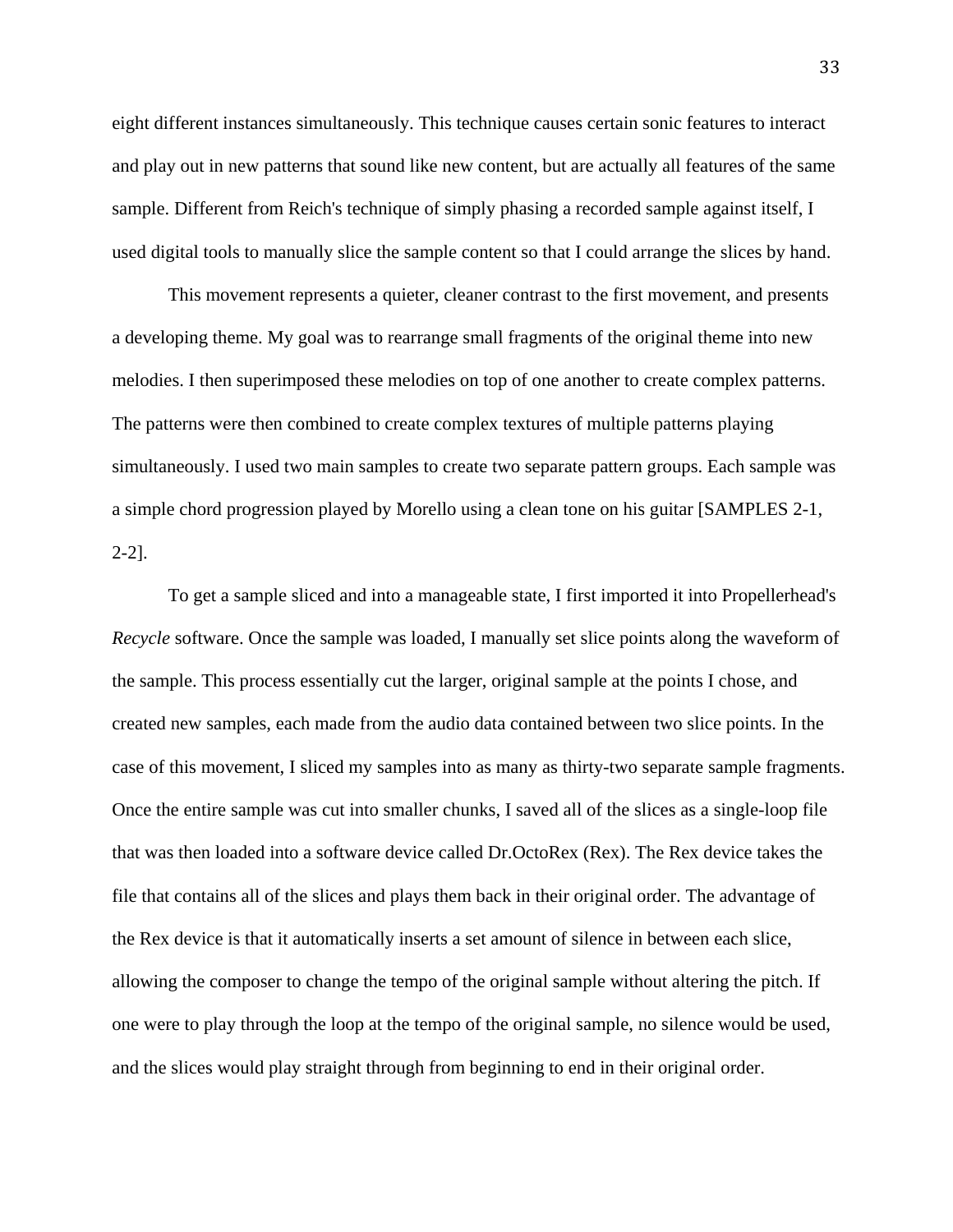Once the file containing the sample slices was loaded into the Rex device, I triggered each sample individually, at any moment I wanted. The triggering could be accomplished with an input device such as a MIDI keyboard, but I chose to trigger the slices using a software-based step sequencer. The first step to this process was to house my Rex device inside of another software device called a Combinator, which is a software version of a master MIDI controller and an audio router combined into one device. By embedding the Rex device inside the Combinator, I routed in MIDI control signals from other sources to trigger the sample slices in my loop file. I used a step sequencer device called a Matrix Analog Pattern Sequencer (Matrix) to send quantized note values to trigger the slices. I did this by sending gate and control voltage values from the Matrix to the Combinator controller. Through the graphical interface on the Matrix, I selected which samples I wanted to play throughout the duration of the pattern loop. Additionally, I transposed some of the sample loops to play at higher and lower frequencies to allow multiple versions of the same loop to overlap one another without any one frequency band becoming too sonically crowded.

 My strategy in putting together the patterns was to mix the phrase lengths of each individual pattern, resulting in asynchronous iteration points. I have used this technique in my minimalistic pieces in the past and have found it very effective. The goal was always to have multiple meters juxtaposed with one another—for example, one pattern playing in three, one in four, one in five, etc. This melody phasing was again something inspired by the Reich phase pieces. The effect of the technique is that sections of the repeated melodies continually shift around one another, causing them to interact in new patterns as the process is applied. This creates a certain harmonic progression that is essentially created from unchanging melodies. This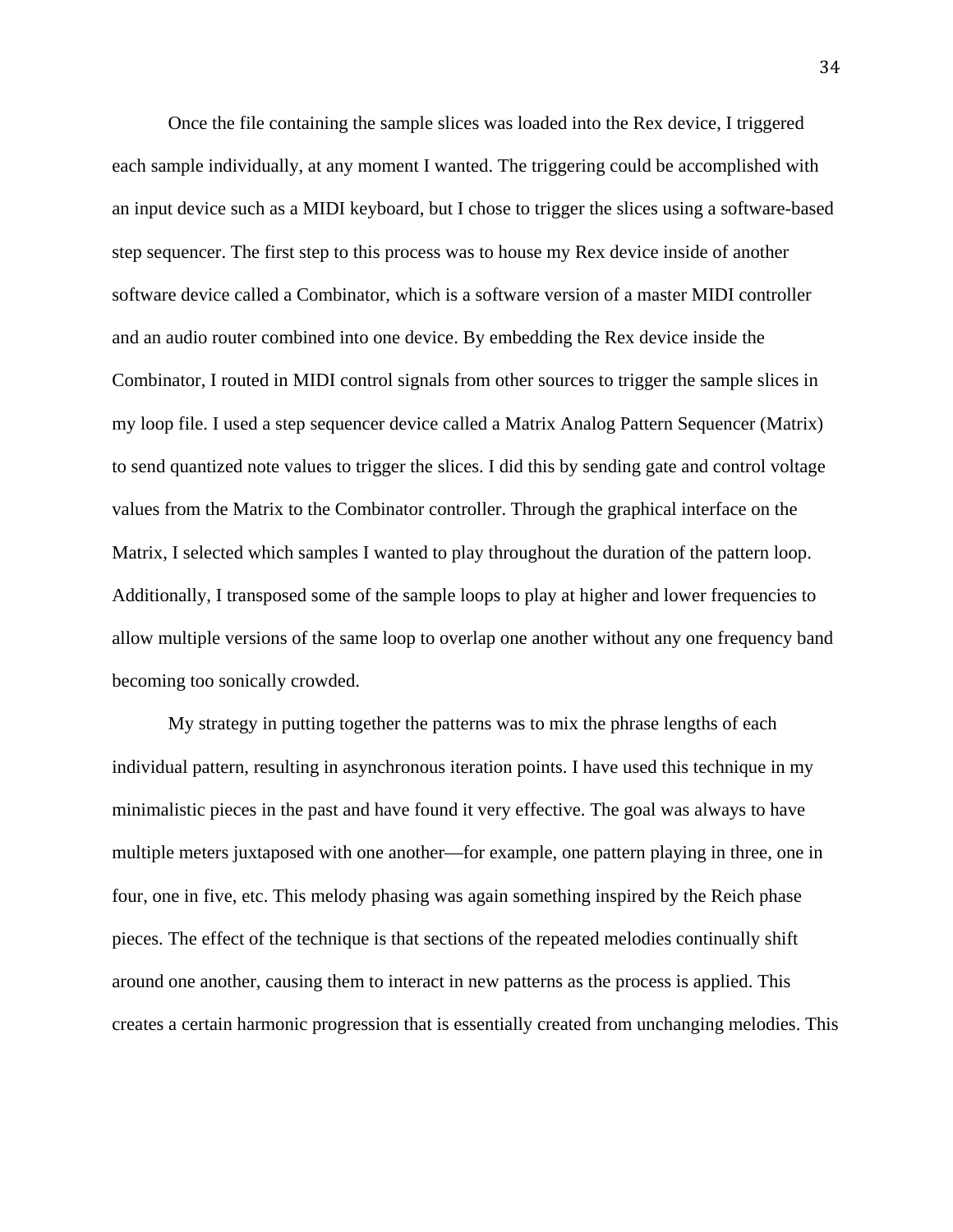concept inspired me to work with time as a process and to make it the focus of the content, with melodic and harmonic content taking on a secondary role.

 There are two main groups of underlying patterns, each containing four individual patterns. The first group of patterns begins to fade in at about the 1:10 mark and is constructed solely from the sample used during the introduction [SAMPLE 2-1]. I wanted this pattern group to have a lot of motion that could easily be heard and would help drive the energy of the movement while the long, solo melody line played over top. I sliced Sample 2-1 into individual 16<sup>th</sup> notes, and arranged these samples to provide short bursts of notes in rapid succession. These bursts provided the energy needed to drive the background parts. Because Sample 2-1 was originally very clean, quiet and predominantly made up of middle frequencies, I found the pattern was easily getting lost in the background. My solution to this was to set my Rex device to play the pattern samples one octave higher. This shift allowed the rapid  $16<sup>th</sup>$ -note bursts to be heard apart from the solo line and the other background parts.

 One of the challenges I immediately faced when creating content from a single-sample source was frequency overcrowding. Since all of the patterns were created from the same sample, every one of them occupied the same sonic space and produced the same timbre. This parity caused everything to sound unclear and crowded; switching up the octaves of some of the patterns was a simple solution that helped clear out some of the frequency space. I created the first pattern of this group to last over a span of two full measures of four—this equaled eight beats, or thirty-two total notes. The reason I chose the length of this pattern to be eight beats instead of four was so that it would contrast with the length of Sample 2-1 in the introduction. Sample 2-1 is split very evenly into single measures of four beats. Each measure contains one chord and transitions to another chord in the following measure.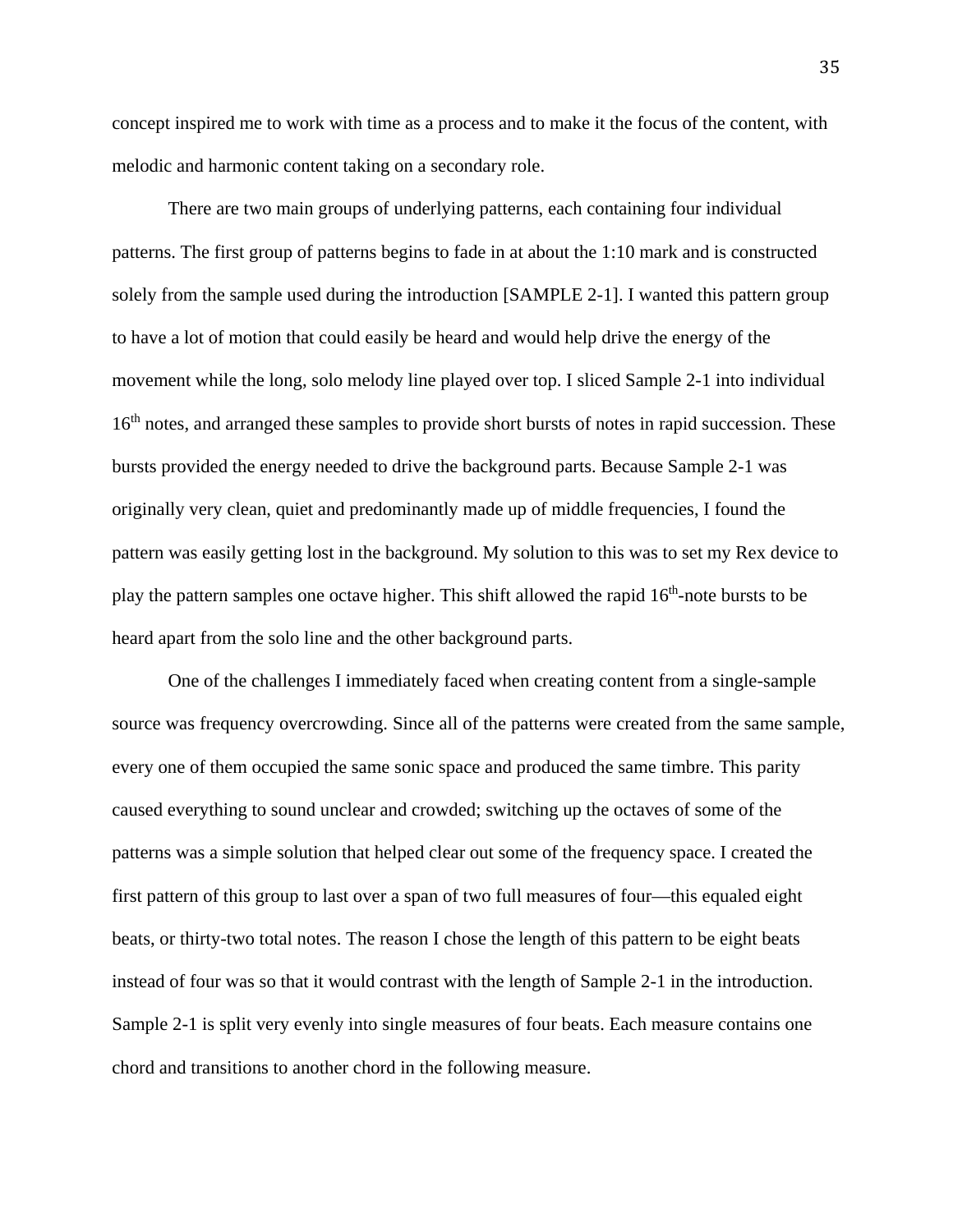The next two patterns in this group were also taken from Sample 2-1, but I left these two at their original pitch levels. I chose each of these two patterns to represent a triple meter, which would contrast with the eight-beat construction of the first pattern. Pattern 2 is cut into six  $8<sup>th</sup>$ notes, which play consecutively to form a six-beat pattern. I avoided giving the pattern a 6/8 feel because I did not want any particular notes to be accentuated at any one time. I thought this might skew the way the listener heard the patterns interacting because certain notes would always be stressed or unstressed. Instead, I constructed this pattern to play out as a 6/4 meter, allowing the notes to be heard as a group of four followed by two extra notes at the end. I thought this would provide more interesting interaction between the patterns and avoid the pattern group being heard in any one particular way. The third pattern in this group is very simple compared to the first two. I extracted three chords from Sample 2-1 and put one on each beat in a 3/4 meter. The purpose of the waltz-like character of this pattern is to provide a simple rhythmic backbone to the group, while offering a strong, consistent triple meter with which the four-note patterns could interact. While the other patterns (and their many notes) could provide embellishment and a certain flair with their unpredictable note combinations, pattern three would act as an anchor around which these note combinations could interact.

 The fourth pattern in this group is set in a 5/4 meter. The purpose of this pattern is to provide an unusual grouping of notes that would simply counteract the conventional meters of the first three groups. The 5/4 meter of the fourth pattern does this by making the entire pattern group sound more chaotic and inconsistent. This pattern completes five measures before it begins on beat one again, meaning each iteration of this pattern will interact with the others in different ways for twenty full beats. This constant change and motion within the pattern group is what provides interest and a sense of development.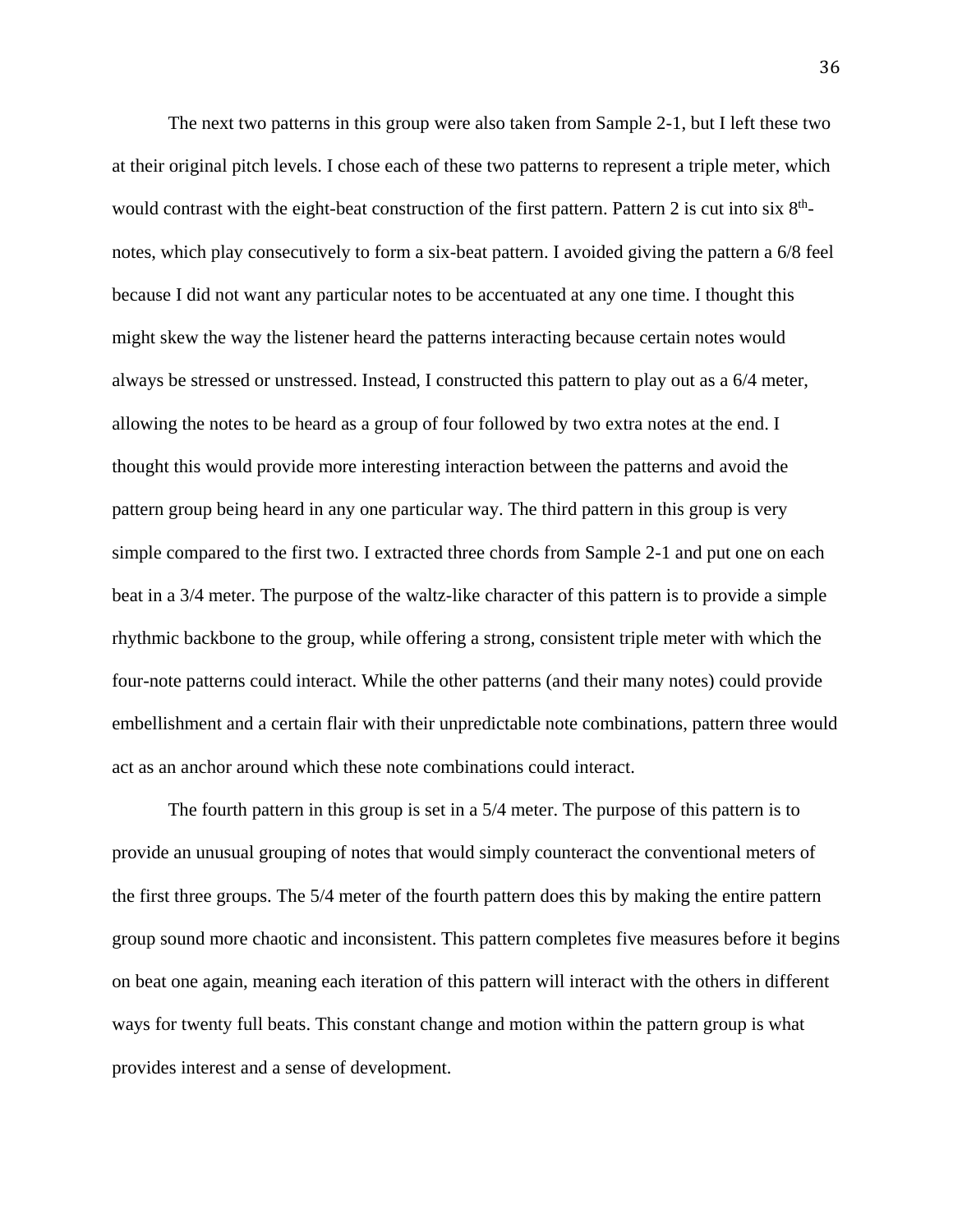At around the 3:00 mark, I introduce another pattern group created from Sample 2-2, which is another clean-toned chord progression played through using a common strummed guitar pattern. I picked a similar strategy for this pattern group, again aiming to mix various meters, so that each individual pattern was phasing against the others. The first pattern in this group was again set in 4/4 meter to provide a link to the original meter of the opening sample statement and provide an anchor with which the other patterns could interact. The other three patterns in this group are set in meters of three, five, and seven, for the same reasons as the first pattern group. Again, this reinforces the process used in the first pattern group of individual notes interacting in different ways with the other patterns through each iteration, creating changing and unpredictable harmonies. Similar to the first pattern group, I adjusted the octaves of two of the patterns higher so that they could be heard more clearly, and to help thin out the middle frequencies. I left the other two patterns in this group at their original middle frequencies, so that they could specifically interact with each other somewhat apart from the higher frequencies.

 With so many different patterns churning and interacting in the background, I chose a very smooth, somewhat simple melody line for them to accompany. I sampled an introductory section that Morello played at the beginning of the Rage Against the Machine recording *Voice of the Voiceless*<sup>59</sup> [SAMPLE 2-3]. The melody line is quite static, hovering around the central note D, with little variation. Once again, I time-stretched the melody to not only provide granularity effects and other artifacts but also to emphasize the long tones and static nature of the line. At the end of the first statement of the melody, more patterns were added to the background, creating a thick texture of many shorter melodies interacting with one another. At this point, I added a delay to the main melody line to add depth to the sound, causing it to sound bigger and more

<sup>59</sup> Rage Against the Machine, *The Battle of Los Angeles,* Epic Records, CD, 1999.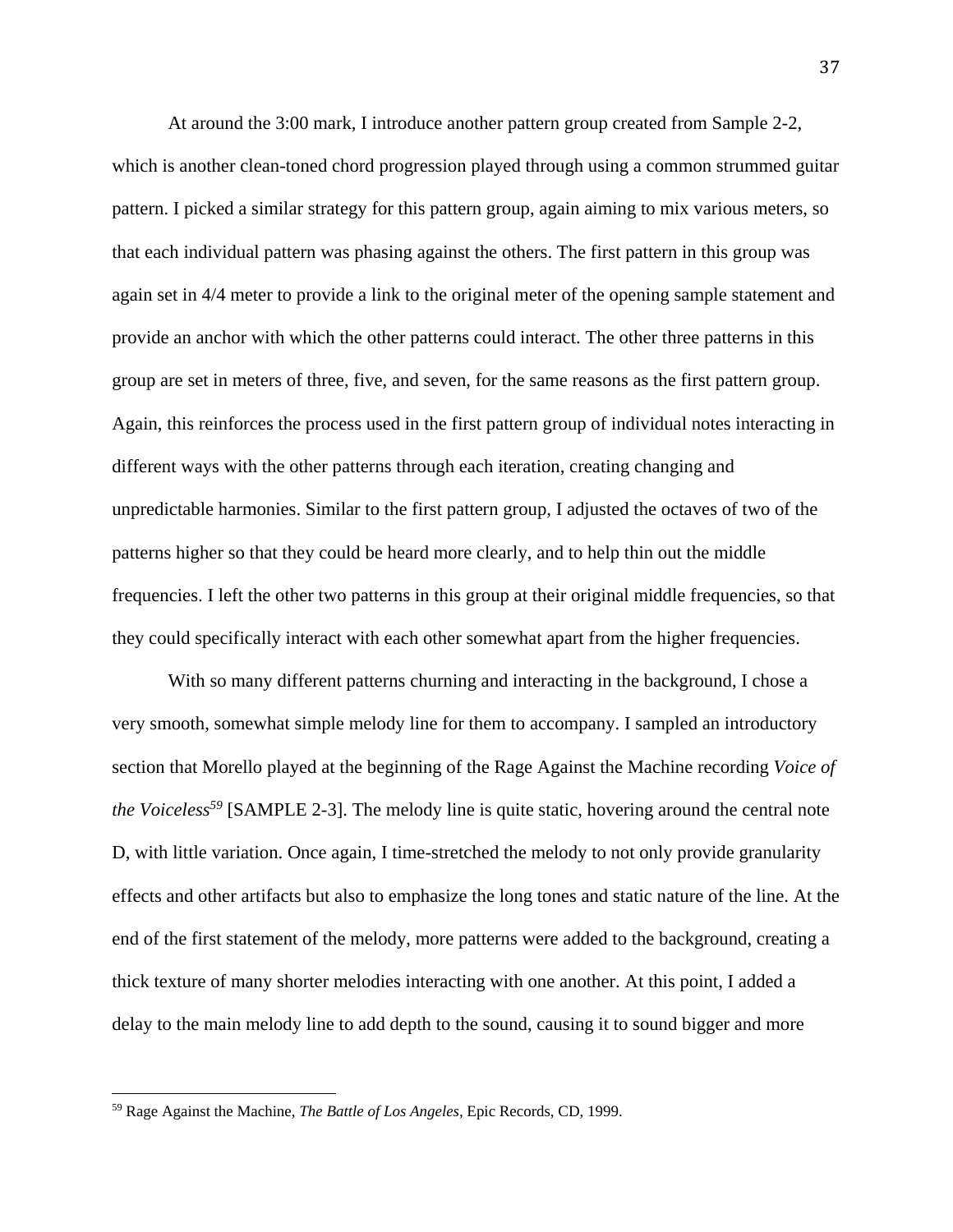powerful. Additionally, the delay emphasizes the small cuts and repetitions I placed within the second iteration of the melody line.

 These three key elements—the two chord progressions and the melody line—combine to create the climactic moment of the movement, and the listener is overwhelmed with a wall of sound essentially created from only three samples. The movement ends with a systematic breakdown of the patterns that have been built up throughout its duration. At the end, the listener is left with the original chord progression of Sample 2-1, this time maimed and missing some of its original chord strokes.

#### Movement Three

Two main ideas govern the structure of the third movement. The first concept is the recapturing of the energy of the first movement. Similar to the fast-paced finale of a classical sonata, I wanted this movement to bring the listener out of the second movement with contrasting style and timbre. The second concept is that of an unraveling. After the third movement bursts into action, it eventually dismantles itself, grinding to a halt.

 This movement begins similarly to Movement One. It is explosive, noisy, and aggressive. The entire introductory section is built from a single Morello sample, which can be heard at the very beginning of the track [SAMPLE 3-1]. Morello simply moves back and forth between two notes a semitone away. The tone is dark and distorted: I wanted the entire introductory section to complement and enhance that sound. I added two synthesized lower-end sounds to fill out the sonic space and to add extra noise. One part is a simple melody I created by sampling two separate Morello guitar effects and combining them together into one new sample [SAMPLES 3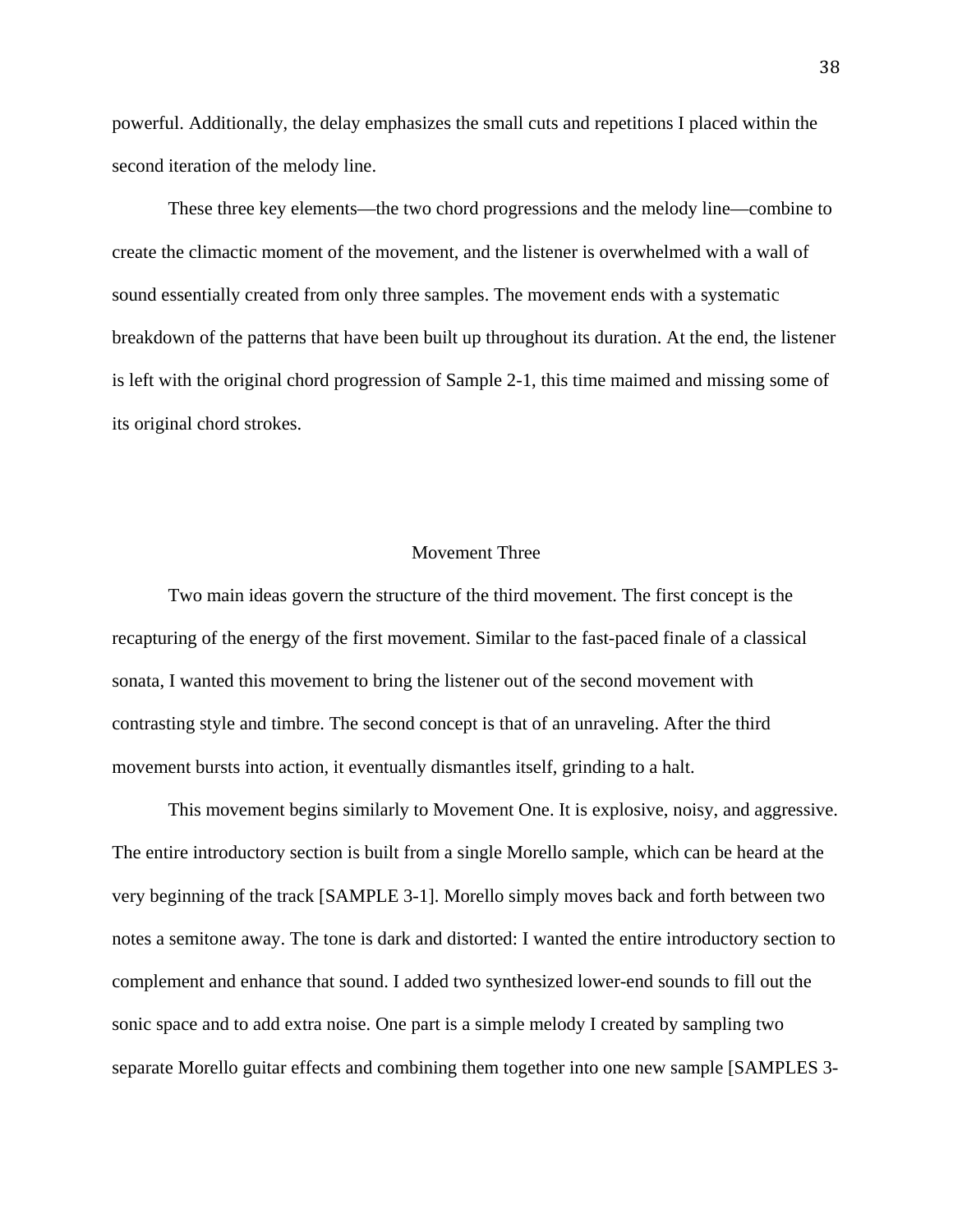2, 3-3]. I was not as interested in the notes Morello played as much as the texture and tone of what he was playing. I captured the tone within my own melody by mapping the sample to a keyboard. I then played my own notes that utilized the rough tone. To add more noise to the sound, I used another Morello sample of a screeching effect he produced on his guitar, and layered it directly on top of the first one. With both of the samples mapped to the same keys, each note I played on the keyboard contained all the noise I needed for my bass melody. The second low-frequency sound was a polyphonic synthesizer that contained two square waves and a sine wave alternating between two notes a minor third apart. The synthesizer uses pulse width modulation to add to the noisy effects. Additionally, I routed the audio signal of the synthesizer into a distortion effects module to add even more noise to the sound.

 Throughout the duration of the introduction section (0:08-0:45), there is a distinct wailing sound I achieved with one of the low frequency samples. I chose this sound to mimic Morello's style, as much of his guitar playing focuses on noise and effects used to enhance his melody lines. These frequent, non-tonal bursts provide interest in the lower end of the spectrum and also mimic pitch-bending or other effects a guitar player might execute during a performance. To create these wailing moments, I routed the multilayered sample mentioned above through a distortion effects device with the distortion mode set to a feedback simulation setting. On the distortion device, there is a frequency parameter that controls the tone of the simulated feedback; I automated this parameter to provide sudden bursts of high frequencies. The result was a nontonal, swelling feedback that closely resembled Morello's original guitar playing.

 Near the end of the introductory section (0:26-0:44), two additional samples were added with the purpose of simply creating more noise and further filling out the frequency space. The first is a sample of Morello scratching his guitar strings with a pick while fingering notes with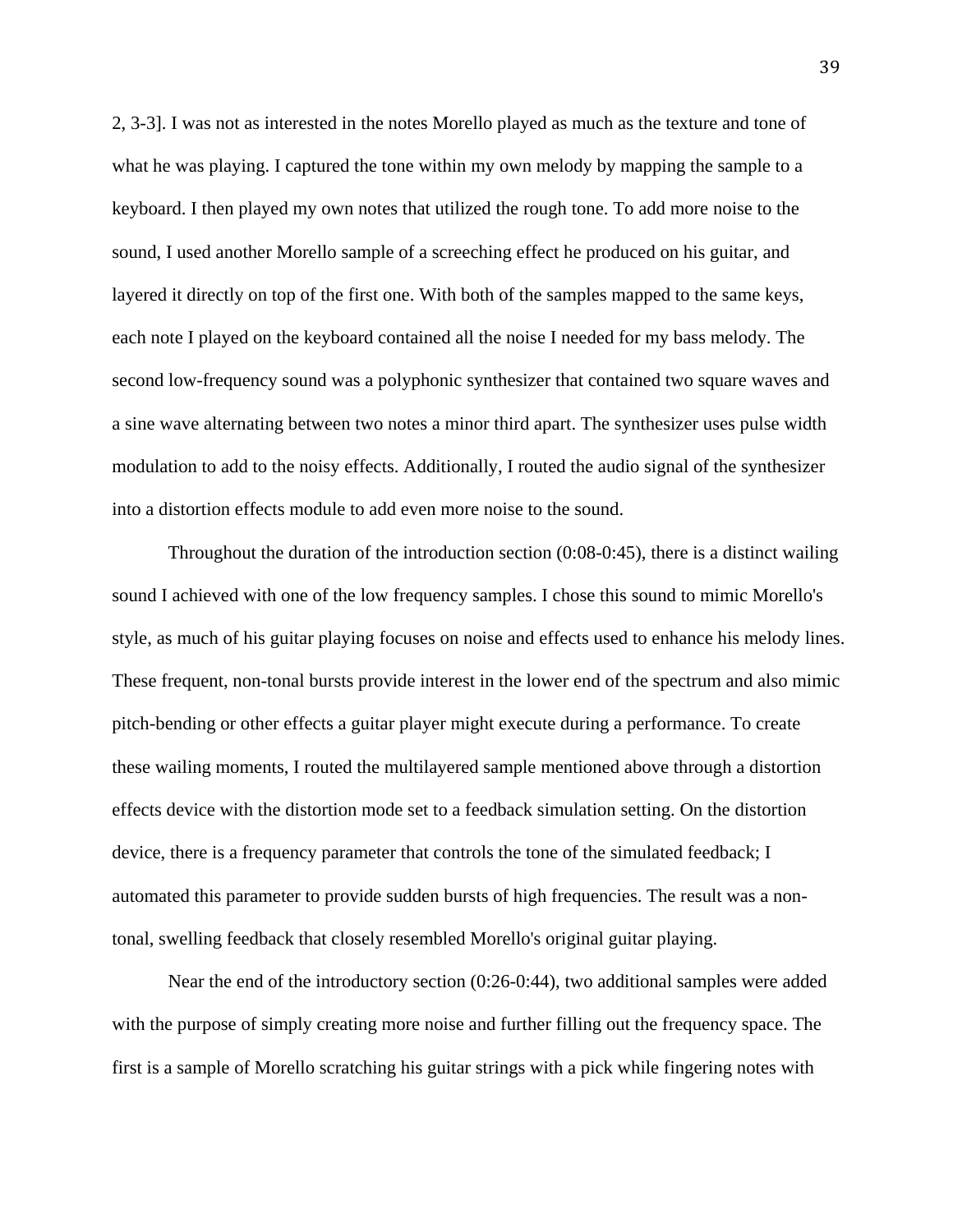his left hand [SAMPLE 3-4]. I chose this sample for two reasons. First, the tone of the guitar fit well with the distorted scratching sound I wanted to create. Second, the tonal aspects of the line provided melodic interest. While the actual pitches of the sample are somewhat ambiguous, they provide a nice point of interest for the listener amidst the surrounding noise. The second added sample in this section is not heard until the very end of the section. It is a sample of Morello creating some sort of feedback using electronic effects [SAMPLE 3-5]. The purpose of this sample is to bring the noise level to a climactic point in preparation for the change of dynamics in the following section.

 After the introductory section, a texture change occurs and the movement begins to unravel. From this point on until the end of the piece, I focused on the interaction between the samples and having the movement unwind to a point where it would slow to a stop. Sample 3-1 continues to play in the background—but now, instead of leading the charge, it provides a soft hum as the backbone to a texture filled with lighter and fleeting clean guitar patterns created from a sample of Morello playing alternating notes [SAMPLE 3-6]. A muffled bass pattern briefly emerges [SAMPLE 3-7] but then is quickly shuffled off as the piece crawls to its end. At the 1:40 mark, the listener is ushered into the final stages of the piece with the repeated word "dream," a word chosen to capture the mood of the music throughout this section.

 The focal point of the ending section is the twelve-second intro from Rage Against the Machine's track *Born of a Broken Man*, in which Morello plays a short chord progression using a set of perfect intervals as a pedal and moves a melody line around to create dissonance and resolution [SAMPLE 3-8]. I chose to use this particular sample because it contained a simple progression of dissonance moving to consonance. The point of tension within the progression is a chord built around a tritone that sits in the center of the progression with perfect-interval chords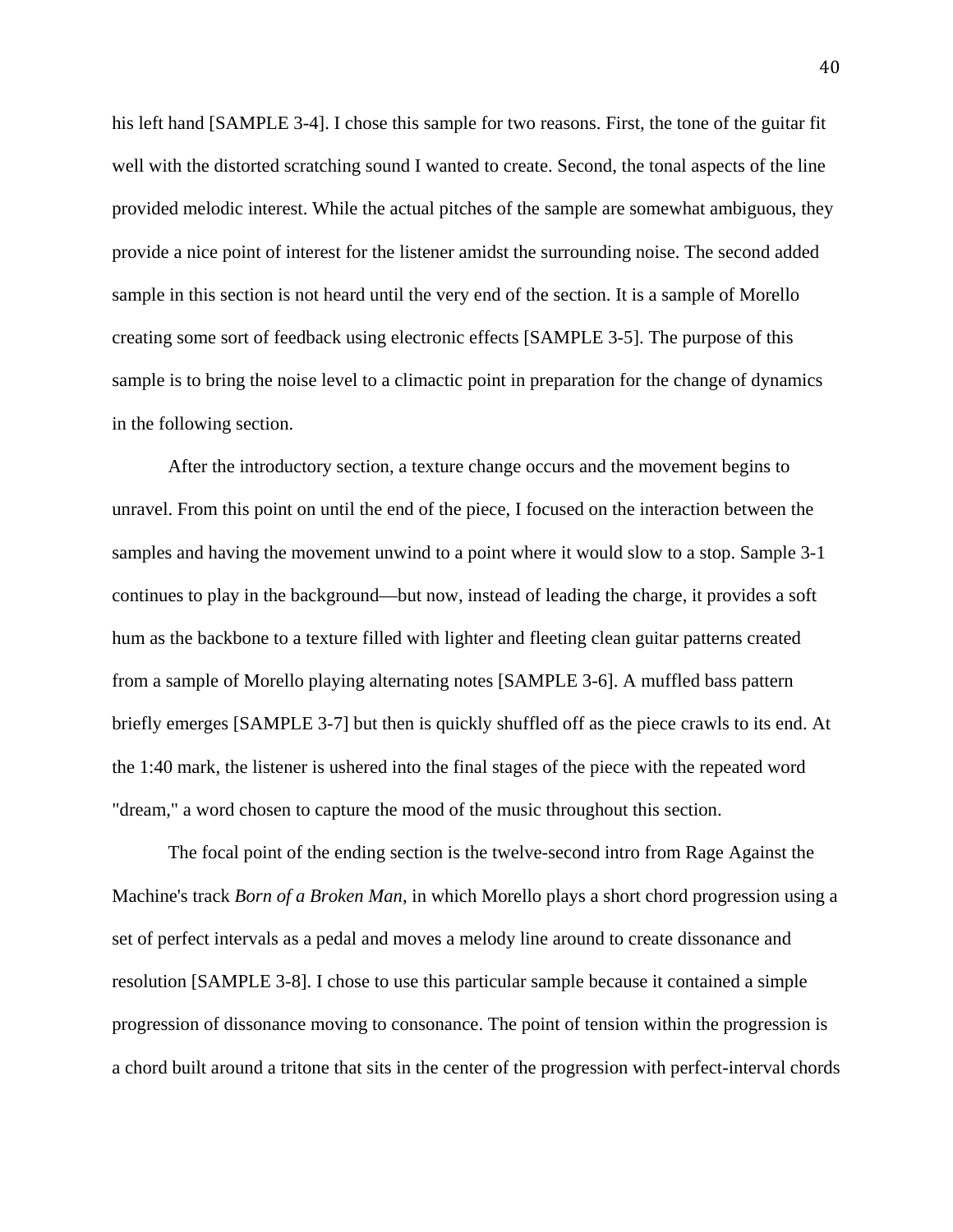sitting on either side. I embedded the sample within the context of the end of this movement but time-stretched it to be around forty-five seconds long, or four times the length of the original. I time-stretched the sample for two reasons: the sustained, lengthy chords added to the feeling of drifting off to sleep, and I could produce a nice point of tension by sitting on the tritone chord for a longer duration. Additionally, by lengthening the sample, I made it more unpredictable in the context of my piece, as opposed to the normal rhythms of guitar strumming heard in the original. This unpredictability occurs because the sample, in its original context and tempo, played for a length of four measures; but in this piece, it played at four times its length, over a span of 20 measures of music. The result is that the strumming patterns hit at inopportune times, producing interest and ambiguity within the context of the rhythms and tempo of my own piece.

 Finally, I doubled the length of the last iteration of the *Broken Man* sample so that it played over forty measures of music with a duration of 1:30. By further slowing the playback of the sample, I preserved the concept of unraveling. Additionally, this tested the limits of the tonal qualities of the sample and the abilities of the listener to hear the notes as guitar tones. I wanted to test the listener as well—to allow him to hear new nuances and artifacts within the notes that were not detectable when the sample was played back at a higher speed. I wanted him to focus on the chords and to hear the timbre and texture of the note combinations. As the sample plays out in its final iteration, I slowly added reverb to further solidify the idea that the music is taking the listener off into a dream. The music is panned slowly to the right to resemble a consciousness that is gradually fading.

 During the final iteration of Sample 3-8, a static effect overtakes the guitar tones to the end the piece. The static effect is a compositional device I used in previous works that has proved to be quite effective. At a time when it is easy for music to be over-produced, I like to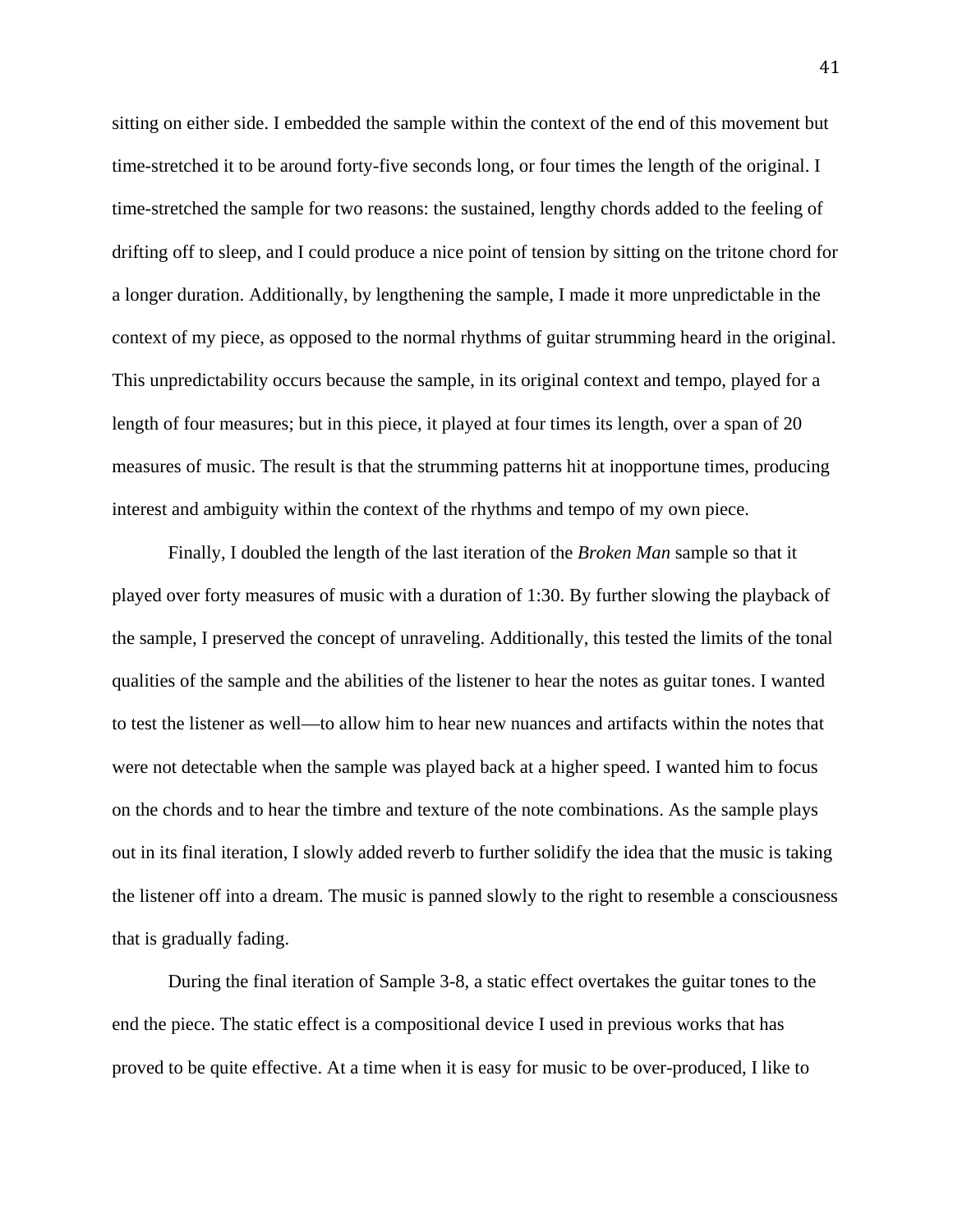leave mimicked audio playback flaws in my music that catch the listener's attention—such as this static effect. Listeners are accustomed to hearing pristine audio, and I have found that disrupting that expectation almost always elicits an emotional response. I achieve similar results by inserting an effect within my electronic music that simulates the sound that might be heard when a compact disc is skipping during playback.

 I produced this effect by routing the audio signal through a sound destruction device called Scream. I left the device on bypass until I was ready to begin the effect, so that the audio was passed through untouched. There are three separate elements I manually control when producing the static effect. The first step is to manipulate the bypass switch. The switch has three positions: bypass, on, and off. I rapidly and unpredictably move the switch back and forth over all three positions, creating an effect that sounds as if the original audio is becoming distorted in small bursts and cutting out periodically. My second step was to automate the distortion mode on the device. The Scream device has ten separate distortion modes, each providing a different color and timbre of overdrive and distortion effects. Similar to the bypass switch, I rapidly and unpredictably manually swept through the modes to create a sound similar to a radio scanning through many frequencies. My third step was to manipulate the actual overdrive level. I automated this parameter to also unpredictably change levels. When all three of these elements are combined, they produce an effect that sounds like the audio is breaking up and losing fidelity. Near the end of the piece, I biased all three parameters toward their more destructive settings so that the original audio was lost in the effect.

 My composition is constructed from twenty-five original samples extracted from existing recordings of Morello's guitar playing. The three movements of the piece are organized to offer three separate expressions, each with a contrasting style, timbre, and texture. The first movement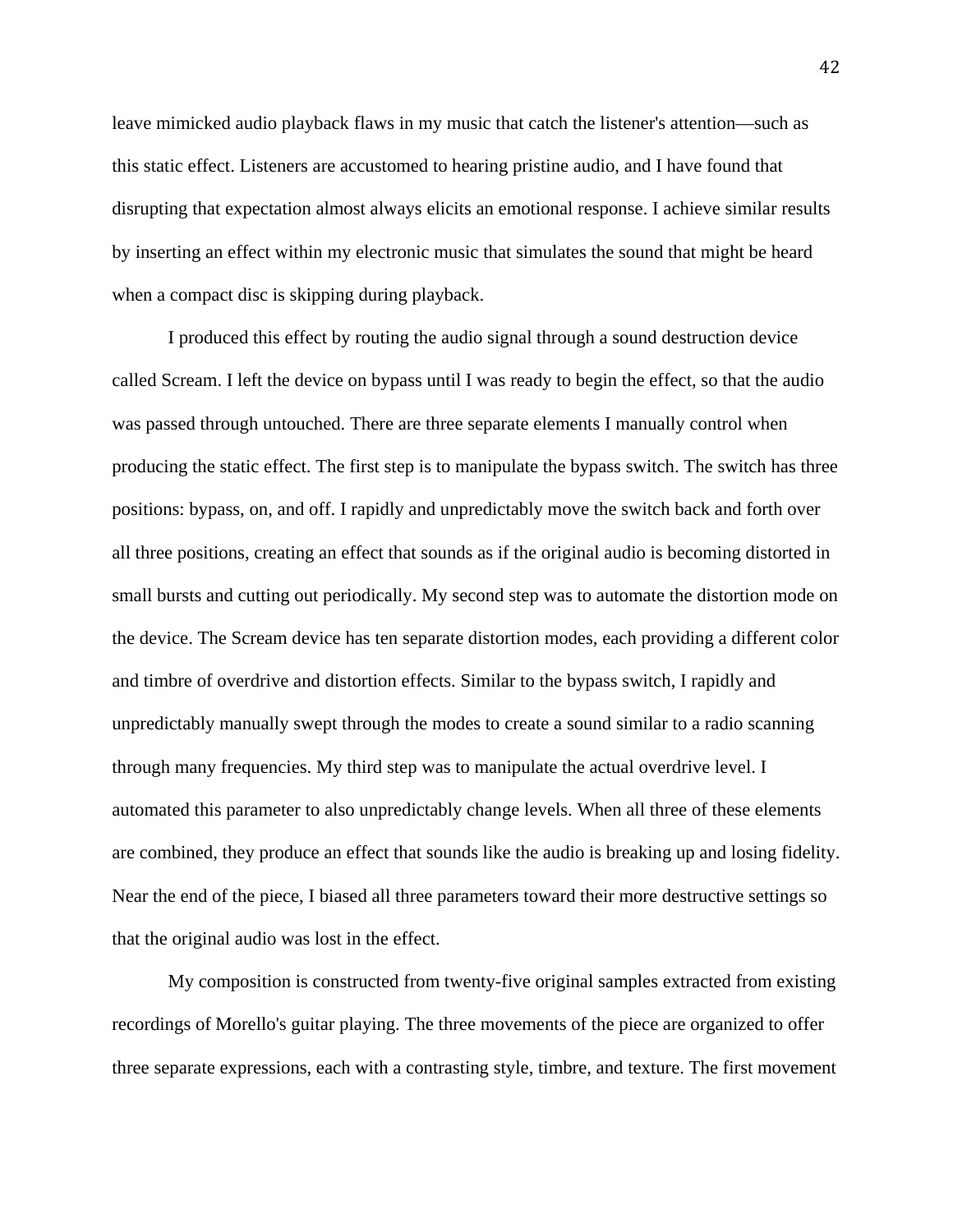is chaotic and noisy, constructed to excite the listeners and to pull them in to the world of Morello's guitar playing. It features several points of building excitement and resolution of tension. My creative decisions behind the first movement were mainly focused on mimicking the climaxes of a rock or dance concert.

 The second movement features a focus shifted from drums and beats to the minimalistic techniques of layering and repetition. I constructed this movement mainly from clean-toned guitar samples. It features sample-slicing techniques used to extract individual notes and phrases from longer samples that are then rearranged to create looping layers of sound. My main focus in the creation of this movement was texture. I wanted to create a dreamlike experience for the listeners, in which they could constantly hear new notes and phrases emerge from the swirling patterns. This movement also serves as a break for the listeners from the aggressive and distortion-laden sounds of the first movement.

 The third movement offers a return to the aggression and excitement of the first movement. However, this time the excitement fades as the beats and melodies unravel and the piece unravels in its own deconstruction. In this movement, I focused on the technique of timestretching. By granulizing the samples through use of extreme time-stretching, Morello's guitar chords and melodies take on new meaning. They are re-contextualized by allowing the listener to focus on the color and timbre of the music in addition to the notes. As a result, the listener is made aware of extra-musical sounds such as fret noise, harmonics, and other artifacts created by finger movements and picking.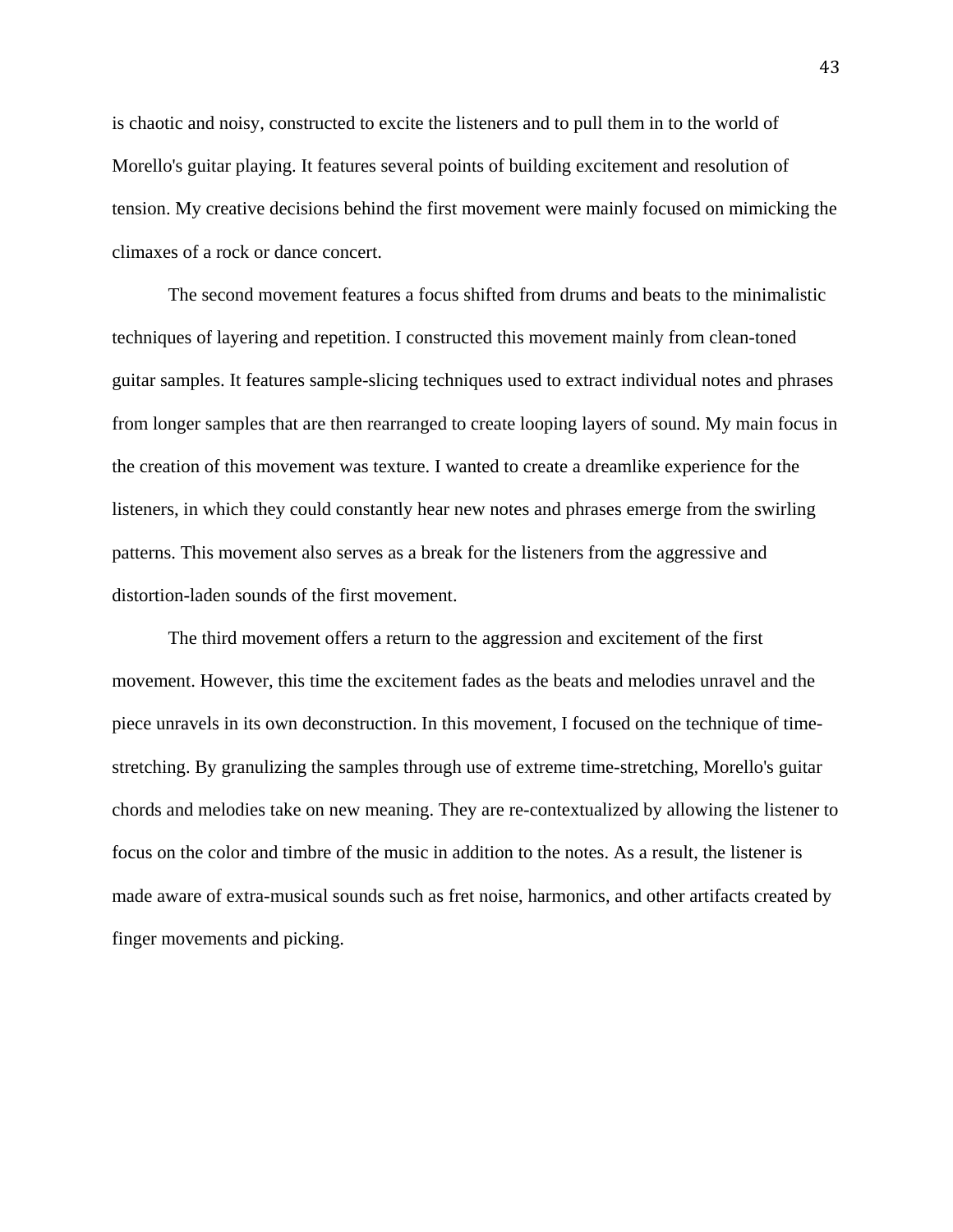### CHAPTER 5: CONCLUSION

 I found it challenging to construct an entire piece of music using only recorded samples of someone else playing an instrument. I set out to only use prerecorded samples as the building blocks of my entire piece. In the end, I found it too creatively stifling. I had the option of chopping the samples up into fragments and then arranging them into some sort of concrete music, but I found this to go against what inspired me about Morello's music in the first place. What I love about Morello's guitar playing is his melodies, his voicing, his chord progression and, most importantly, the attitude and style he attaches to all of those elements. In order to preserve what makes this music Tom Morello's music, I had to keep his melodies and chord progressions intact. This affected the amount of creative freedom I had to create my own melodies and chords from the recorded samples.

 I was also challenged by the process of determining a way to make several melodies and chords in multiple keys and modes fit and work together. Digital modulation and time-stretching were key techniques I used to fuse samples from different recordings together. Through this, I found a new creative outlet by mixing and arranging all of the sample fragments I had collected. I enjoyed analyzing samples and recognizing which sounds could possibly work together with as little adjustment as possible. In the end, I believe I was successful in giving Morello's music the respect it deserves while also presenting my own creative take on it. Between the original Morello recordings and my own interpretation of them, there is a lot for listeners to take in and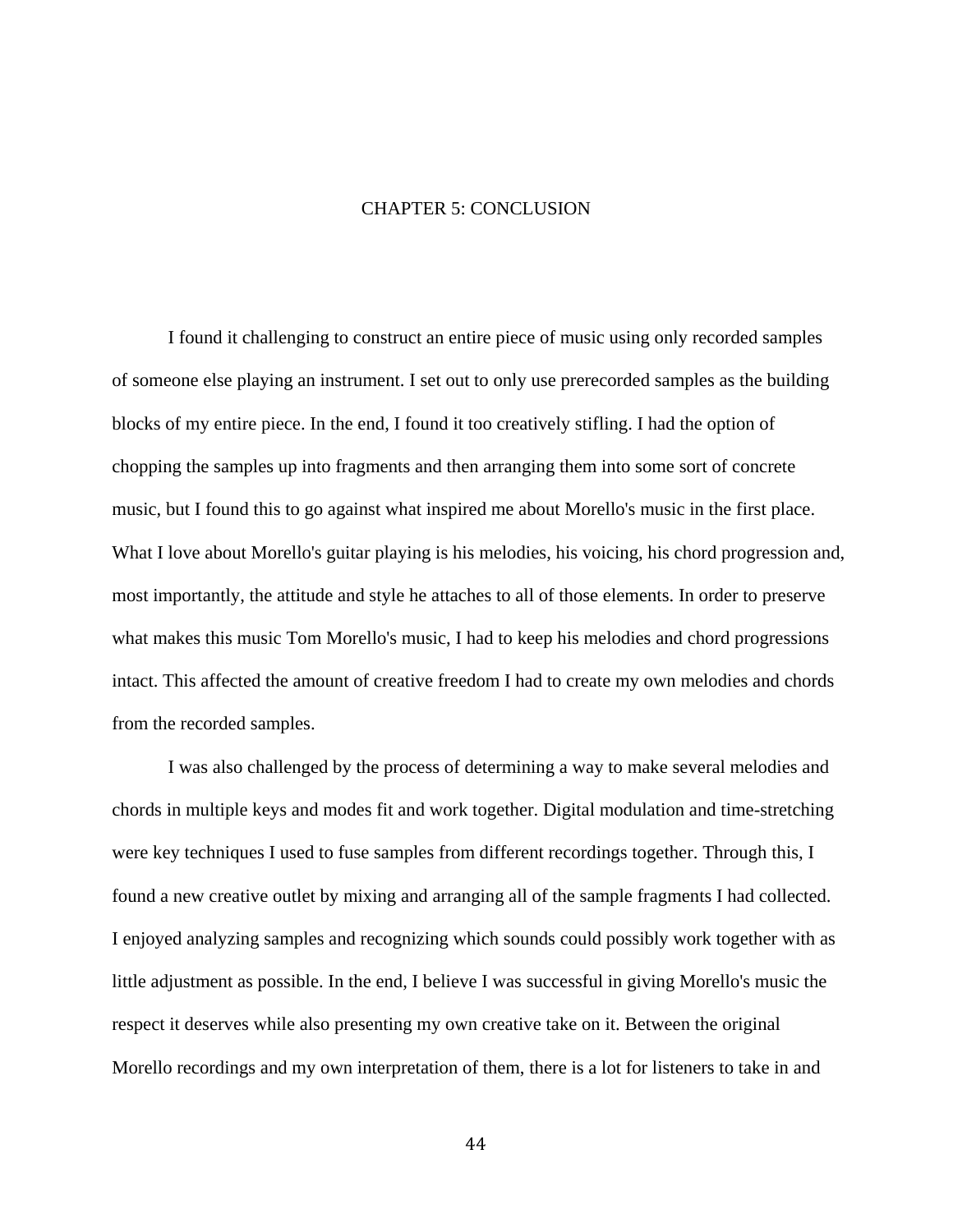explore, and my hope is that they leave appreciating the efforts and expression of two artists instead of one.

 The world of electronic music can often be viewed from two different perspectives: art and popular. Composers from each camp study those who came before them and develop styles and techniques that build on that foundation. Art music composers innovate off the minimal, tape, and concrete music that came before them; popular electronic artists re-spin the beats, samples, and turntable techniques that came before them. Both realms have their champions and success stories, and yet we often find a division between the two camps preserving these strict classifications. Meanwhile, we all use the same software and hardware tools to craft our works of art. My hope in creating this composition was to somewhat bridge the gap between the art and popular electronic music worlds by combining techniques of minimal and tape music with the beats and mixing of modern dance music. I believe we have a lot to learn from one another, and both professionals and students of the craft can not only draw from but also contribute to an entire field of music that represents endless possibilities.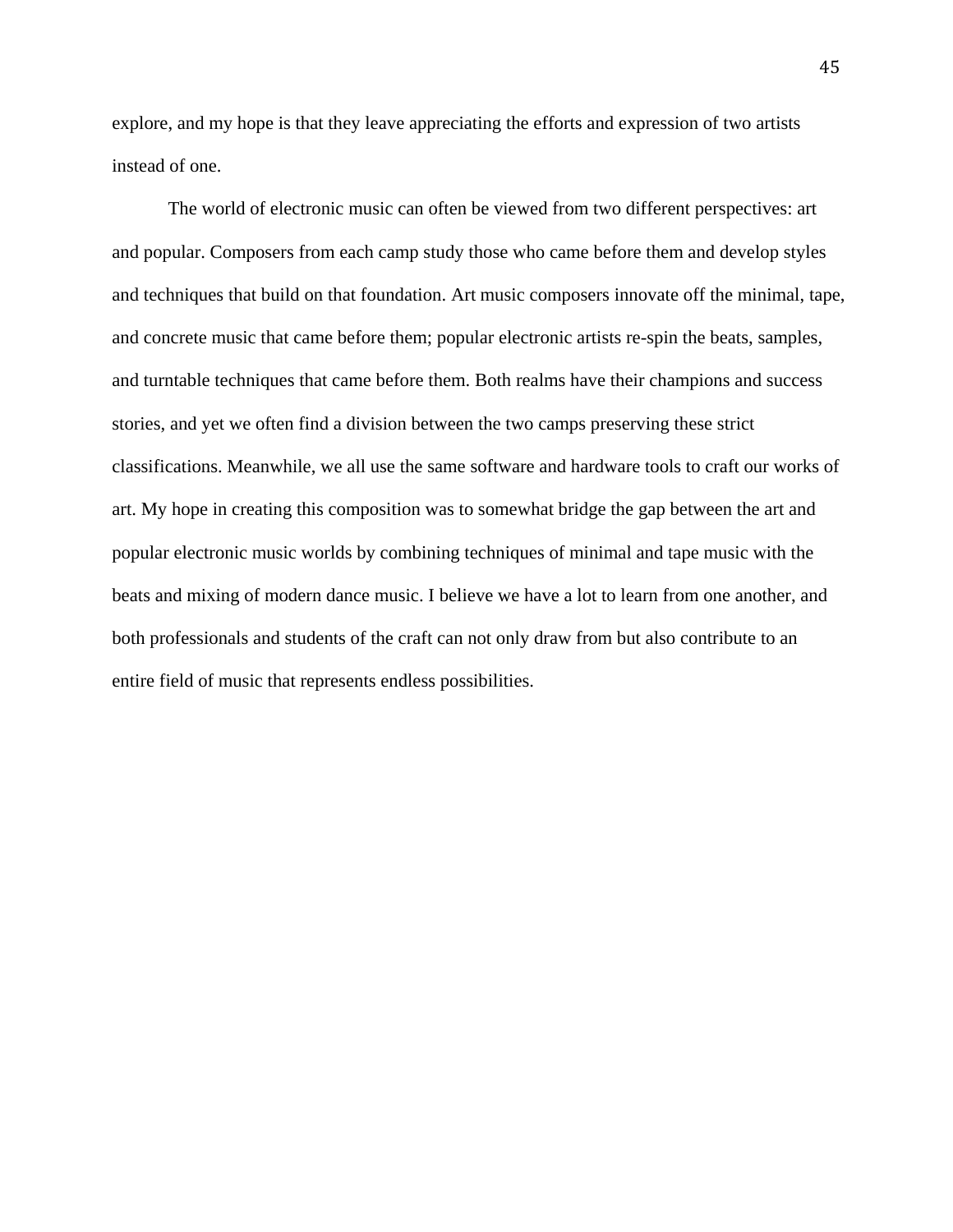### BIBLIOGRAPHY

- Bosso, Joe. "Tom Morello: Science Friction." Guitar World. 2006. Accessed November 11, 2010. http://www.guitarworld.com/article/tom\_morello\_science\_friction
- Brøvig-Hanssen, Ragnhild and Paul Harkins. "Contextual Incongruity and Musical Congruity: The Aesthetics and Humor of Mash-ups." *Popular Music* 31 no.1 (2012): 87-104.
- Cutler, C. "Plunderphonia," in *Audio Culture: Readings in Modern Music*. New York: Continuum, 2004.
- Dombal, Ryan. "Girl Talk." Pitchfork. 2006. Accessed October 3, 2014. http://pitchfork.com/features/interviews/6415-girl-talk/
- Fact Magazine. "The Essential...Brian Eno." 2010. Accessed November 11, 2010. http://www.factmag.com/2010/08/05/the-essential-brian-eno/7/.
- Gunkel, David. "Rethinking the Digital Remix: Mash-ups and the Metaphysics of Sound Recording." *Popular Music and Society* 31 no.4 (2008): 489-510.

\_\_\_\_\_\_\_\_. "What Does it Matter Who is Speaking? Authorship, Authority, and the Mashup." *Popular Music and Society* 35 no.1 (2012): 71-91.

- Holm-Hudson, K. "Quotation and Context: Sampling and John Oswald's Plunderphonics." *Leonardo Music Journal,* 7 (1997)*,* 17-25.
- Katz, M. *Capturing Sound: How Technology has Changed Music*. Los Angeles: University of California Press, 2004.
- Lansky, Paul. "More Than Idle Chatter Liner Notes." 1994. Accessed October 16, 2014. http://paul.mycpanel.princeton.edu/liner\_notes/morethanidlechatter.html.

\_\_\_\_\_\_\_\_. "Smalltalk Liner Notes." 1990. Accessed November 12, 2010. http://silvertone.princeton.edu/~paul/liner\_notes/smalltalk.html.

McLeod, Kembrew. "Confessions of an Intellectual (Property): Danger Mouse, Mickey Mouse, Sonny Bono, and My Long and Winding Path as a Copyright Activist-Academic." *Popular Music and Society* 28 no.1 (2005): 79-93.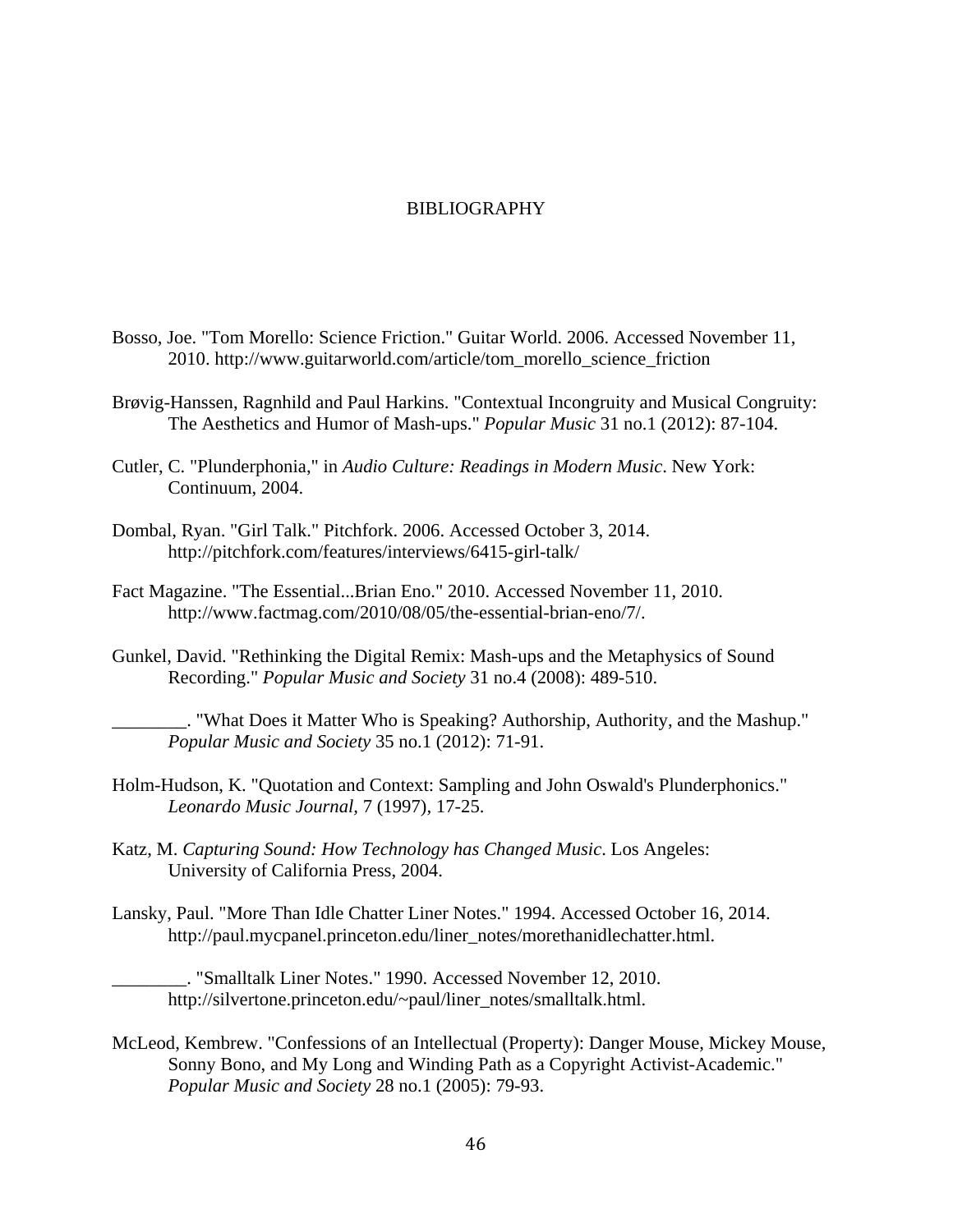Oswald, J. "Plunderphonics, or Audio Piracy as a Compositional Prerogative." *Musicworks,*  34 (1986)*,* 5-8.

Reynolds, Simon. Rip It Up and Start Again: Postpunk 1978-1984, New York: Penguin, 2006.

- Sanjek, David. "Don't Have to DJ No More: Sampling and the Autonomous Creator." *Cardozo Arts & Entertainment Law Journal* 10 no.2 (1992): 607-624.
- Smalley, Denis. "Spectromorphology: Explaining Sound-Shapes." *Organised Sound* 2 no.2 (1997): 107-126.
- Wood, Mikael. "Tom Morello Talks 90's Alternative and Nu-Metal*.*" Guitar World. 2011. Accessed November 11, 2010. http://www.guitarworld.com/tom-morello-talks-90s alternative-and-nu-metal.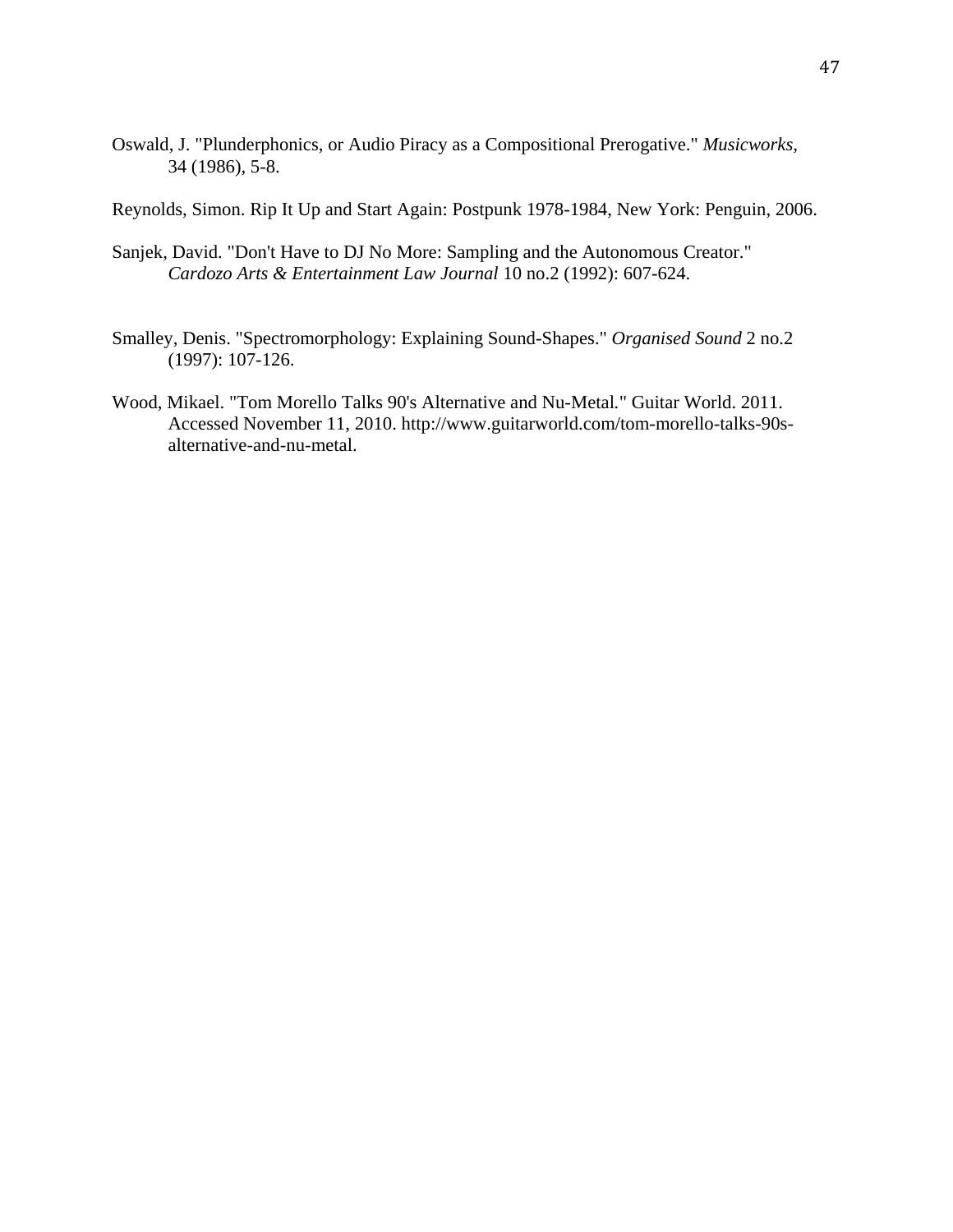### DISCOGRAPHY

- Björk. *Telegram*. One Little Indian. CD. 1996.
- Cage, John. *Works for Percussion 1*. Mode Records. CD. 2011.
- Danger Mouse. *The Grey Album*. MP3 file. Accessed August 27, 2014. https://archive.org/details/DjDangerMouse-TheGreyAlbum.
- Don Caballero. *What Burns Never Returns*. Touch and Go Records. CD. 1998.
- Eno, Brian. *My Life in the Bush of Ghosts*. Sire. Vinyl. 1981.
- Girl Talk. *Feed the Animals*. Illegal Art Records. CD. 2008.
- Lansky, Paul. *Smalltalk*. New Albion Records. CD. 1990.
- Lemon Jelly. *Lost Horizons*. XI Records. CD. 2002.
- Linkin Park. *One Step Closer*. Warner Bros. Records. CD. 2000.
- \_\_\_\_\_\_\_\_. *Reanimation*. Warner Bros. Records. CD. 2002.
- Marclay, Christian. *More Encores: Christian Marclay Plays With the Records Of..*. ReR Recommended. CD. 1988.
- Oswald, John. *Pretender.* MP3 file. Accessed August 27, 2014. http://www.plunderphonics.com/xhtml/xnotes.html#plunderphonic.
- Rage Against the Machine. *Rage Against the Machine: Live at the Grand Olympic Auditorium*. DVD. Directed by Dave Bianco. 2000. Los Angeles, CA: Epic Records. 2003.
- Rage Against the Machine. *The Battle of Los Angeles*. Epic Records. CD. 1999.
- Tenney, James. *James Tenney: Selected Works 1961-1969*. Frog Peak Music. CD. 1992.
- The Orb. *The Orb's Adventures Beyond the Ultraworld*. Island Records. CD. 1991.